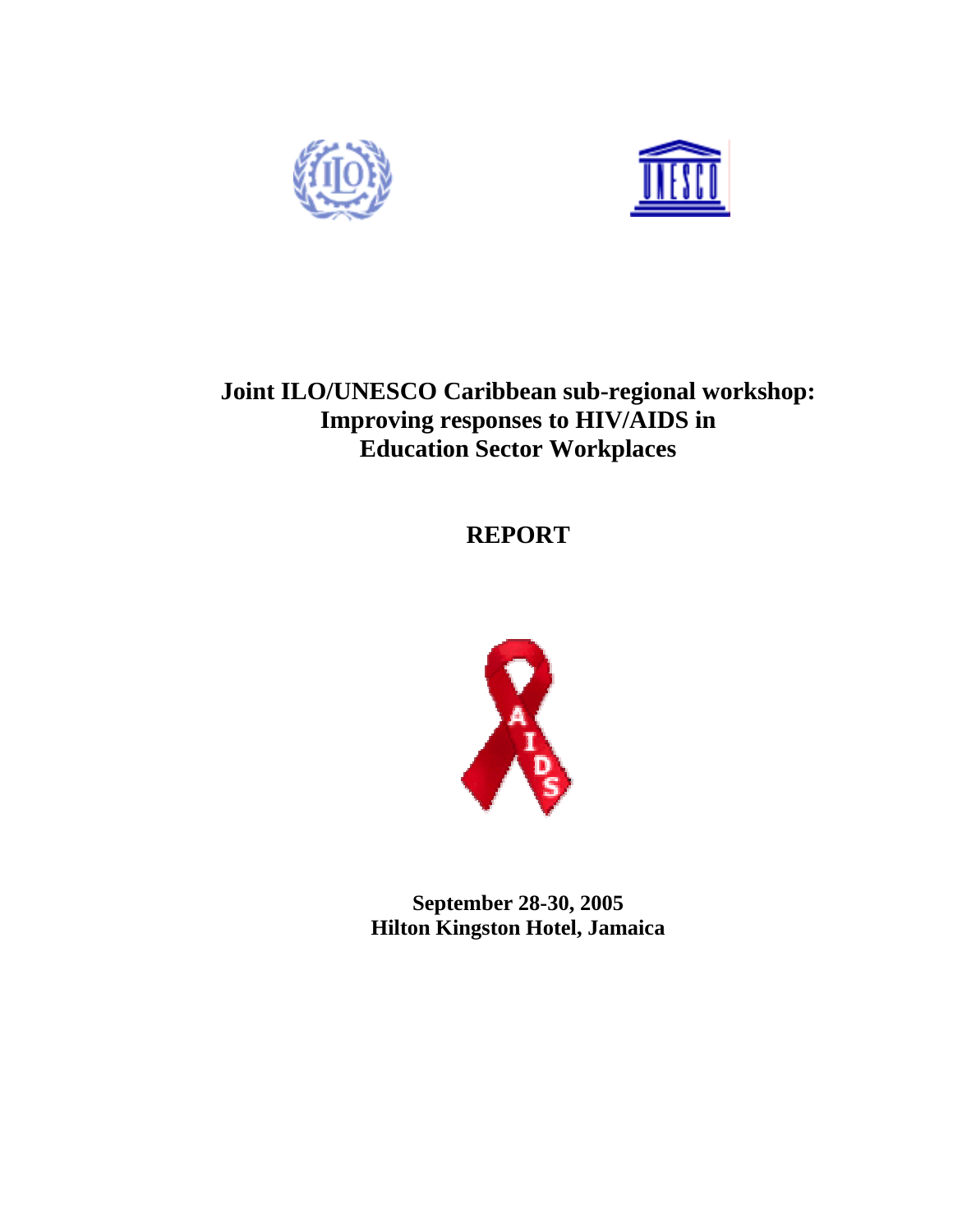Copyright © International Labour Organization and United Nations Educational, Scientific and Cultural Organization 2006

Publications of the ILO and UNESCO enjoy copyright under Protocol 2 of the Universal Copyright Convention. Nevertheless, short excerpts from them may be reproduced without authorization, on condition that the source is indicated. For rights of reproduction or translation, application should be made to the Publications Bureau (Rights and Permissions), International Labour Office, CH-1211 Geneva 22, Switzerland. The International Labour Office welcomes such applications..

92-2-118496-X & 978-92-2-118496-6 (print) 92-2-118497-8 & 978-92-2-118497-3 (web pdf)

First published 2006

The designations employed in ILO and UNESCO publications, which are in conformity with United Nations practice, and the presentation of material therein do not imply the expression of any opinion whatsoever on the part of ILO or United Nations Educational, Scientific and Cultural Organization concerning the legal status of any country, area or territory or of its authorities, or concerning the delimitation of its frontiers.

The responsibility for opinions expressed in signed articles, studies and other contributions rests solely with their authors, and publication does not constitute an endorsement by ILO or United Nations Educational, Scientific and Cultural Organization of the opinions expressed in them. Reference to names of firms and commercial products and processes does not imply their endorsement by ILO or the United Nations Educational, Scientific and Cultural Organization, and any failure to mention a particular firm, commercial product or process is not a sign of disapproval.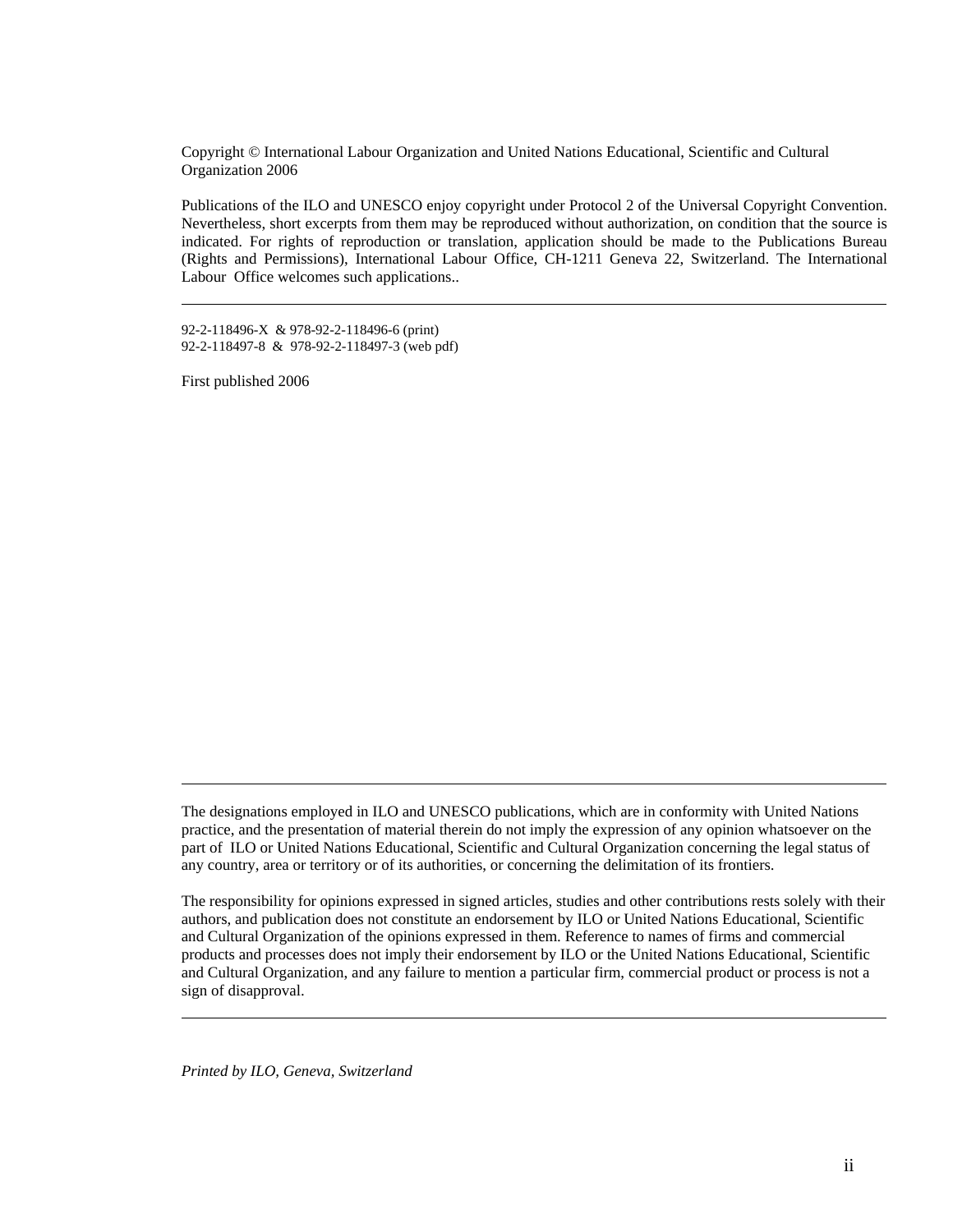# **TABLE OF CONTENTS**

|     | Workshop photo                         |                                                                                                                                                                                                                                                                              | $\mathbf{V}$                               |
|-----|----------------------------------------|------------------------------------------------------------------------------------------------------------------------------------------------------------------------------------------------------------------------------------------------------------------------------|--------------------------------------------|
|     |                                        | <b>Acknowledgements</b>                                                                                                                                                                                                                                                      | vi                                         |
|     | <b>List of acronyms</b>                |                                                                                                                                                                                                                                                                              | vii                                        |
| 1.0 |                                        | <b>Background</b>                                                                                                                                                                                                                                                            | $\mathbf{1}$                               |
| 2.0 |                                        | <b>Workshop Objectives and Organization</b>                                                                                                                                                                                                                                  | $\mathbf{2}$                               |
| 3.0 |                                        | <b>Education, HIV and AIDS: Issues, Challenges and Responses</b>                                                                                                                                                                                                             | $\mathbf{2}$                               |
|     | 3.1<br>3.2<br>3.3<br>3.4               | UNESCO and the UN<br>The Caribbean Education Sector<br>Issues and Challenges in the Early 21 <sup>st</sup> Century<br><b>Emerging Responses</b>                                                                                                                              | $\overline{2}$<br>3<br>$\mathfrak{Z}$<br>3 |
| 4.0 |                                        | <b>Response of the Education Sector in the Caribbean</b>                                                                                                                                                                                                                     | $\overline{\mathbf{4}}$                    |
|     | 4.1<br>4.2<br>4.3<br>4.4<br>4.5<br>4.6 | Jamaica: National Policy for HIV/AIDS Management<br>in Schools<br>T&TUTA Policy On HIV/AIDS<br>Guyana: EI/EDC/WHO Programme on HIV Prevention<br><b>Barbados Teachers' Union</b><br>Belize: Ministry of Education, Youth & Sport<br>Belize National Teachers' Union Approach | 6<br>7<br>8<br>8<br>8<br>9                 |
| 5.0 |                                        | Roles and Responsibilities of Ministries of Labour, Employers and<br><b>National HIV and AIDS Coordinators</b>                                                                                                                                                               | 10                                         |
|     | 5.1<br>5.2<br>5.3<br>5.4               | Barbados: Ministry of Labour & Social Security<br>Barbados Employers' Confederation<br>Trinidad & Tobago: National HIV/AIDS Coordinating<br>Committee<br>Guyana: Ministry of Labour, Human Services and                                                                      | 10<br>10<br>11                             |
|     |                                        | Social Security                                                                                                                                                                                                                                                              | 12                                         |
| 6.0 |                                        | <b>Enhancing National Responses in Education: A Model</b><br><b>Workplace Policy</b>                                                                                                                                                                                         | 13                                         |
|     | 6.1                                    | HIV and AIDS and the Education Sector: Initiating a<br>Workplace Response and Promoting Decent Work for All                                                                                                                                                                  | 13                                         |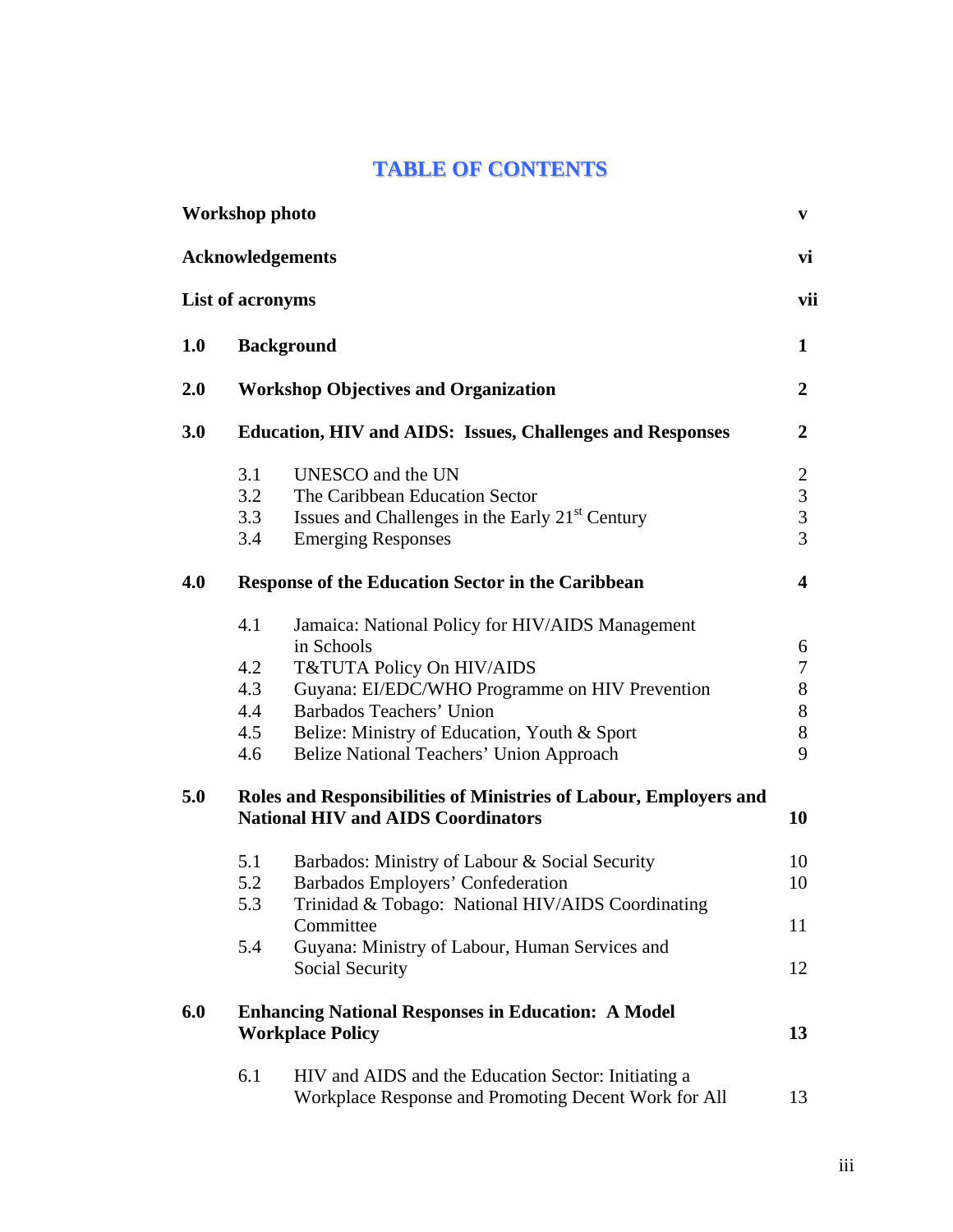|             | 6.2 | Development and Review of the Draft Policy for<br><b>Caribbean Education Sector Workplaces</b> | 15 |
|-------------|-----|------------------------------------------------------------------------------------------------|----|
| 7.0         |     | <b>Review of the Draft Policy: The Main Issues</b>                                             | 15 |
| 8.0         |     | <b>Country Action Plans</b>                                                                    | 17 |
|             | 8.1 | <b>Barbados</b>                                                                                | 17 |
|             | 8.2 | <b>Belize</b>                                                                                  | 18 |
|             | 8.3 | Guyana                                                                                         | 19 |
|             | 8.4 | Jamaica                                                                                        | 19 |
|             | 8.5 | Trinidad & Tobago                                                                              | 20 |
| 9.0         |     | <b>Consensus and Commitment Statement</b>                                                      | 22 |
|             |     | Consensus reached                                                                              | 22 |
|             |     | UN organization commitments                                                                    | 23 |
| <b>10.0</b> |     | <b>Summary of Workshop Evaluation</b>                                                          | 24 |

# **Tables**

| Table 1: Stages of Caribbean country policy development & challenges   | 5  |
|------------------------------------------------------------------------|----|
| Table 2: Responsibility for HIV and AIDS response in Trinidad & Tobago | 11 |
| Table 3: HIV prevalence rates in Caribbean countries, 2003             | 13 |

# **Appendices:**

| Appendix 1: List of Participants                                              |
|-------------------------------------------------------------------------------|
| Appendix 2: Workshop Programme                                                |
| Appendix 3: The Policy Document <b>[if completed before report published]</b> |
| Appendix 4: Workshop Evaluation                                               |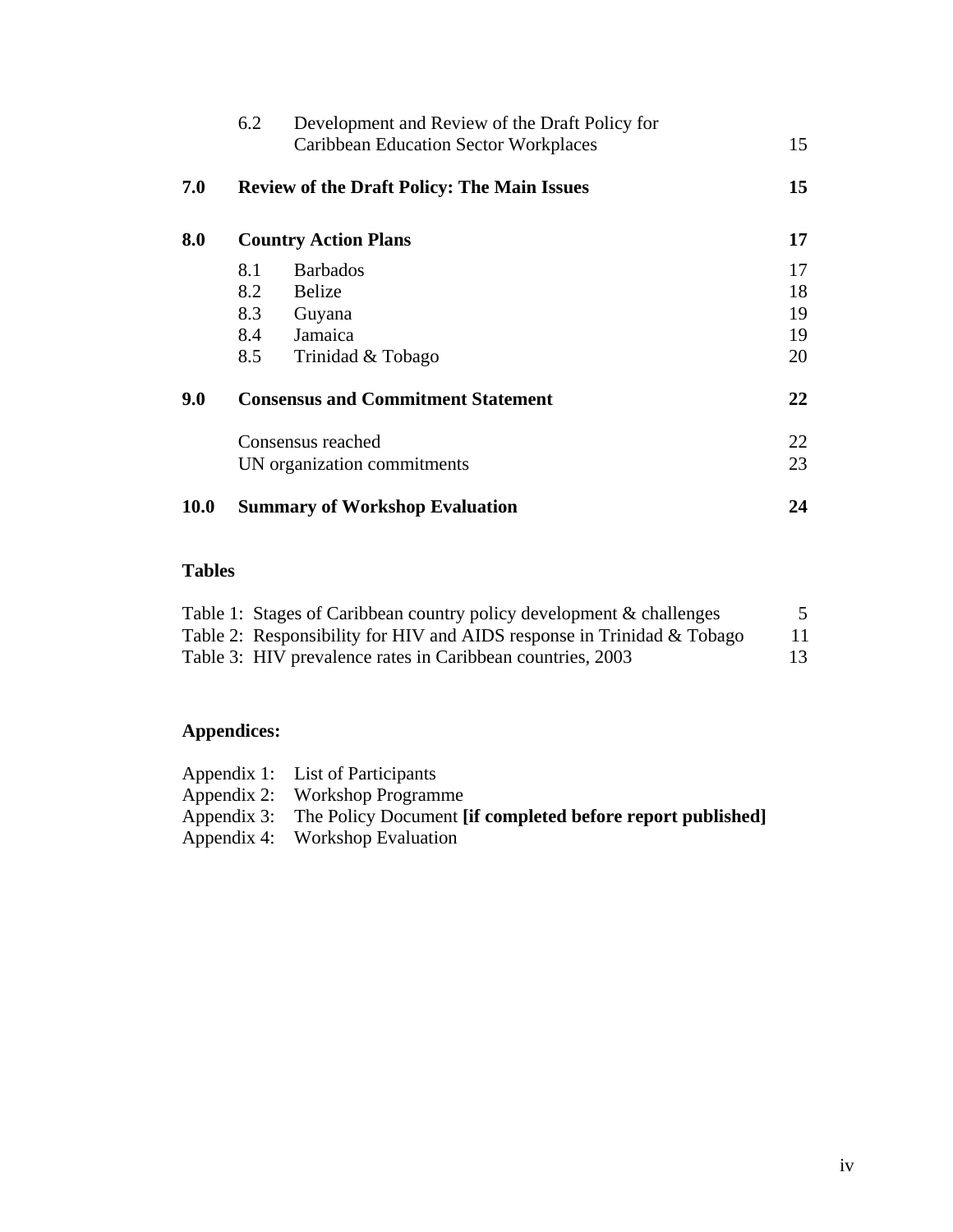

Participants in the Joint ILO/UNESCO Caribbean sub-regional workshop: **Improving responses to HIV/AIDS in Education Sector Workplaces**  Hilton Kingston Hotel Kingston Jamaica September 28-30 2005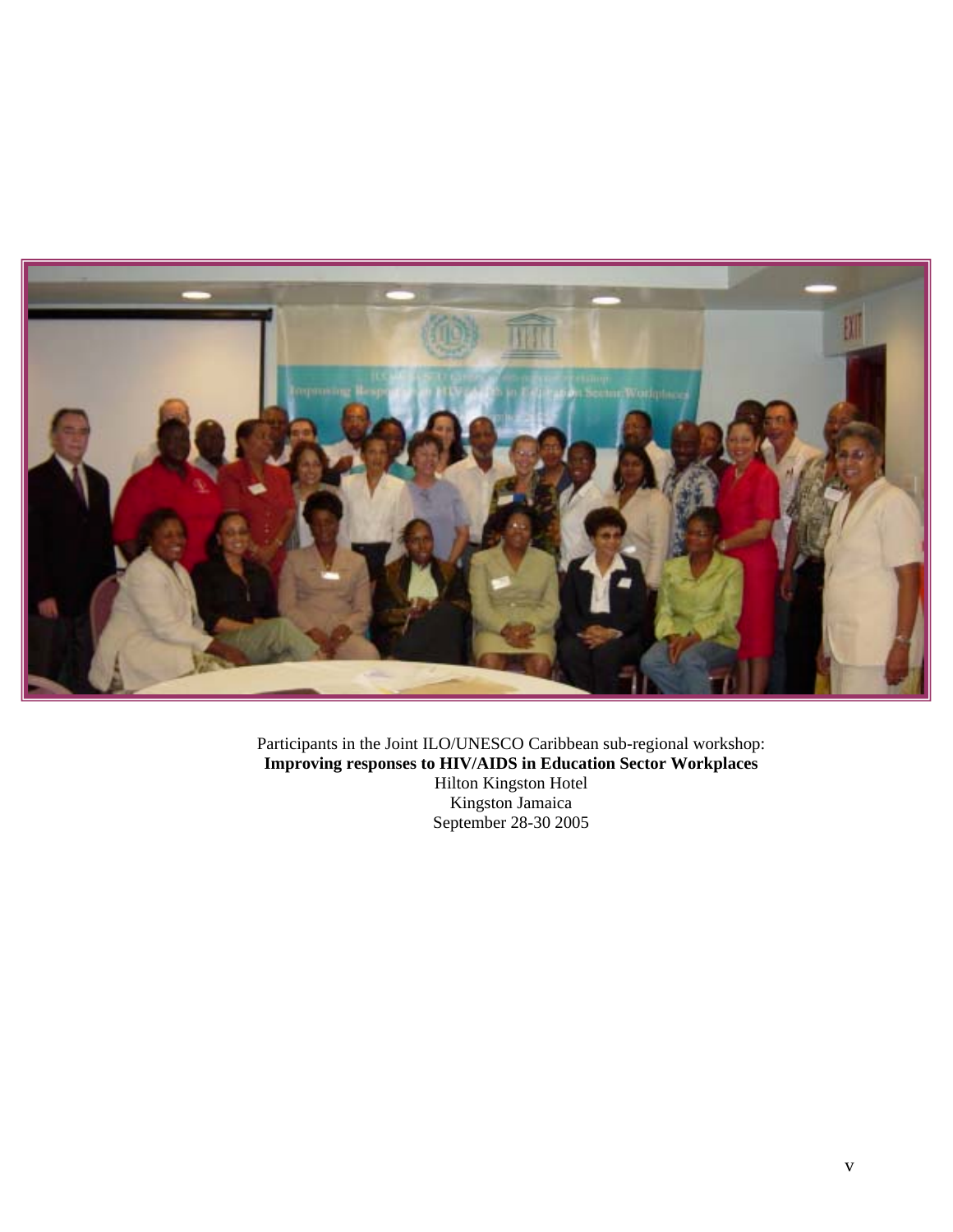### **Acknowledgements**

The present report was prepared by Ms. Penelope Budhlall, Caribbean educational consultant and principal reporter for the joint workshop, under the direction of Dr. Angela Ramsay, management consultant to the ILO and UNESCO in the preparation of workshop background materials.

ILO contributions included editorial assistance from Mr. Bill Ratteree, ILO education sector specialist, the preparation of the workshop evaluation and list of participants by the ILO HIV/AIDS workplace project staff in Kingston, Jamaica, Ms. Nasolo Jacobs, National Project Coordinator and Ms. Kerian Richards-Gray, administrative support, and contributions to the workshop organization and the Report's realization from the ILO Technical Specialist/Focal Point on HIV/AIDS and the World of Work, Ms. Madhuri Supersad.

Invaluable contributions to the workshop's preparation and final outcomes were made by the UNESCO specialist on HIV and AIDS in the Caribbean, Mr. Michael Morrissey.

The Report is the product of intensive and rich discussions over three days between representatives of Ministries of Education, Ministries of Labour, National AIDS Councils or Commissions, teacher unions and the private sector from five Caribbean countries. Ultimately, they are the principal contributors to this document for which the ILO and UNESCO express their sincere appreciation.

Ms. Johanna Walgrave Ms. Mary Joy Pigozzi Director, Director, Social Dialogue, Labour Law, Labour Programme for Education Quality Administration and Sectoral Activities Department UNESCO ILO

Ms. Sophia Kisting **Director** ILO/AIDS

Geneva and Paris, February, 2006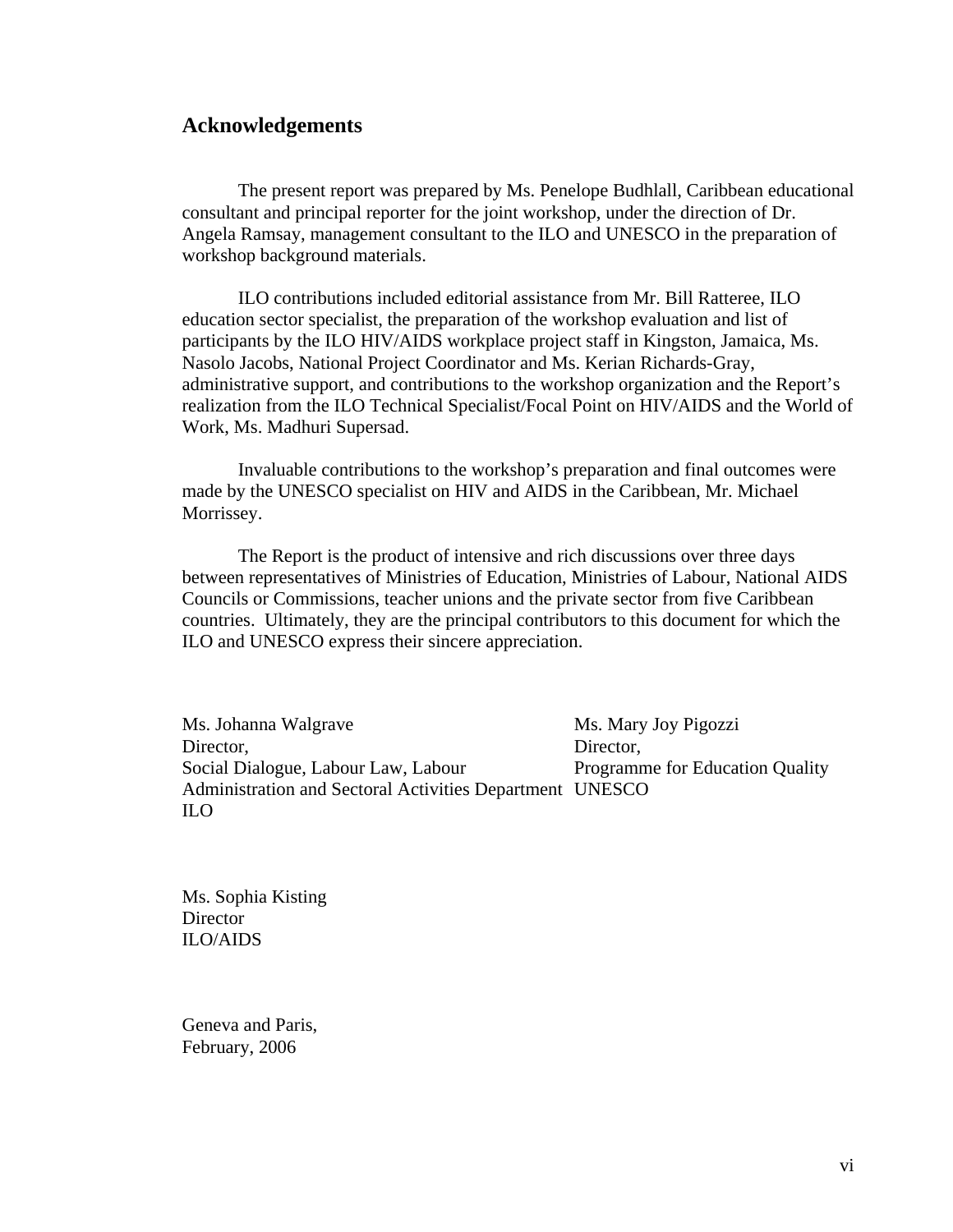# **LIST OF ACRONYMS**

| <b>AIDS</b>   | Acquired Immune Deficiency Syndrome                            |
|---------------|----------------------------------------------------------------|
| <b>ARV</b>    | Anti-retroviral                                                |
| <b>BNTU</b>   | <b>Belize National Teachers' Union</b>                         |
| <b>BEC</b>    | Barbados Employers' Confederation                              |
| <b>CSME</b>   | Caribbean Single Market & Economy                              |
| <b>CTC</b>    | Caribbean Tripartite Council                                   |
| <b>CUT</b>    | Caribbean Union of Teachers                                    |
| <b>EDC</b>    | Education Development Center, Inc.                             |
| <b>EFA</b>    | <b>Education</b> for All                                       |
| EI            | <b>Education International</b>                                 |
| <b>FBO</b>    | Faith-based organization                                       |
| <b>GTU</b>    | Guyana Teachers' Union                                         |
| <b>HFLE</b>   | Health and Family Life Education                               |
| <b>HIV</b>    | Human Immunodeficiency Virus                                   |
| <b>ILO</b>    | International Labour Organization or Office                    |
| <b>KAP</b>    | Knowledge, attitude and prevention                             |
| <b>MOL</b>    | Ministry of Labour, Human Resources & Social Security (Guyana) |
| <b>NACC</b>   | National AIDS Coordinating Committee (Trinidad & Tobago)       |
| <b>NGO</b>    | Non-Governmental Organization                                  |
| <b>NSP</b>    | National HIV/AIDS Strategic Plan 2004-2008 (Trinidad & Tobago) |
| <b>OSH</b>    | Occupational Safety and Health                                 |
| <b>PLWHA</b>  | People living with HIV and AIDS                                |
| <b>UNAIDS</b> | Joint United Nations Programme on HIV/AIDS                     |
| <b>UNESCO</b> | United Nations Educational, Scientific & Cultural Organization |
| <b>UNDP</b>   | <b>United Nations Development Programme</b>                    |
| <b>UNICEF</b> | United Nations Children's Fund                                 |
| <b>UWI</b>    | University of the West Indies                                  |
| <b>THA</b>    | Tobago House of Assembly                                       |
| T&TUTA        | Trinidad and Tobago Unified Teachers' Association              |
| <b>TVET</b>   | Technical and vocational education and training                |
| <b>WB</b>     | The World Bank                                                 |
| <b>WHO</b>    | World Health Organization                                      |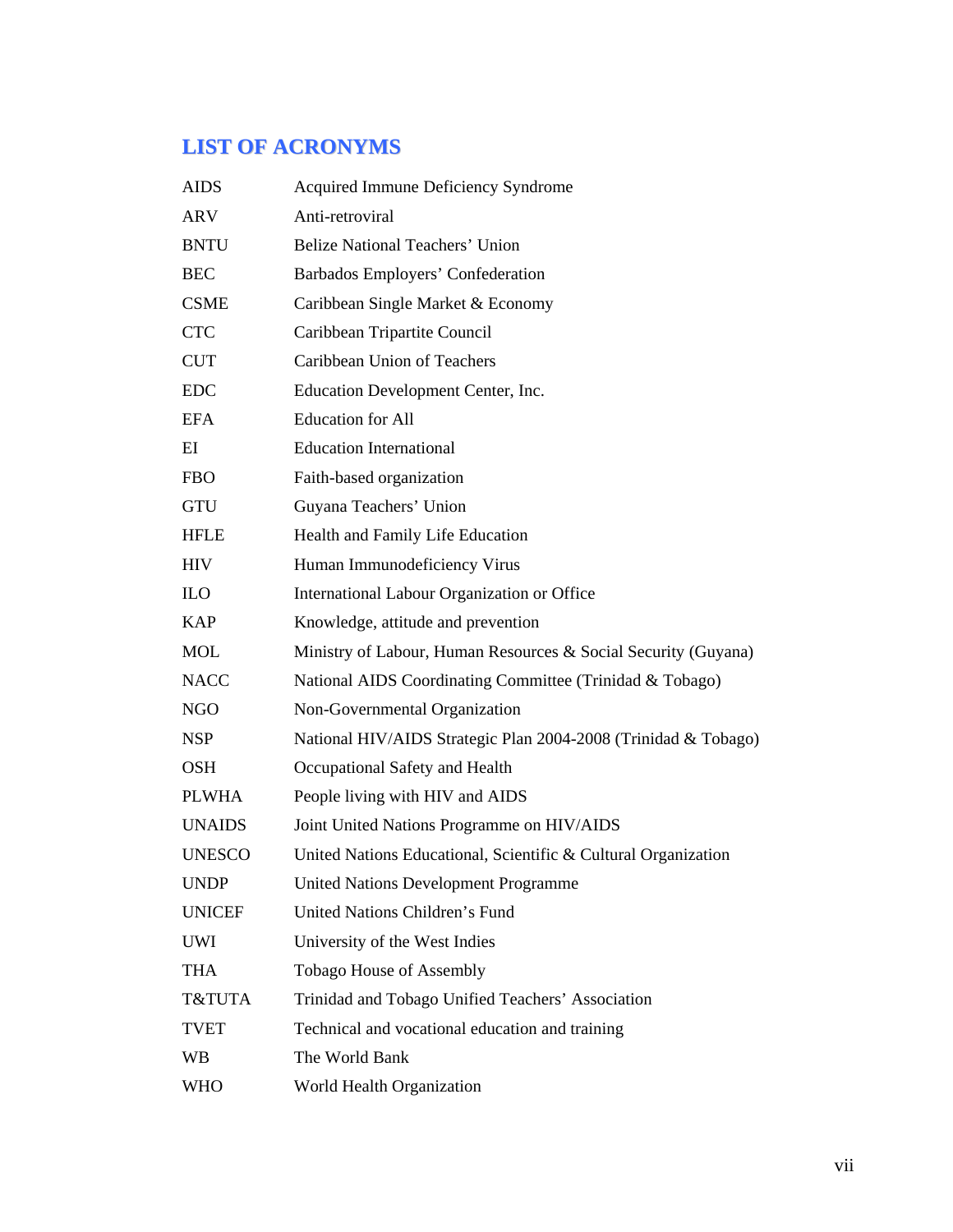## **1. 0 BACKGROUND**

The workshop was organized under the auspices of an ILO-initiated programme during 2004-2005 to enhance a sectoral approach to HIV/AIDS education sector workplaces, as a complement to the ILO's *Code of Practice on HIV/AIDS in the world of work*, adopted in 2001. A number of research papers and assessments prepared by international organizations in recent years have highlighted the vulnerability of education sector workers, foremost teachers, who are considered to be highly susceptible to HIV and AIDS infection in developing countries. The high prevalence, disability and mortality rates among these personnel in turn deprive affected countries of some of their most educated and skilled human resources. Moreover, teachers are often not trained or supported to deal with the HIV/AIDS crisis within schools, and the disease has also affected the management capacity of education systems to respond to mounting crises.<sup>[1](#page-7-0)</sup>

In 2005, UNESCO joined forces with the ILO to spearhead the development of an HIV and AIDS workplace strategy for the Caribbean which has as its objective the development of a model workplace policy and related resource materials for use by education staff and stakeholders at national and institutional levels of a nation's education system.

At the same time that a survey of the Caribbean education sector response to  $HIV/ALDS$  was published, <sup>[2](#page-7-1)</sup> preparation of background papers for a Caribbean workshop on the workplace response went forward. Dr. Angela Ramsay, a Jamaican management and education consultant, was contracted to develop a draft education sector workplace policy for the English Speaking Caribbean. This draft policy was presented at a workshop in Kingston, Jamaica to representatives of five selected Commonwealth Caribbean countries. The workshop was held from September 28-30, 2005. The countries represented were: Barbados, Belize, Guyana, Jamaica and Trinidad & Tobago, and the delegates were drawn from the tripartite partners of Government (Ministries of Education and Labour and National AIDS Commissions), labour (unions representing teachers and other education sector workers) and private sector employers. A list of participants is found at Appendix 1.

The workshop was the result of collaboration between ILO Geneva (Sectoral Activities Department – SECTOR - and the Programme on [HIV/AIDS and the World of](http://www.ilo.org/public/english/protection/trav/aids/index.htm)  [Work](http://www.ilo.org/public/english/protection/trav/aids/index.htm) – ILO/AIDS), the ILO Sub regional [Office for the Caribbean](http://www.ilocarib.org.tt/) in Port of Spain, Trinidad and Tobago, national project coordinators for the ILO International HIV/AIDS Workplace Programme in participating countries, UNESCO Paris (the Programme on Educational Quality – PEQ – and the Division of Higher Education – ED/HEP) and the UNESCO regional office for the Caribbean in Jamaica.

<span id="page-7-0"></span>THE 1 ILO concept paper: "Improving responses to HIV/AIDS in education sector workplaces", Geneva, 2005

<span id="page-7-1"></span><sup>2</sup> Michael Morrissey: *Response of the education sector in the Commonwealth Caribbean to the HIV/AIDS epidemic: A preliminary overview*, ILO, Geneva, April 2005.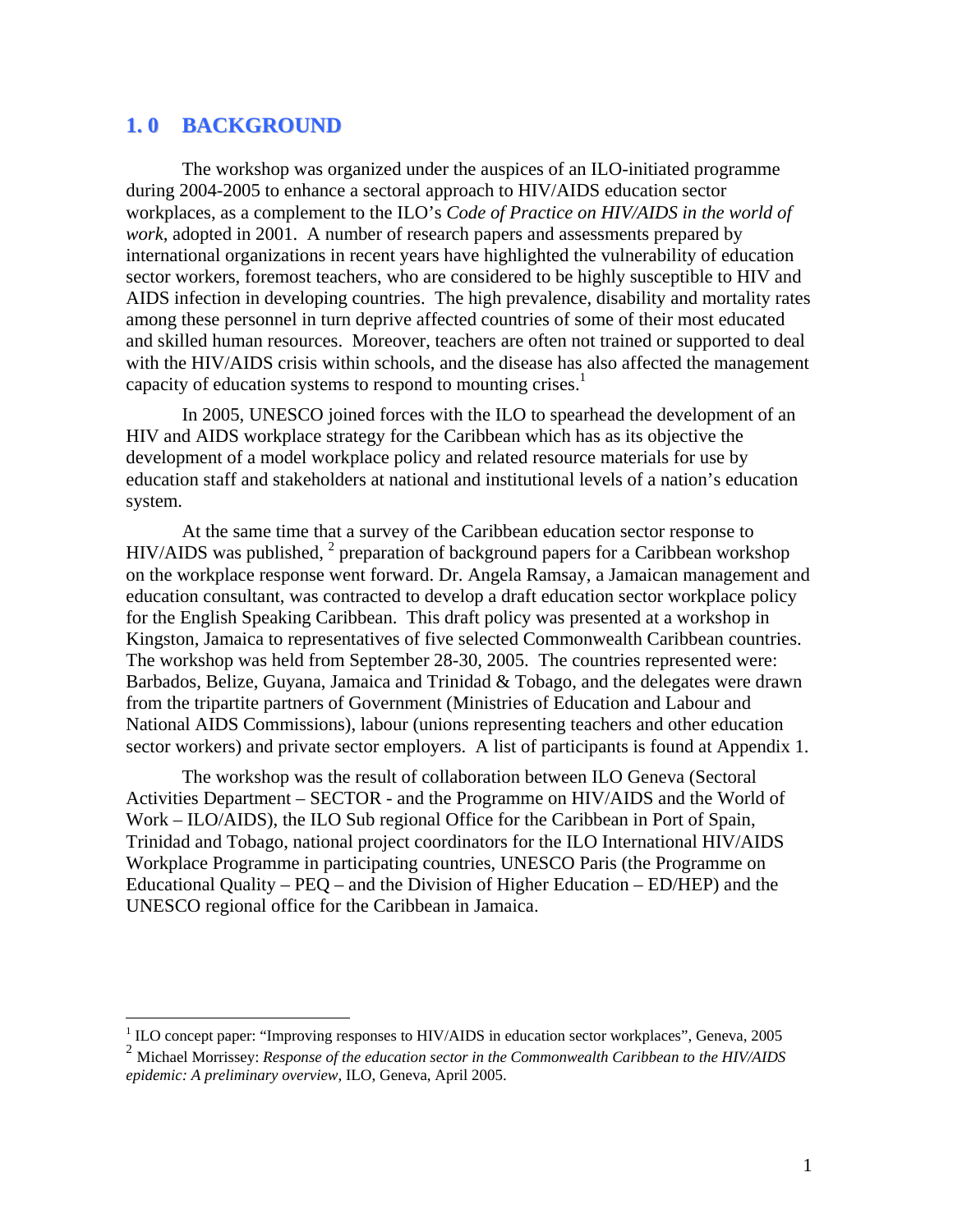# **2. 0 WORKSHOP OBJECTIVES & ORGANIZATION**

The purpose of the workshop was to further refine and validate materials developed for use by constituents of the ILO and UNESCO and other education sector stakeholders at the institutional, national and regional levels, and to develop initial plans or strategies to implement workplace policies at the appropriate levels in the context of current developments within each country.

Accordingly, it was expected that by the end of the workshop there should be:

- $\checkmark$  An agreed workplace policy
- $\checkmark$  Agreed implementation guidelines
- $\checkmark$  An action plan/strategy outline per country
- $\checkmark$  An outline of a workshop report to be published shortly after the workshop

The respective goals for each day were**:** 

**Day 1: Examine issues, challenges & responses** and by the end of the day have **a** better understanding of what has and can be done to reduce the impact of HIV/AIDS on education from a workplace perspective;

**Day 2: Examine and revise the draft workplace policy in light of national and institutional realities** and by the end of the day agreement on: a) a revised workplace policy as a tool for use at national and/or institutional settings – schools, TVET institutions and universities – in the Caribbean; and b) guidelines or a checklist for implementation;

**Day 3: Examine national action plans and strategies to respond to HIV and AIDS in education workplaces** and by the end of the day **a**gree on an outline for national action and support as needed to implement

The workshop programme is found at Appendix 2.

A Steering Committee comprising delegates representing each country, the tripartite partners, ILO and UNESCO was appointed. This committee monitored the workshop process and made changes to the schedule as necessary. They also shared in chairing workshop sessions. The composition of the Steering Committee is denoted in the List of Participants, Appendix 1.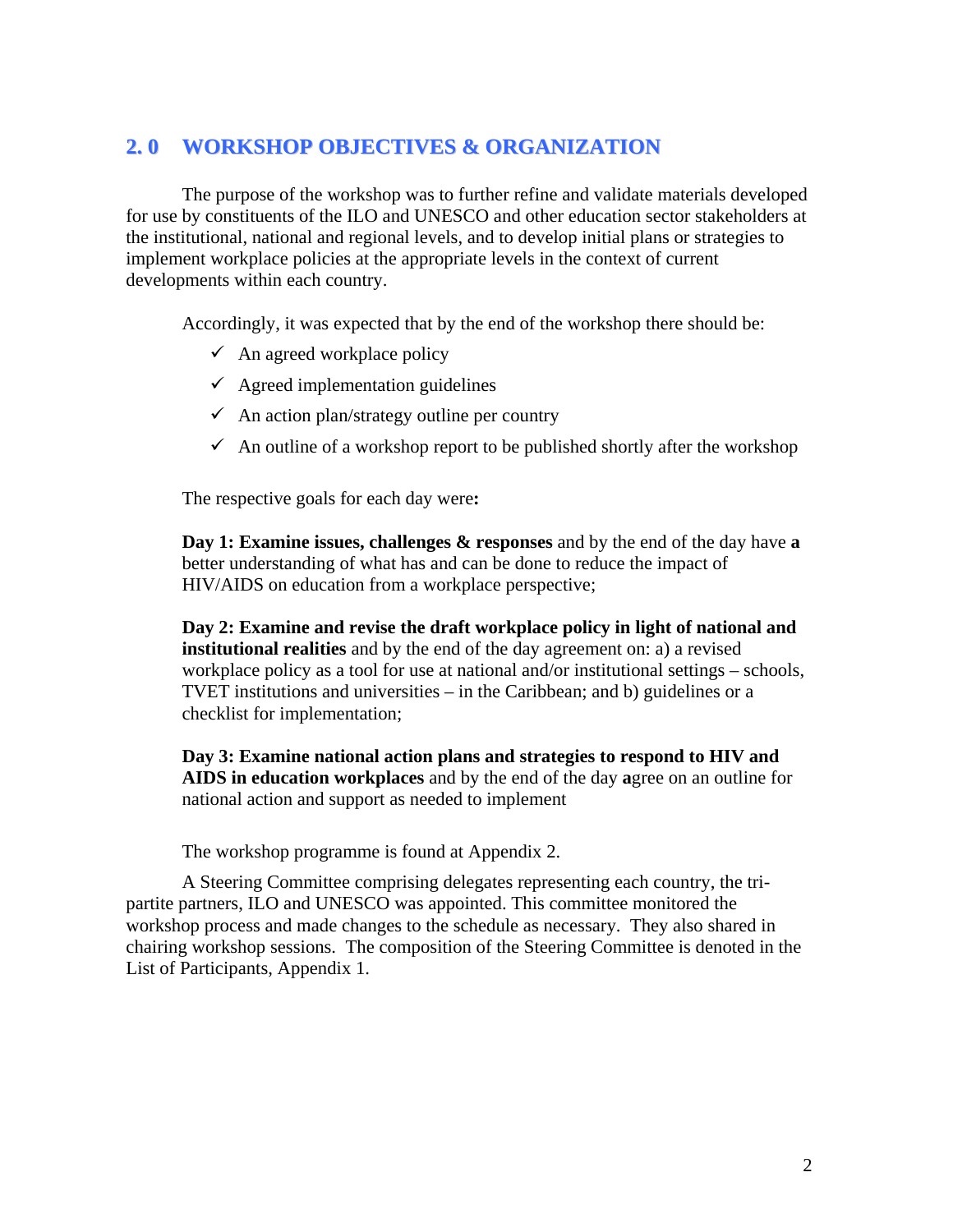# **3.0 EDUCATION, HIV and AIDS: ISSUES, CHALLENGES AND RESPONSES**

### *Michael Morrissey, Senior Project Officer, UNESCO*

### **3.1 UNESCO AND THE UN**

UNESCO's roles and responsibilities on this issue included the following:

- $\Box$  In line with it's mandate to promote education, science, culture and communication, with regards to HIV and AIDS responses, UNESCO contributes guidelines for Education for All, and cultural and scientific research, while creatively using communication technologies.
- " UNESCO cooperates with other UN agencies in specific support for international/country response in:
	- Strategic planning and management
	- Scaling up interventions
	- Prevention
	- Treatment, care and support
	- Emergency situations
	- Monitoring, evaluation, knowledge sharing.

Within the UN family, a division of labour for technical support areas prevailed in which the UNDP, WB, UNICEF and ILO are responsible for strategic



*Michael Morrissey, UNESCO* 

planning and management, while WHO, UNFPA, UNICEF, UNESCO, UNODC, UNAIDS, WFP and WHO undertake scaling up interventions. UNAIDS and WHO are also responsible for monitoring, evaluation and knowledge sharing.

## **3.2 THE CARIBBEAN EDUCATION SECTOR**

The scope of the sector ranges from early childhood to tertiary, and includes public and private institutions in the formal and non-formal sub-sectors.

Intervention must take place in every country and settlement, large or small, and in every institution of learning. Every partner has a role to play - Government, employers, education sector workers, parents, students and NGOs, including FBOs.

# **3.3** ISSUES AND CHALLENGES IN THE EARLY 21<sup>ST</sup> CENTURY

Throughout the region there is stigma associated with infected persons, and failure to respond to the HIV and AIDS threat. Leadership is reticent about embracing the issue,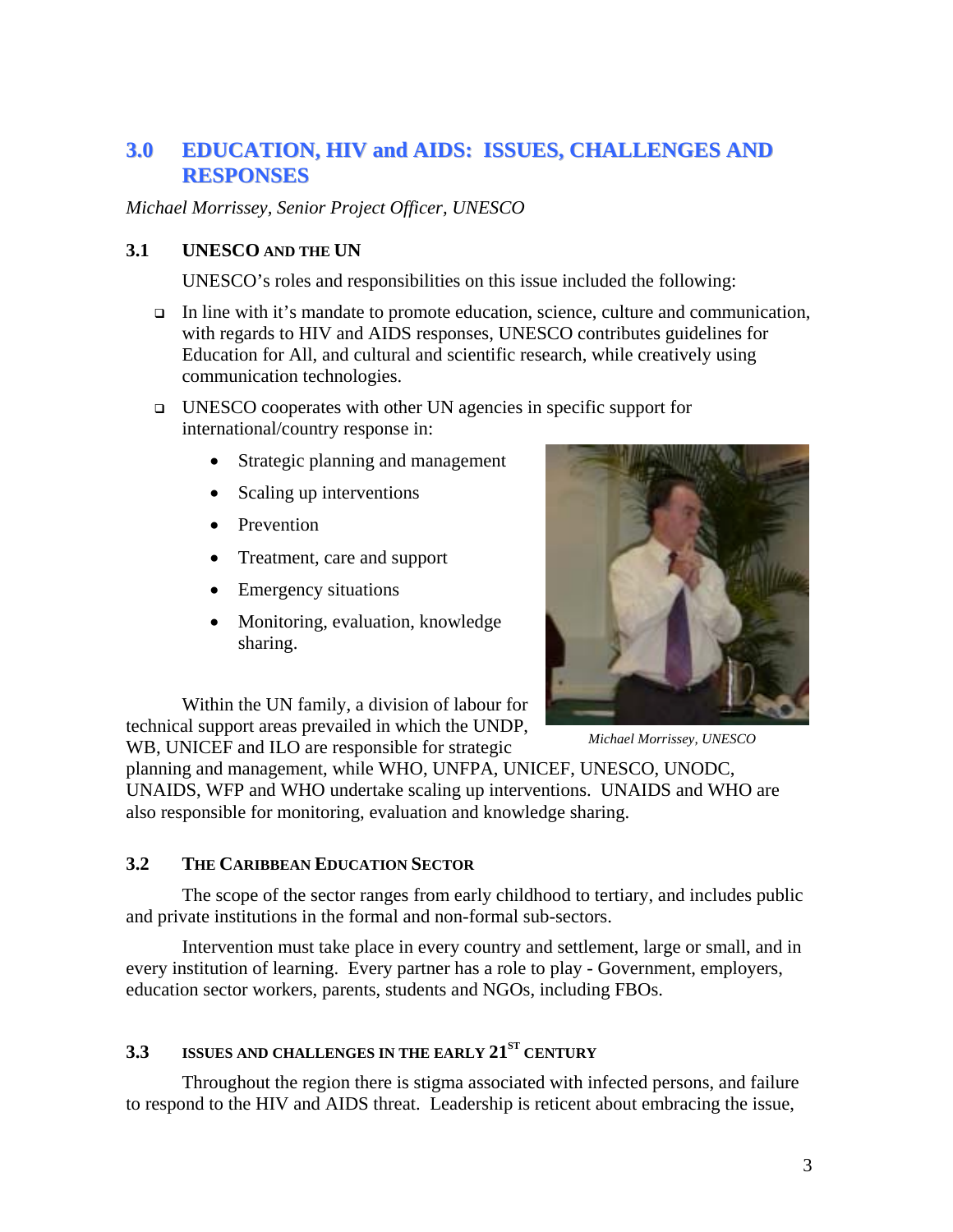and there is an absence of a conceptual framework. Moreover, research is uncharted, and there is a policy vacuum. As a result, skills are undeveloped and uncoordinated, there have been unsustained interventions, and there is a lack of quality assurance in programmes.

#### **3.4 EMERGING RESPONSES**

Among the Caribbean responses to HIV and AIDS in the education sector, one could cite a number of recent elements:

- *Systemic*: Kelly, Bain, and Nettleford<sup>3</sup> provided a rationale and comprehensive framework for the full involvement of the education sector in the Caribbean in the region's response to HIV and AIDS;
- An HFLE regional curriculum has been developed;
- A UWI Research Chair in HIV and AIDS has been established;
- Leadership development and commitment is emerging, and further progress depended on capacity building – "professionalizing" the field and human resource deployment.

Professor Morrissey referred the meeting to the paper on the region's education sector responses to the challenge of HIV and AIDS that was included in the participants' package[.4](#page-10-1) The author concludes:

In respect of this particular focus – development of comprehensive workplace policies and the training of every education official and teacher in an education system to be HIV/AIDS competent and non-discriminatory – the picture is bleak: to the author's knowledge, this has not been accomplished, nor has it been planned for, in any Caribbean country.

He also referred to recent evolution in terminology and a draft UNESCO paper<sup>[5](#page-10-2)</sup> on the subject, pointing out that it was now correct to use the term 'HIV and AIDS' instead of HIV/AIDS.

# **4.0 RESPONSES OF THE EDUCATION SECTOR IN THE CARIBBEAN**

The presentations made by participants at the workshop revealed that the English speaking Caribbean countries are at different stages in their development of strategies and policies to respond to HIV and AIDS. Table 1 summarizes the stages of development of policies and the challenges faced by the five countries represented at the workshop as extracted from participants' presentations.

1

<span id="page-10-0"></span><sup>3</sup> Michael Kelly and Brendan Bain: *HIV/AIDS and Education in the Caribbean*. First published for the UNESCO Office for the Caribbean by IIEP, 2003, and republished for UNESCO in 2004 by Ian Randle Publishers, Kingston, Jamaica.<br><sup>4</sup> Morrissey, Michael: *op*, cit.

<span id="page-10-1"></span>

<span id="page-10-2"></span>Morrissey, Michael: *op, cit*. 5 *Guidelines on Language and Content in HIV and AIDS Related Materials,* UNESCO, Paris, 2005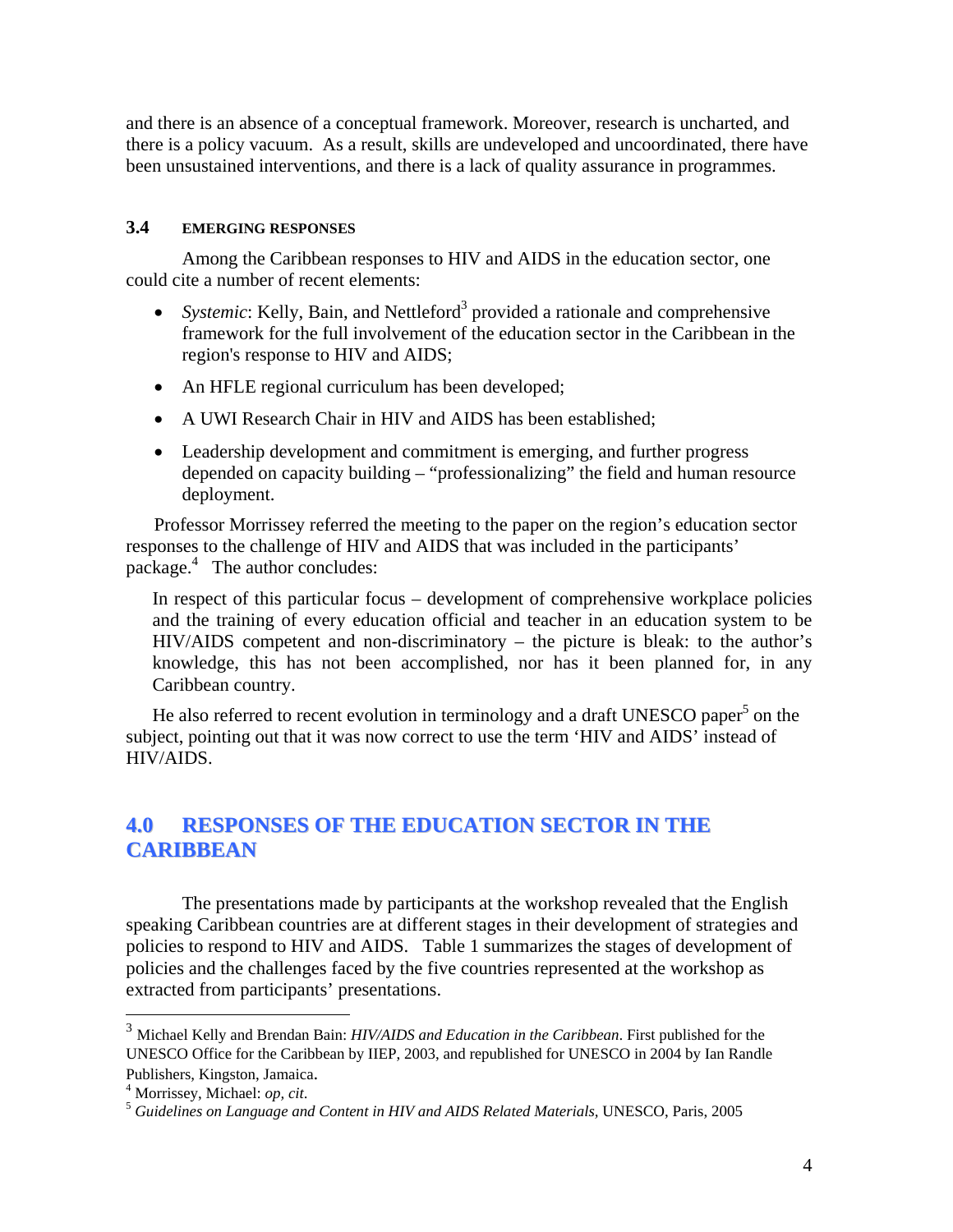|  |  |  |  | Table 1: Stages of Caribbean country policy development & challenges |
|--|--|--|--|----------------------------------------------------------------------|
|  |  |  |  |                                                                      |

| Country              | <b>Stage of Policy Development</b>                                                                                                                                                            | <b>Challenges</b>                                                                                                                    |
|----------------------|-----------------------------------------------------------------------------------------------------------------------------------------------------------------------------------------------|--------------------------------------------------------------------------------------------------------------------------------------|
| <b>Barbados</b>      | There is no HIV/AIDS policy for the<br>education sector or the workplace.<br>There is a "Social Partners Code of<br>Practice on HIV/AIDS and other Life                                       | Lack of full time coordinator for the programme                                                                                      |
|                      |                                                                                                                                                                                               | Getting MOE agreement on adoption of the HIV/AIDS<br>policy                                                                          |
|                      | Threatening Illnesses at the<br>Workplace"                                                                                                                                                    | The present statutory role of the school boards vs. their<br>functions as laid out in the document.                                  |
|                      |                                                                                                                                                                                               | Need for further training of staff                                                                                                   |
|                      |                                                                                                                                                                                               | Need for dedicated HIV/AIDS education courses in all<br>schools                                                                      |
|                      |                                                                                                                                                                                               | Lack of uniformity of approach to student councils<br>throughout the secondary school system                                         |
| Belize               | No policy exists. Educational                                                                                                                                                                 | Lack of political commitment                                                                                                         |
|                      | materials have been developed and<br>will be distributed to schools. A                                                                                                                        | Lack of clarity in the national conceptual framework                                                                                 |
|                      | coordinated strategic response is                                                                                                                                                             | Lack of technical capacity and human resources                                                                                       |
|                      | being planned.                                                                                                                                                                                | Present church/state system                                                                                                          |
| Guyana               | There is a national HIV/AIDS                                                                                                                                                                  | Religious/cultural biases                                                                                                            |
|                      | Policy; Draft Workplace and<br>Education policies exist, but they                                                                                                                             | Difficulties in going into hinterland areas                                                                                          |
|                      | need to be revised with stakeholder<br>involvement.                                                                                                                                           | Trafficking in persons                                                                                                               |
|                      |                                                                                                                                                                                               | Child labour                                                                                                                         |
|                      |                                                                                                                                                                                               | Influx of workers from neighbouring countries                                                                                        |
| Jamaica              | Ministry of Education HIV/AIDS                                                                                                                                                                | Dissemination of the policy in private institutions                                                                                  |
|                      | Policy for schools has been<br>developed and disseminated to<br>approximately 50% of the target<br>institutions (about 500). A draft<br>HIV&AIDS education sector<br>workplace policy exists. | PTAs, parents and adults generally need to be sensitised<br>about HIV and AIDS; and to be able to discuss the topic<br>with children |
|                      |                                                                                                                                                                                               | Students involved in transactional sex and generally<br>sexually active                                                              |
|                      |                                                                                                                                                                                               | Lack of resources for implementation                                                                                                 |
| Trinidad &<br>Tobago | A T&TUTA policy was adopted by<br>the Association in 2004.                                                                                                                                    | Need for capacity building, teacher education & training                                                                             |
|                      | Sensitisation has taken place for                                                                                                                                                             | Need to protect access to school and work                                                                                            |
|                      | early childhood educators. There is a<br>tripartite initiative towards<br>developing a legislative framework.                                                                                 | Powerful religious and cultural taboos                                                                                               |
|                      |                                                                                                                                                                                               | Culture of denial and 'invulnerability'                                                                                              |
|                      |                                                                                                                                                                                               | Incest, violence, gender imbalances and transactional sex                                                                            |
|                      |                                                                                                                                                                                               | Impact of Carnival and other festivals                                                                                               |
|                      |                                                                                                                                                                                               | Aspects of Tobago program have developed slowly                                                                                      |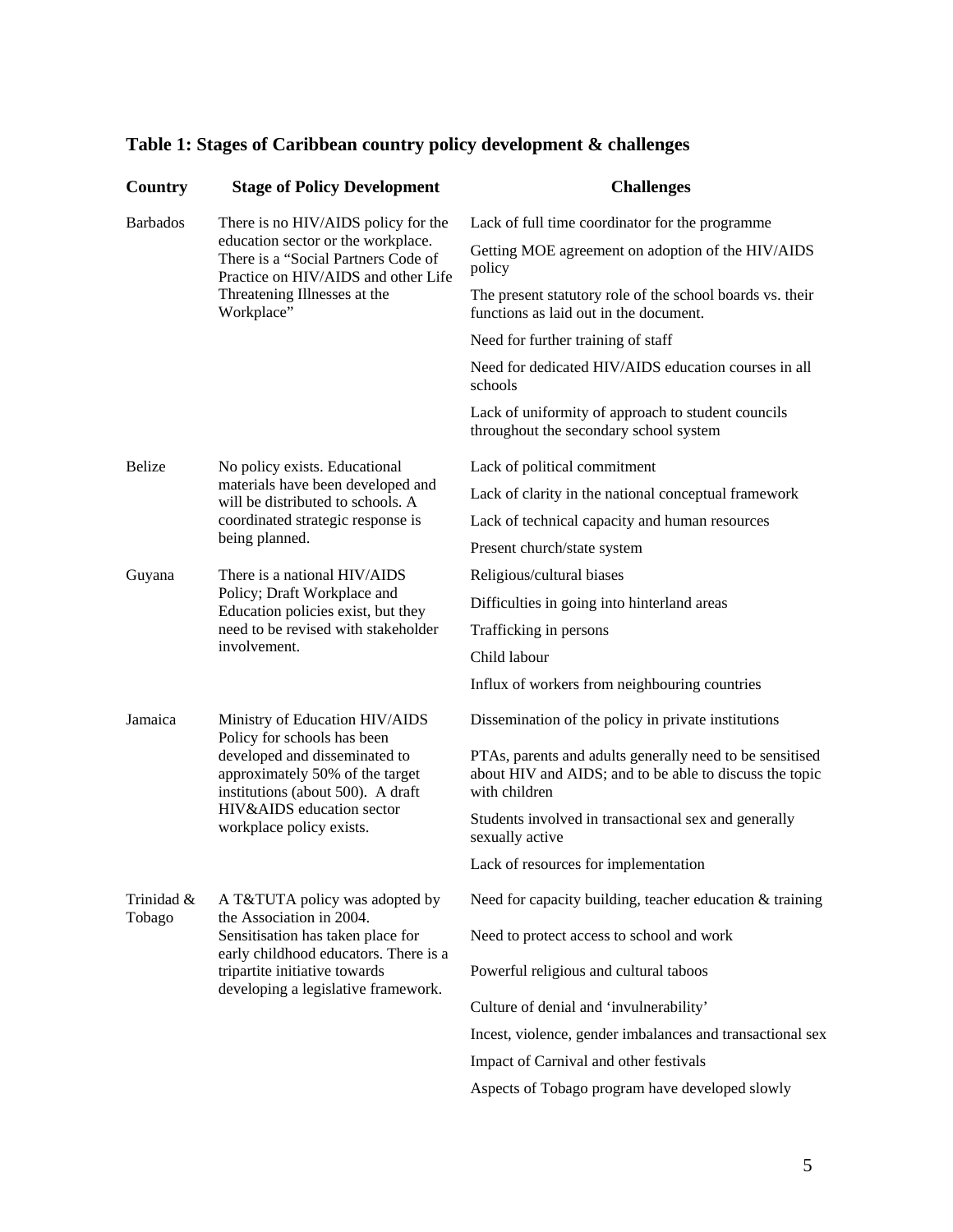#### **4.1 JAMAICA: NATIONAL POLICY FOR HIV/AIDS MANAGEMENT IN SCHOOLS**

#### *Christopher Graham - National HIV/AIDS Coordinator, Ministry of Education, Youth & Culture*

As part of the Government of Jamaica's multi-sectoral approach to mitigating the effects of HIV/AIDS, the Ministry of Education, Youth & Culture (MOEYC) established an HIV/AIDS five-year strategic plan in 2002. The actions to date, policy approaches and challenges are set out below.

#### **Actions to Date**

- The development of a National Policy for HIV/AIDS Management in Schools, which received final approval by the Cabinet of Jamaica in 2004. The policy applies to all educational institutions.
- The establishment in 2004 of an HIV/AIDS Response Team comprised of a National Coordinator for HIV/AIDS education, a public relations specialist and six health promotions specialists placed in each regional office
- The dissemination of the National Schools Policy to an estimated 500 public educational institutions island-wide (approximately 50% of the target population)
- The establishment of school-based Health Advisory Committees to implement the National Schools policy
- Revision of the HFLE curricula in order to align these to a life-skills based regional framework and the development of an early childhood HFLE curriculum
- A review of HIV/AIDS educational materials developed in Africa is currently underway. The review is designed to inform the outfitting of the Jamaica Library Service's Mobile Library Unit with HIV/AIDS information in a form that is designed for young readers
- The training of schools' Guidance Counsellors in Voluntary Counselling and Testing
- The establishment of an active HIV/AIDS Workplace Committee and development of a draft sector workplace policy

#### **Policy Issues/Approaches**

- The need for confidentiality and provision of an enabling environment in the school
- Protecting the rights of the infected and uninfected
- The promotion of Life Skills Programmes and training in universal precautions
- Every school required to develop an Action Plan

#### **Challenges**

- Dissemination of the policy in private institutions
- Concern in some schools about implementation of the policy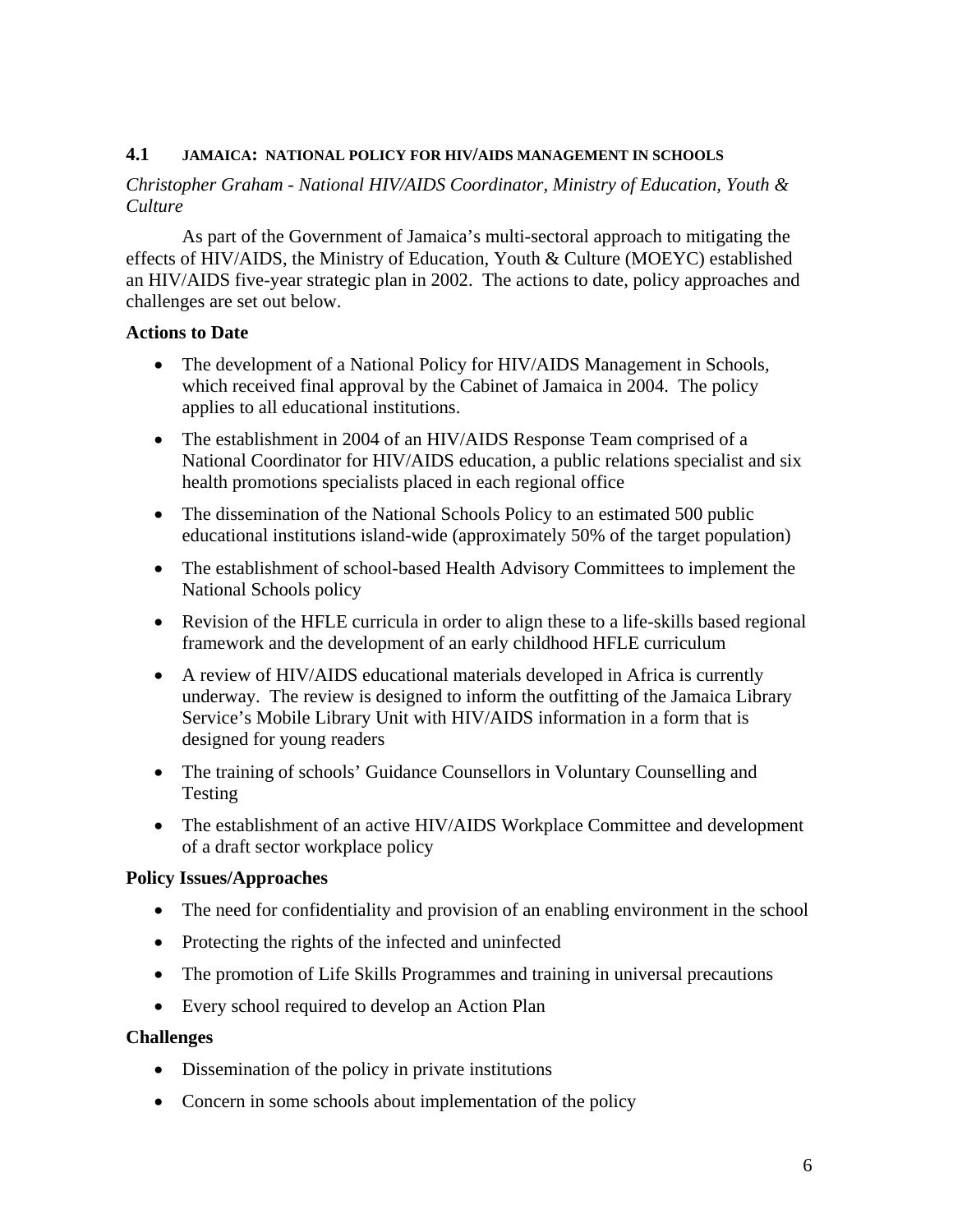#### **4.2 T&TUTA POLICY ON HIV/AIDS**

*Allison Sarjant - Vice President, Trinidad & Tobago Unified Teachers' Association*

The T&TUTA initiative has its origins in the First International Congress of Education International in Harare, Zimbabwe in 1995, where member units were encouraged to develop health education and HIV policies. By 2001 reports had begun to come to the T&TUTA of non-admission of HIV positive students, leading to research, leadership education and the adoption of an Association policy.

The Primary Education Committee researched the situation and presented the results to the Central Education Committee in 2002. A draft policy was drafted in 2002 and presented to the national bodies of the Association. Two national fora were held, one each in Trinidad and Tobago. These served to sensitise the leadership of the Association as to the issues that needed to be addressed.

In 2004 the policy was adopted, with the understanding that there would be revisions as requested. In the policy, HIV and AIDS are viewed as critical concerns. The issue is treated as:

- " *A rights issue* teachers' rights and students' rights
- " *An education issue* HIV and AIDS HIV education should be part of the schools' curriculum. Stigma and discrimination should be fought.
- " *A workplace issue* Not only should the future workforce be protected in schools, but also the teaching population.
- " *A union issue* The Association needs to continue with advocacy, care and support, education, training and prevention measures. The Association recognizes:
	- The need for capacity building
	- Teacher education and training needs
	- Curriculum needs
	- Need to protect access to schooling and work.

Actions to date derived from the policy include sensitisation and training for early childhood educators, collaboration with the Ministry of Education on student projects, including support for the Rotary Clubs' Mock Parliament Discussion on HIV/AIDS, revision of the CUT Handbook for teachers and participation in CTC's Tripartite initiative towards a legislative framework and development of a registry.

#### *The Reality: Big Plans, Small Capacity*

The agenda developed by the T&TUTA has not been fully carried through, but a new HIV committee gives some hope for the future. The committee's specific tasks include working towards the creation of HIV and AIDS focal points within the career path for teachers, dissemination of the policy after updating, and increasing dialogue with parents and communities.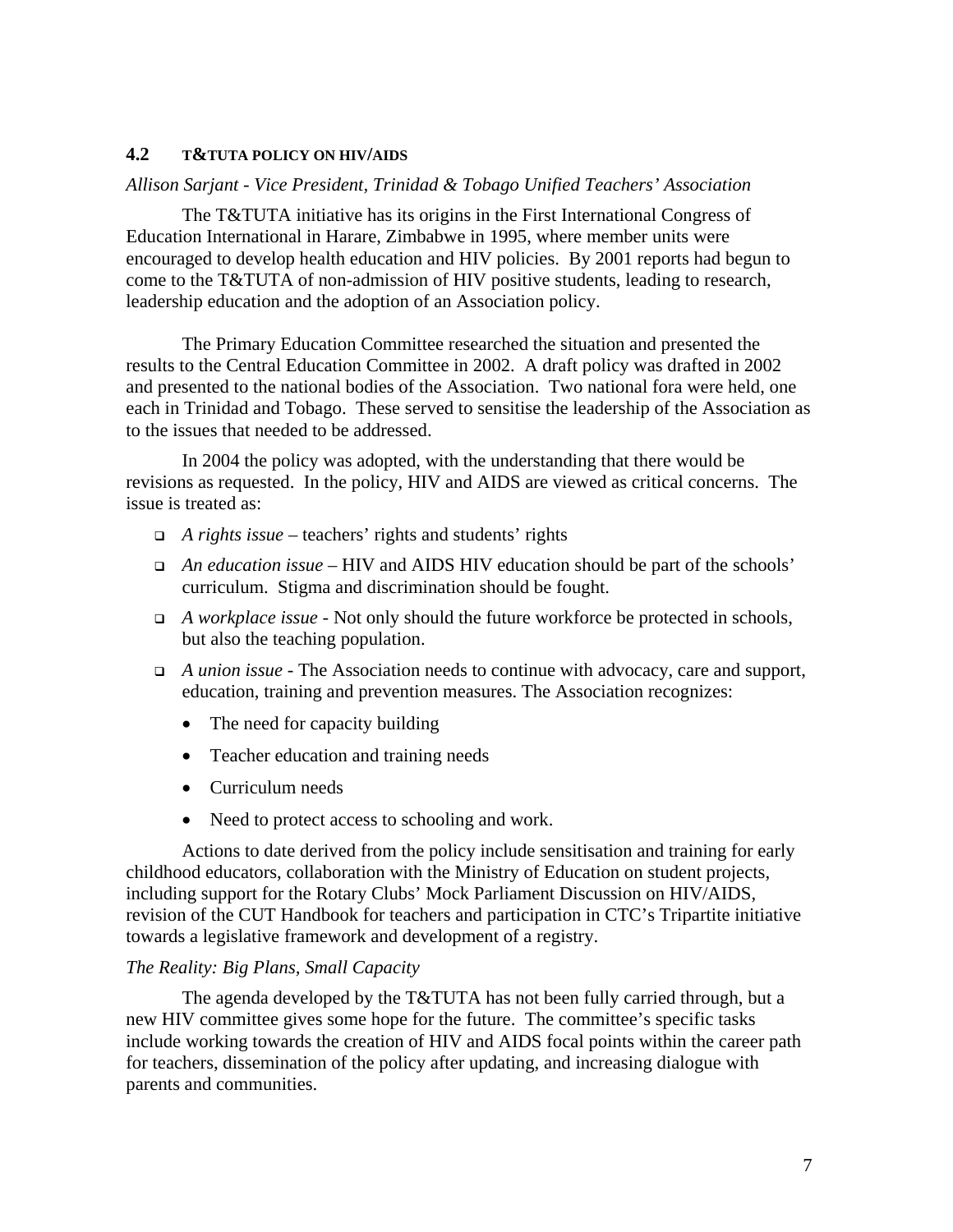#### **4.3 GUYANA: EI/EDC/WHO PROGRAMME ON HIV PREVENTION**

#### *Gertrude James - National HIV/AIDS Coordinator, Guyana Teachers' Union*

Through a GTU/EI project, Health and Family Life Education has been infused into the core subjects. The infusion is the responsibility of teachers, and the general body of teachers is being trained in use of the curriculum. Targets and achievements include:

- A National Committee has been appointed
- Each school is to have an HIV and AIDS focal point
- Regional Coordinators plan three-day workshops for teachers. One hundred and twenty teachers have been trained.

Though some teachers have resisted the teaching of sex education, a metamorphosis in teachers' attitudes has been seen after the three-day workshop.

### **4.4 BARBADOS TEACHERS' UNION**

*Karen Best - President, Barbados Union of Teachers* 

Among the aspects of the approach to the issue in Barbados are the following:

- HFLE is a stand-alone subject
- In the primary system, there are teachers appointed as HFLE Coordinators, responsible for training in the school. At the secondary level, Guidance Counsellors play this role
- Training is on-going, and there has been a positive behavioural change on HIV and AIDS
- At the early childhood level, the child is taught that his/her body is special, and what is and is not appropriate
- The attitude encouraged is to treat everyone as if they are HIV positive.

#### **4.5 BELIZE: MINISTRY OF EDUCATION, YOUTH & SPORT**

#### *Sherlene Neal Tablada - HIV/AIDS Focal Point*

Belize's response to HIV and AIDS so far relies heavily on HFLE approaches with some movement towards a coordinated and strategic response as indicated below.

- Social and behavioural change falls under HFLE. The HFLE curriculum and support materials will be tested in January 2006
- Information packages and additional resource materials are delivered to schools
- HFLE is mandatory in all teacher training institutions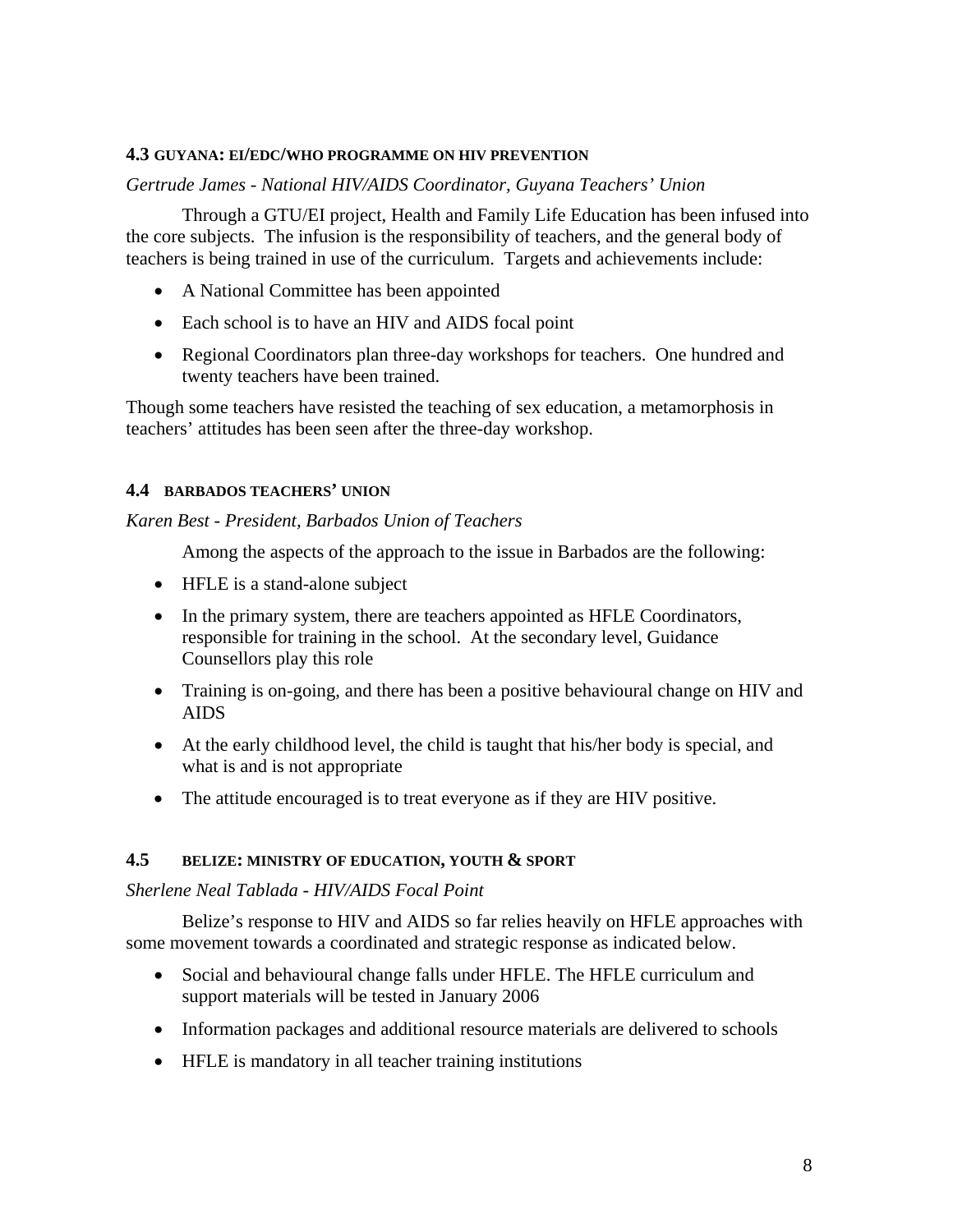• Belize is moving towards a coordinated and strategic response and is conducting an assessment of the education sector response.

The main challenge is to overcome the lack of political commitment to placing the necessary emphasis on HIV and AIDS.



*Shirlene Neal Tablada, MOL, Belize* 

## **4.6 BELIZE NATIONAL TEACHERS' UNION APPROACH**

#### *George Frazer – Executive Secretary*

Belize is currently ranked as number one in Central America and  $7<sup>th</sup>$  or  $8<sup>th</sup>$  in the Caribbean in per capita incidences of reported HIV/AIDS cases. The country has been selected by the ILO and the US Department of Labour to be included in a US\$2.4 million HIV/AIDS project to cover intervention, education/training and HIV/AIDS support programmes.

As the largest trade union in Belize, BNTU represents the views and interests of the over three thousand teachers/educators at all levels of education. It is in the process of developing its own policies and programmes to address the HIV/AIDS situation. The strategies being pursued include:

- Lobbying Government and the Ministry of Education to adopt and include the study of HIV/AIDS as a formal part of schools' curriculum
- Working with other local and regional bodies to develop training programmes for teachers and special counsellors to deal with people diagnosed with HIV/AIDS
- Lobbying for the adoption of non-discriminatory employment policies for persons with HIV/AIDS
- Helping to establish and support "student support HIV/AIDS Peer Groups" within the school system
- Promotion of nation-wide HI/AIDS public education and awareness programmes
- Establishing a BNTU HIV/AIDS fund to assist teachers with HIV/AIDS.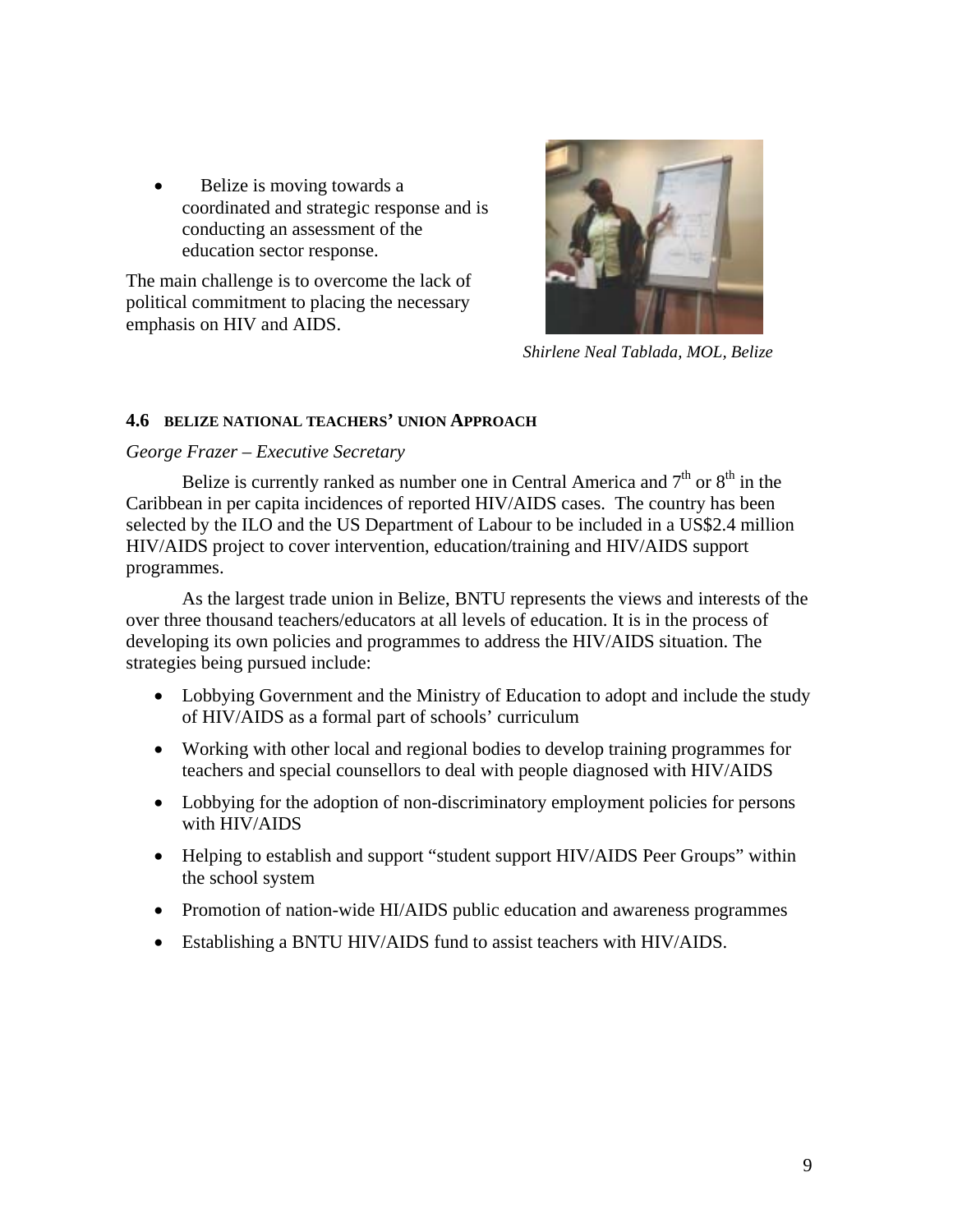# **5.0 ROLES AND RESPONSIBILITIES OF MINISTRIES OF LABOUR, EMPLOYERS AND NATIONAL HIV AND AIDS COORDINATORS IN THE EDUCATION SECTOR RESPONSE**

#### **5.1 BARBADOS: MINISTRY OF LABOUR AND SOCIAL SECURITY (MLSS)**

#### *Rhonda Boucher - Administrative Officer*

In 2002 the Office of the Prime Minister took over responsibility for HIV& AIDS, and mandated the involvement of key line ministries in the fight against the epidemic.

The Government of Barbados has always recognized the tripartite approach to workplace issues. When the MLSS formulated its HIV/AIDS Core Group, a wide range of stakeholders was included, representing Government, workers representatives, employers, FBOs and NGOs. In line with that approach, Barbados has developed a Social Partners Code of Practice on HIV/AIDS and Other Life Threatening Illnesses in the Workplace. Other actions have been taken in relation to the Ministry and various occupations, which could also be considered for education:

- Training of all staff of the ministry and its departments
- Sensitisation of farm and hotel workers on the overseas employment programme
- For workers in the informal economy (fishers, bus drivers etc.) a Focus Day in the Bus Terminal was held in 2003
- Billboards, electronic display boards, posters and calendars are used as communication tools
- Workshops are held for training and to encourage the development of policies.

Evaluation of the LED display boards, the Code of Practice and the sensitisation seminars revealed that there was a high level of awareness among workers and that most believe that seminars are helpful in improving attitudes towards HIV/AIDS.

The lack of a full-time coordinator for the programme represented a challenge.

### **5.2 BARBADOS EMPLOYERS**

#### *Harry Husbands - Executive Director, Barbados Employers' Confederation*

The BEC is one of the leading HIV/AIDS education institutions in the country. The BEC emphasizes the fact that HIV/AIDS affects the bottom line, when employees are infected and become ill. The Confederation has been actively promoting HIV/AIDS education since 1995, and has undertaken a number of initiatives since 2001, many of which are aimed at promoting the adoption of workplace policies among its members. The Confederation is represented on the National HIV/AIDS Commission, and the Ministry of Labour's HIV/AIDS Core Group and has been a player in tripartite and other collaborative initiatives, also potentially adaptable to education workplaces, including: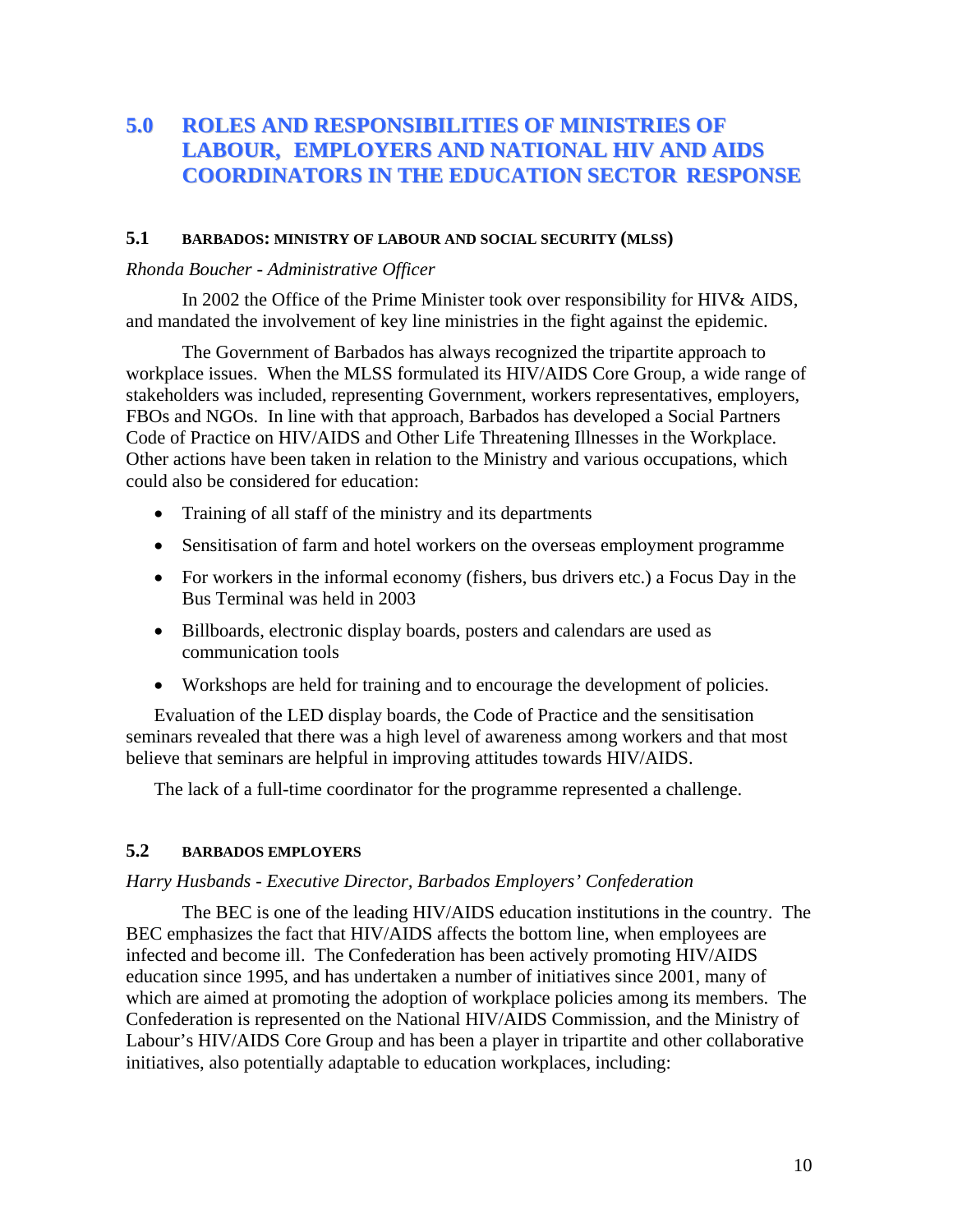- The development of a booklet on AIDS in the workplace and organization of a seminar on the topic: *The Impact of HIV/AIDS on Productivity of Enterprises*
- Participation in the Ministry of Labour and Social Security seminar on the Code of Practice on HIV/AIDS and Other Life Threatening Illnesses in the Workplace
- Participation in a series of town meetings addressing the topic of AIDS and its effect on the social life of the society and in the HIV/AIDS Commission's 2004 Awareness Week activities

### **5.3 TRINIDAD & TOBAGO: NATIONAL HIV/AIDS COORDINATING COMMITTEE**

*Dr. Amery Browne – Technical Director* 

#### **The HIV/AIDS situation in Trinidad & Tobago**

The NSP and (NACC) were launched in March 2004. The NACC was placed in the Office of the Prime Minister. Five priority areas have been identified for executing Trinidad and Tobago's strategic response to HIV/AIDS: prevention; treatment, care and support; advocacy and human rights; surveillance and research; and programme management, coordination and evaluation.

The Government of Trinidad & Tobago has adopted the governance structure for the national response, and the project as set out in Table 2.

| <b>Agency/Department</b>                              | <b>Responsibility</b>                                                                                              |
|-------------------------------------------------------|--------------------------------------------------------------------------------------------------------------------|
| Office of the Prime Minister                          | Management and results of the response                                                                             |
| <b>National AIDS Coordinating</b><br>Committee (NACC) | Policy, advocacy, etc under the authority<br>of the Prime Minister                                                 |
| The NACC Secretariat                                  | Carries out the mandate of the NACC                                                                                |
| Tobago HIV/AIDS Commission                            | The THA partners with the NACC in the<br>coordination of the National Response<br>and project activities in Tobago |

 **Table 2: Responsibility for HIV and AIDS response in Trinidad & Tobago** 

#### **NACC functions, opportunities and challenges**

In general, the NACC works to ensure the effective coordination of the expanded national response to HIV/AIDS in all Ministries and other implementing agencies, including education. The NAAC will formulate policy recommendations for the consideration of Cabinet, mobilize resources, promote best practices, provide advocacy and act as a clearing house for information on HIV/AIDS. The body is also responsible for monitoring and evaluating the entire effort.

The opportunities within the above framework include improved coordination of the Ministry of Education's HIV work, increasing buy-in of the private sector, improved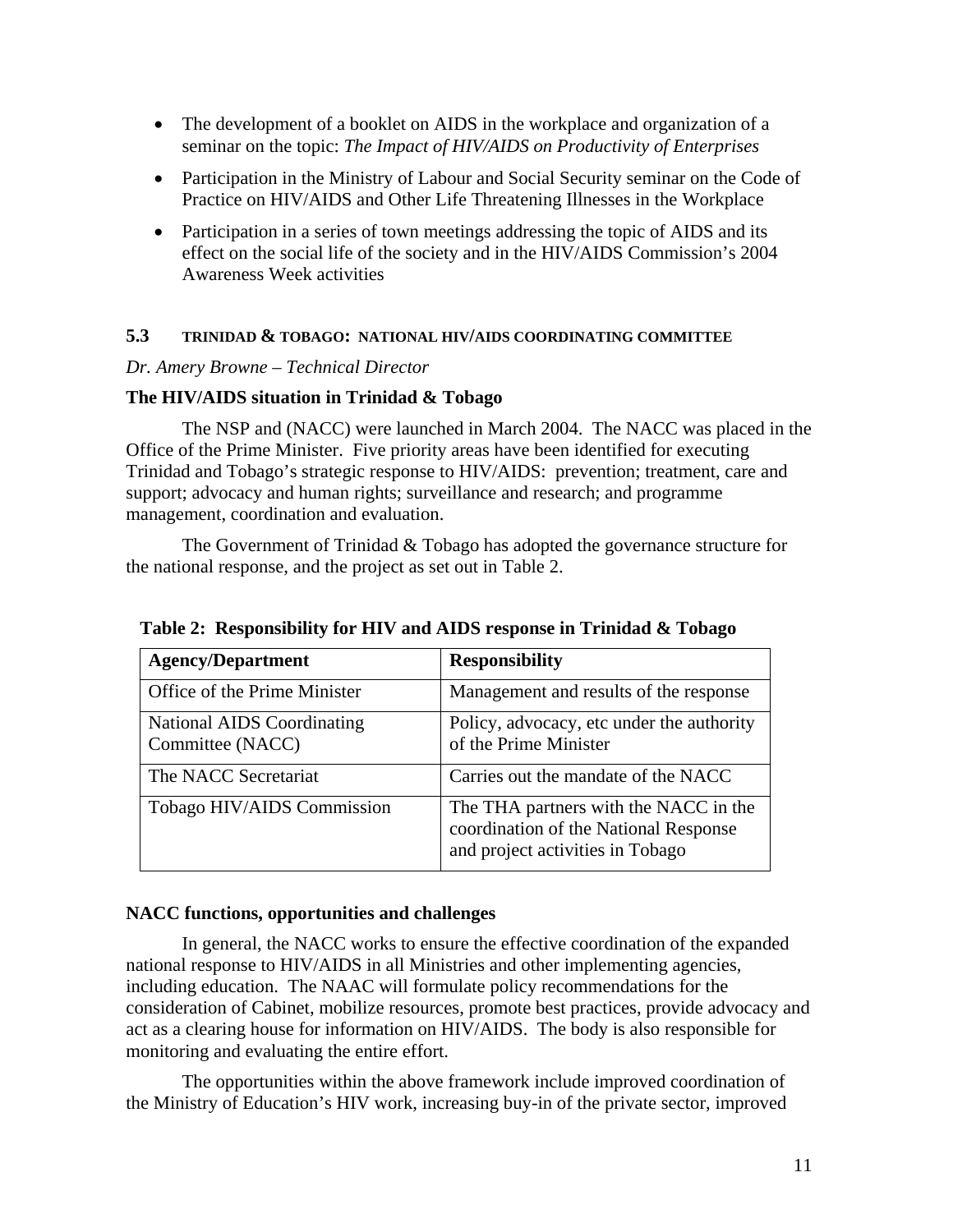involvement of the entertainment industry and media houses as well as initiatives being undertaken in the public sector and workplace initiatives being undertaken across the sectors. Increased involvement of the civil society and additional resources coming on stream also present opportunities.

Among the many challenges faced by the NACC in its efforts to respond to HIV and AIDS are religious and cultural issues, as well as issues related to sexual practices in the society.

#### **5.4 GUYANA: MINISTRY OF LABOUR, HUMAN SEVICES AND SOCIAL SECURITY**

#### *Murna Joseph - Chief Occupational Safety Health Officer (Acting)*

The MOL in Guyana has been referred to in the National Strategic Plan 2002-2006 as the steward for workplace interventions relating to HIV/AIDS.

In an effort to effectively address the world of work concerns, the Ministry through its Occupational Safety and Health (OSH) Division commenced an HIV/AIDS Workplace Education Project in September 2001. This activity continued to April 2001, after which it was aborted due to financial constraints. OSH officers managed, however, to conduct briefing sessions for over 1,000 workers throughout the country. Posters, leaflets and condoms were also distributed, and an HIV/AIDS Workplace Regulation was drafted.

In 2004 funding was approved by UNAIDS for resuscitation of the project on a larger scale. Monitoring is done by a multi-sectoral oversight committee, which is chaired by the Permanent Secretary in the Ministry of Labour, Human Services and Social Security. The committee reports to the National Tripartite Committee and includes representatives of labour, persons living with HIV/AIDS, Government, international agencies and NGOs.

Staff of the MOL who have already been trained will conduct briefing sessions at target enterprises and assist employers and employees in the development of HIV/AIDS policies and programmes.

Consultations on a draft National Tripartite Workplace policy are being held in various regions of the country. When finalized the policy will serve as a guide for enterprise policies. Through the ILO/USDOL Workplace Education Programme a number of workplaces, though not those in education, have already developed their policies and have commenced implementation.

#### **Activities for the Next Six Months**

Over the next six months, efforts will be made to move forward the agenda for improved response to HIV/AIDS at the workplace. MOL staff will ensure that Joint Workplace Safety and Health Committees are established and functioning effectively. Baseline KAP surveys/focus group discussions will be undertaken with employers/employees and education of a range of workplace related groups will continue. Moreover, the MOL is in the process of drafting its own HIV/AIDS workplace policy.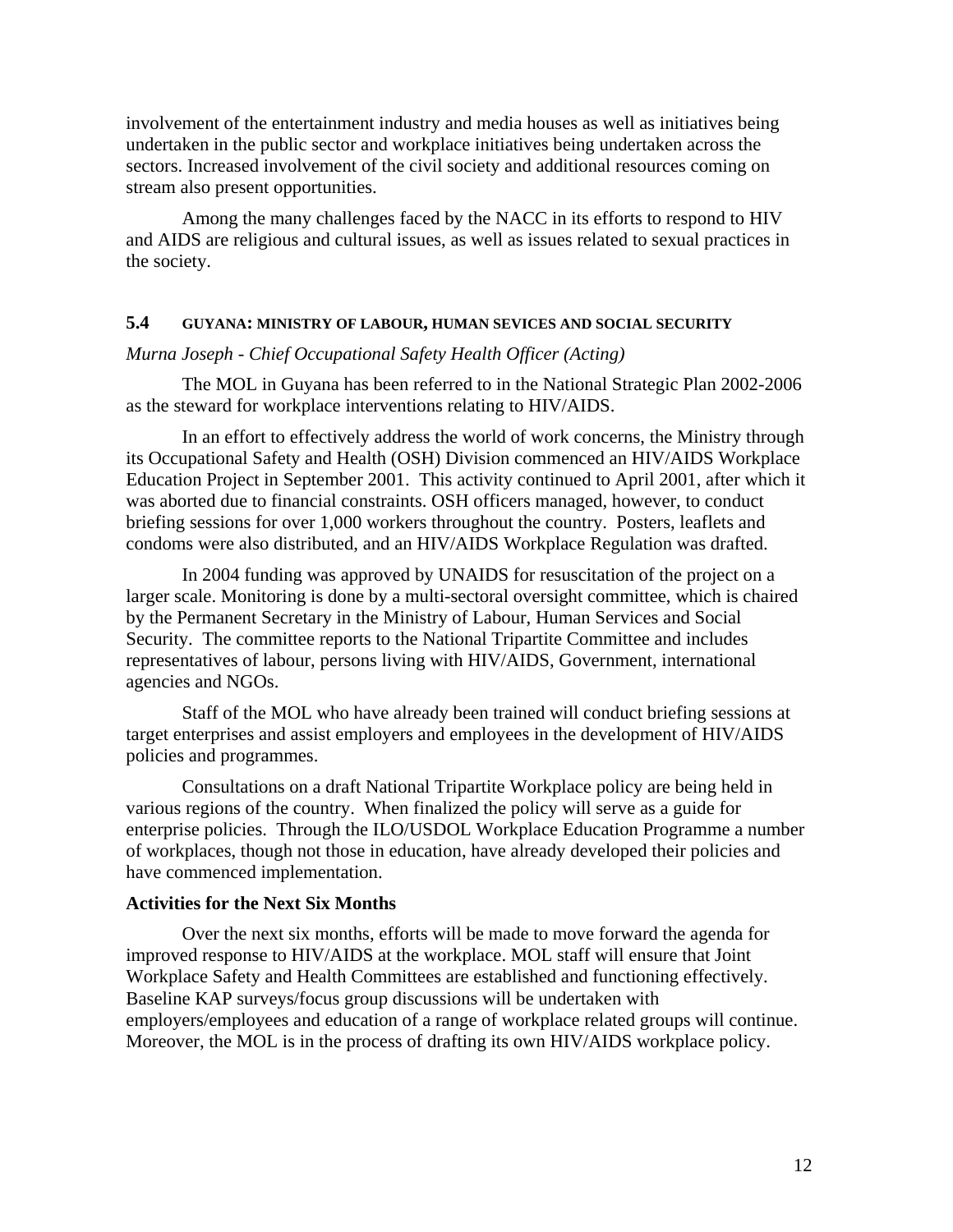Coordinators/Focal Points of various HIV/AIDS workplace projects have been meeting once per month to share information and experiences primarily aimed at avoiding duplication and giving support to each other's projects.

#### **Challenges**

Challenges faced by Guyana relate to divisive relationships between the two main ethnic groups, and the vast size of the country, as well as child labour and trafficking in persons.

# **6.0 ENHANCING NATIONAL RESPONSES IN EDUCATION: A MODEL WORKPLACE POLICY**

### **6.1 HIV AND AIDS AND THE EDUCATION SECTOR: INITIATING A WORKPLACE RESPONSE AND PROMOTING DECENT WORK FOR ALL**

#### *Madhuri Supersad – ILO Sub-regional Office, Trinidad & Tobago*

Two out of three people living with HIV/AIDS go to work every day  $-$  it makes the workplace a vital entry point for tackling HIV and AIDS. Globally there are 38 million persons who are HIV positive, of whom 26 million are in the labour force. The ILO estimates that up to 2005, 28 million labour force participants have died of HIV and AIDS, and that by 2015 the figure will have reached 74 million.

The Caribbean Sub-region is second only to Sub-Saharan Africa in the prevalence rates of infected persons, with 500,000 persons who are HIV positive. Estimates of HIV prevalence rates are presented in Table 3.

| <b>COUNTRY</b>    | % OF POP. | <b>COUNTRY</b>              | % OF POP. |
|-------------------|-----------|-----------------------------|-----------|
| Antigua & Barbuda | $1.6*$    | Guyana                      | 2.5       |
| <b>Bahamas</b>    | 3.0       | Jamaica                     | 1.2       |
| <b>Barbados</b>   | 1.5       | St. Lucia                   | $0.6*$    |
| <b>Belize</b>     | 2.4       | Suriname                    | 1.7       |
| Dominica          | $0.2*$    | St. Vincent &<br>Grenadines | $0.9*$    |
| Grenada           | $1.3*$    | Trinidad & Tobago           | 3.2       |

|  | Table 3: HIV prevalence rates in Caribbean countries, 2003 |  |  |
|--|------------------------------------------------------------|--|--|
|--|------------------------------------------------------------|--|--|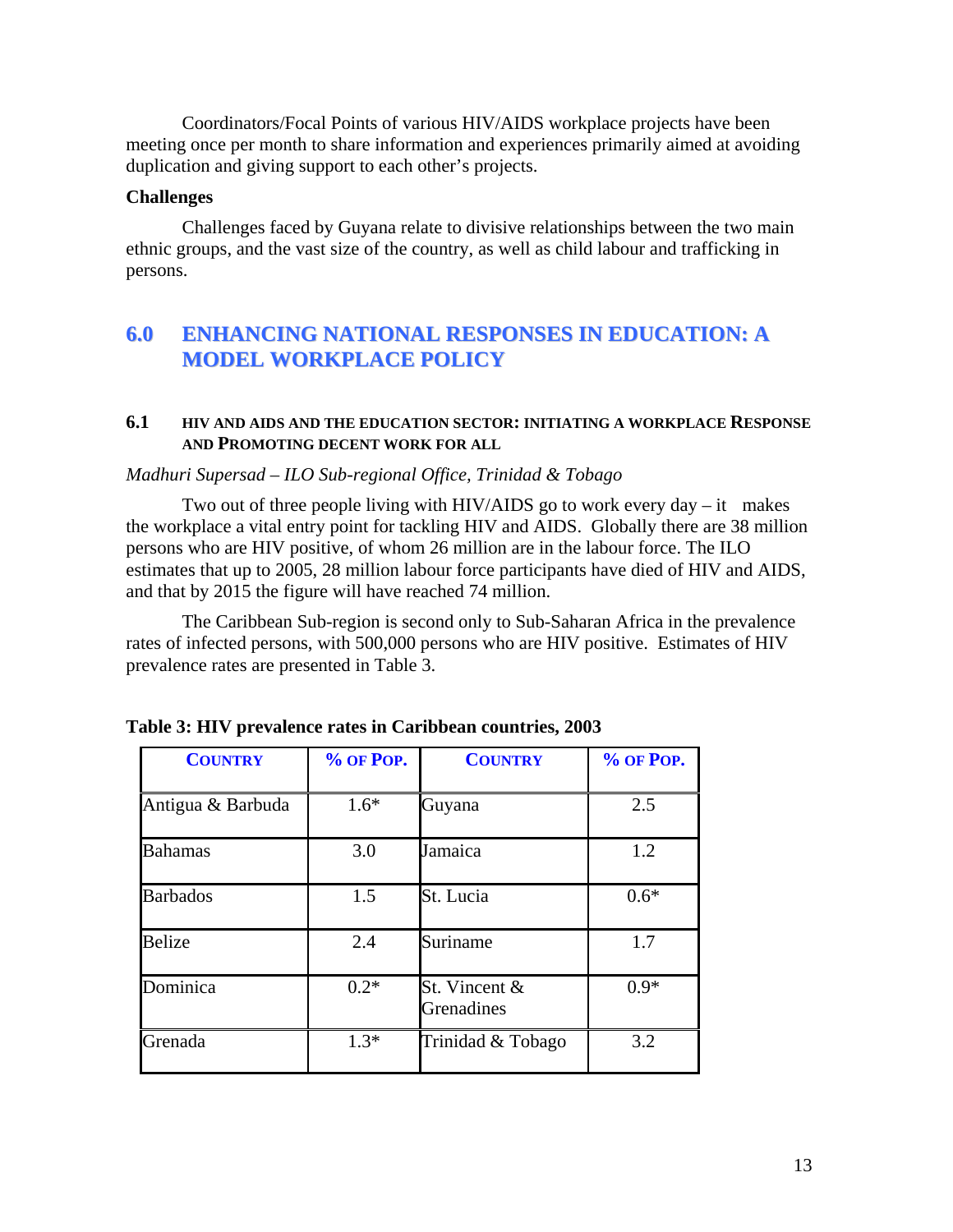### **Impact on the World of Work**

The impact of HIV/AIDS is felt by the worker, the family, the enterprise and the society. Examples of the impact are set out below.

Potential impact on the **worker**

- Exclusion from the workplace
- Denial of training and promotional opportunities
- Ostracism and isolation
- Denial of access to benefits (medical, unemployment etc)
- Dismissal while still fit to work.

Potential impact on the **family**

- Loss of family income and household productivity, exacerbating poverty
- Increased burden on women to combine care and productive work
- Orphans and other affected children forced out of school and into child labour
- Pressure on women and young people to survive by providing sexual services.

## Potential impact on the **enterprise**

- Loss of skills and experience
- Reduced supply of labour
- Rising labour costs
- Falling productivity
- Reduced profit on investment.

Potential impact on the **economy**

- Reduced productivity, contracting tax base and negative impact on economic growth
- Falling demand, investment discouraged and enterprise development undermined
- Social protection systems and health services under pressure
- Reduced productivity, contracting tax base and negative impact on economic growth
- Falling demand, investment discouraged and enterprise development undermined
- Social protection systems and health services under pressure.

# **Young Persons, HIV/AIDS and the World of Work**

Because the young are becoming HIV positive at a faster rate than the general population, future as well as present human capacity is undermined, and progress in sustainable development is jeopardised.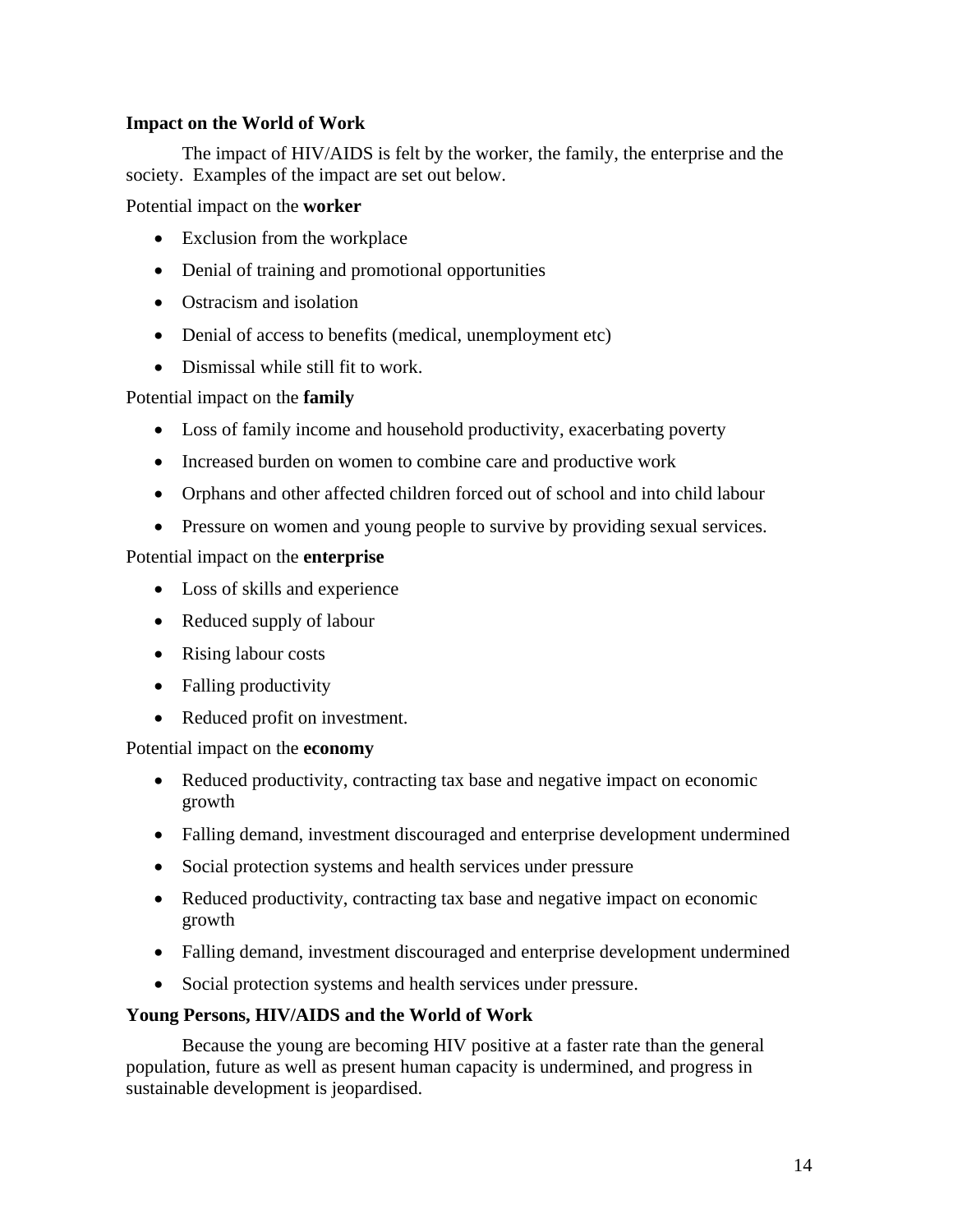#### **Importance of a Workplace Policy in the Education Sector**

The development of a workplace policy is the single most effective and important action an enterprise, public or private, can take in the fight against HIV/AIDS. A workplace policy can help achieve a number of goals:

- Makes an explicit commitment to enterprise action
- Gives guidance to supervisors and managers
- Specifies a standard of behaviour for all employees
- Helps PLWHA to understand the support and care they would receive
- Helps, through prevention programmes, to stop the spread of the virus
- Helps the employer to plan for HIV/AIDS and manage its impact

#### **6.2 DEVELOPMENT AND REVIEW OF THE DRAFT POLICY FOR CARIBBEAN EDUCATION SECTOR WORKPLACES**

*Dr. Angela Ramsay - ILO and UNESCO Consultant and Bill Ratteree – ILO Education sector specialist* 

Dr. Ramsay presented information on the background and highlights of the draft policy, in the process noting some issues that had to be dealt with in its development.

- Relevance of the policy to all sub-sectors or levels of education in Caribbean countries, given that countries are at different stages; some are more prepared than others regarding this issue
- The issue of condom distribution at some levels of the education system.

Mr. Ratteree outlined expectations of participants in reviewing the draft Policy. Two main questions needed to be addressed:

- 1. An assessment of the concepts and the language of the policy are they appropriate for Caribbean countries?
- 2. Can the policy be used across the range of educational institutions?

# **7.0 REVIEW OF THE DRAFT POLICY: THE MAIN ISSUES**

In reviewing the draft document presented to the workshop entitled: *A Workplace Policy on HIV/AIDS for Educational Institutions in the Caribbean*, the overarching issues that participants grappled with were the kind of instrument needed in the present context of countries' approach to HIV and AIDS, to whom did such a policy apply and who would use it?

Many participants felt that the policy was a useful document, which would help to guide the development of national policies, where they do not exist. It could also be useful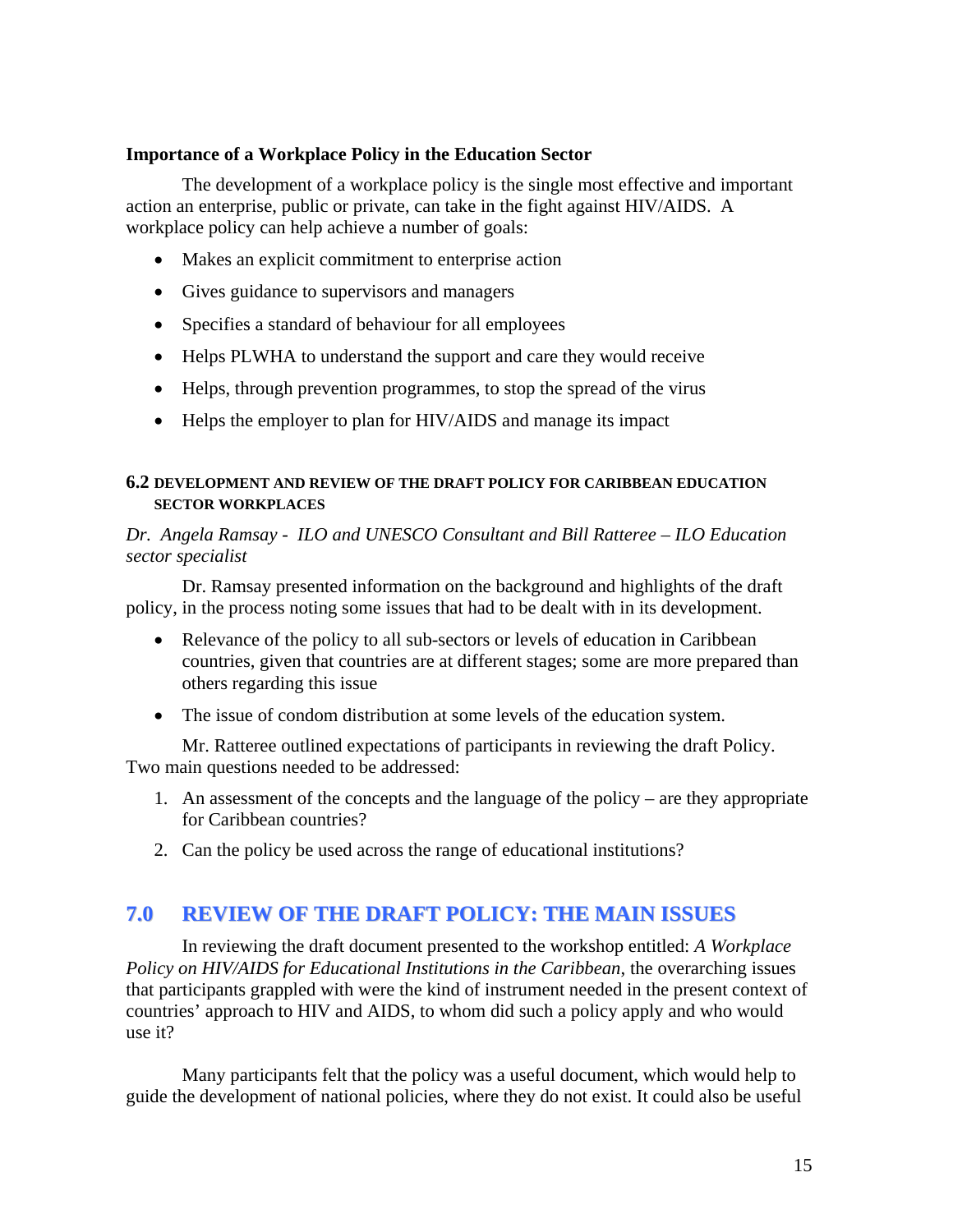in the revision of those that do exist, whether national HIV and AIDS workplace or education sector policies. The comments also indicated that while there are similarities between the countries represented, there are also some differences related to national situations.

One group raised a fundamental challenge to the use of the draft, questioning the need for a policy or a set of guidelines to help in implementation of workplace policies that already exist.

The workshop reached a consensus that while some national workplace as well as education sector policies did exist, the latter in particular had a different purpose than a workplace policy (generalized for all workplaces or specific to education), and e.g. they focus primarily on questions related to prevention education such as curriculum content and teacher training. Moreover, general workplace policies do not address the specifics of educational institutions. It was thought that an education sector workplace policy at the regional level will guide national policies, and national policies will guide the institutional policy/guidelines and codes of conduct, as well as being a useful tool for teachers' unions, private school management and other education sector actors.

Recommendations specific to various parts of the draft were then discussed and agreed.

- With regards to format and preliminaries, the title of the document should reflect its system-wide reach, i.e. a policy for the education sector, not just institutions
- The introduction should make clear the conceptual framework of the document
- The policy needed to be flexible so as to cover the wide range of educational institutions – across countries, education levels and institutional types
- More emphasis needed to be given to abstinence as a form of prevention, rather than focusing uniquely on condoms. Furthermore, care needed to be exercised in suggesting distribution of condoms, since primary and secondary institutions have students who are below the legal age of consent. The question of widespread distribution of condoms in educational institutions other than to education sector workers was not agreed. Each country and institution would formulate its own position on distribution to students and availability of information on condoms in keeping with national and local norms, institutional codes and the social dialogue procedures agreed in the policy
- The question of employee-student relationships was also a topic for debate. Each institution's code of conduct should set guidelines based on agreed general principles set out in the revised document
- In terms of risk reduction, the role of FBOs needed to be more prominently stated
- Breaches of confidentiality surrounding disclosure of HIV status should be sanctioned
- Issues of care and treatment and reasonable accommodation of employees and students living with HIV and AIDS needed to be addressed in the larger context of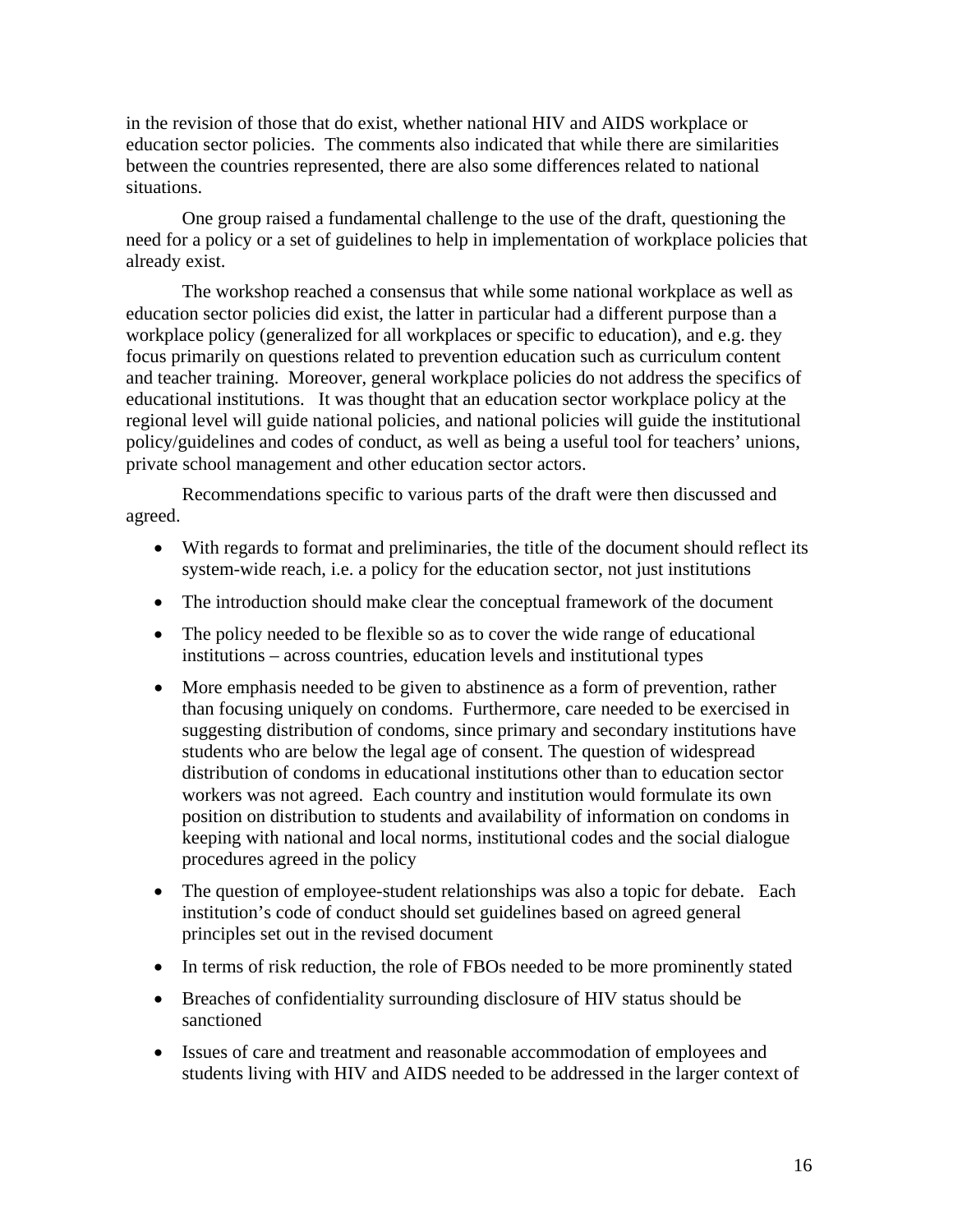human resource development and systemic responsibilities, as such measures went beyond the capacity or mandate of many institutions.

# **8.0 COUNTRY ACTION PLANS**

Participants in country groups were asked to formulate action plans for implementation of the policy in their country, addressing the following questions:

- 1. What are the existing mechanisms at national level related to the policy and how could the policy be used to improve the education sector response to HIV/AIDS?
- 2. What challenges do you face?
- 3. What are the priorities for implementation?
- 4. Where would you be by the end of 2006?

Responses to three of the four questions are set out below. The challenges identified in each country have been listed above in Table I, section 4.

## **8.1 BARBADOS**

#### **EXISTING MECHANISMS**

- National HIV/AIDS Commission has overall responsibility for the coordination of HIV/AIDS response in Barbados
- Each ministry has its own HIV/AIDS coordinator, but this in not a full-time position
- Key ministries involved in HIV/AIDS programmes are Health, Social Transformation, Education, Tourism, Housing and Home Affairs. Ministries are required to prepare annual programme budgets for submission to the National HIV/AIDS Commission for approval, to avoid duplication of effort
- Programmes are funded by Government and a World Bank loan
- There is a Code of Practice on HIV/AIDS and other Life-threatening Illnesses in the Workplace designed for all workplaces. This is a tripartite agreement between Government, employers and employees.

The group made specific recommendations as to how relevant and potentially useful aspects of the draft policy could be added as an Appendix to the national *Code of Practice*  to make it relevant to educational institutions*.* 

## **PRIORITIES**

- Winning the support of the other partners in the tripartite agreement for modification of the original document and for acceptance of its implementation
- Lobbying the senior officials of the Ministry of Education to accept the modified document
- Sensitising teachers about the contents of the document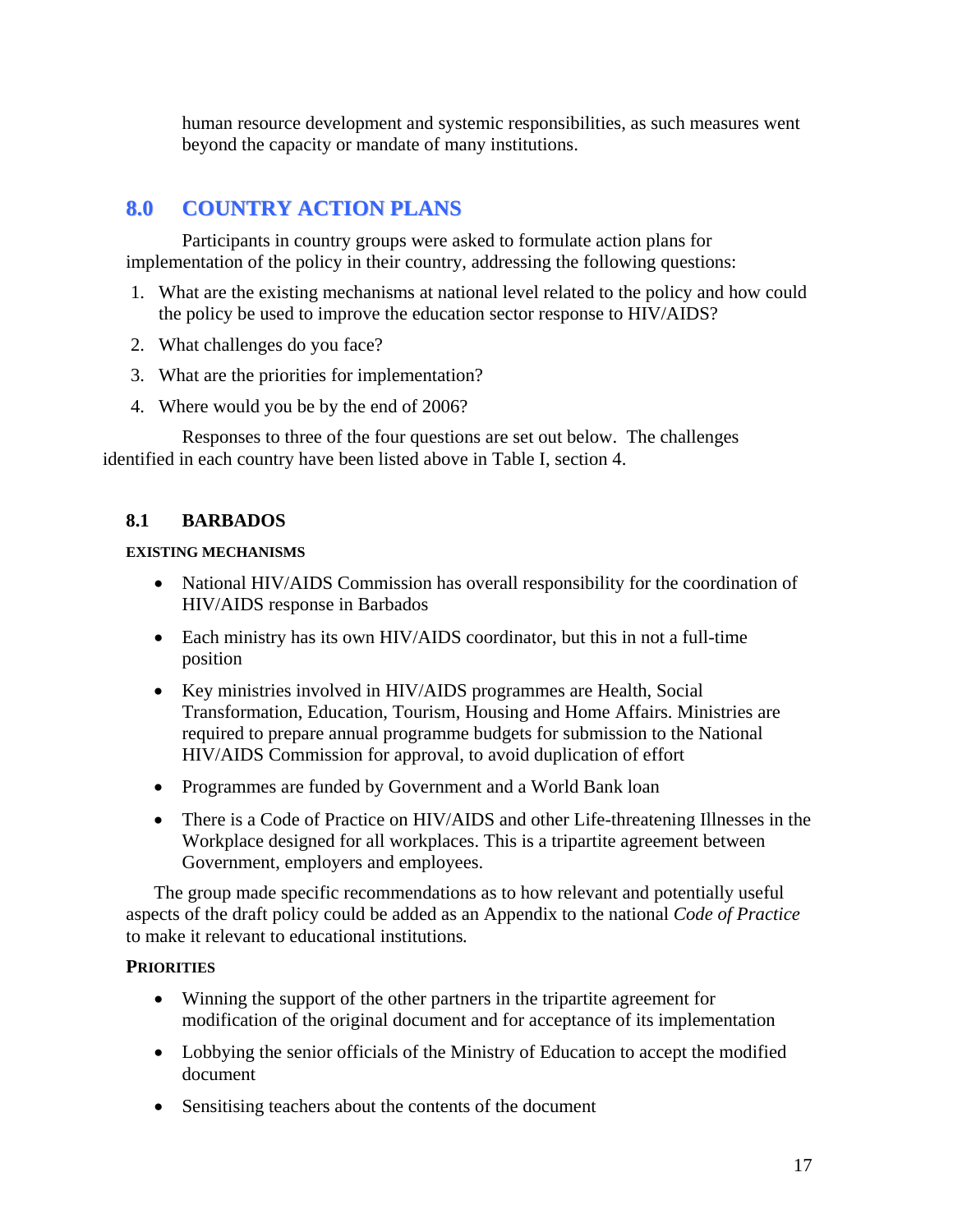- Winning support of the Ministry would be essential for securing the necessary finances for implementation of training etc.
- Convincing the unions to take a lead in possible preparation for the adoption of the policy/guidelines.

### **GOALS FOR THE END OF 2006**

- Include implementation of proposals in the programme budget for the next academic year
- If policy is adopted, obtaining financial and technical assistance from ILO and UNESCO to ensure that documents/guidelines are available to and implemented in schools and other institutions
- Setting up of relevant education workplace committees as outlined in the document
- Recommend implementation guidelines to the HIV/AIDS Commission
- Ensure that the modified document is widely circulated.

## **8.2 BELIZE**

#### **PRIORITIES**

- Information/information on a sustained basis to those at the highest level
- Concrete proposal regarding programme and policy direction based on the outcome of this meeting
- Strengthen partnerships through international and regional volunteers
- Coordination and communication.

#### **GOALS FOR THE END OF 2006**

- An organized response from decision makers, i.e. awareness and clarity on the conceptual framework
- Improved coordination and communication
- Shift in attitudes at the highest level.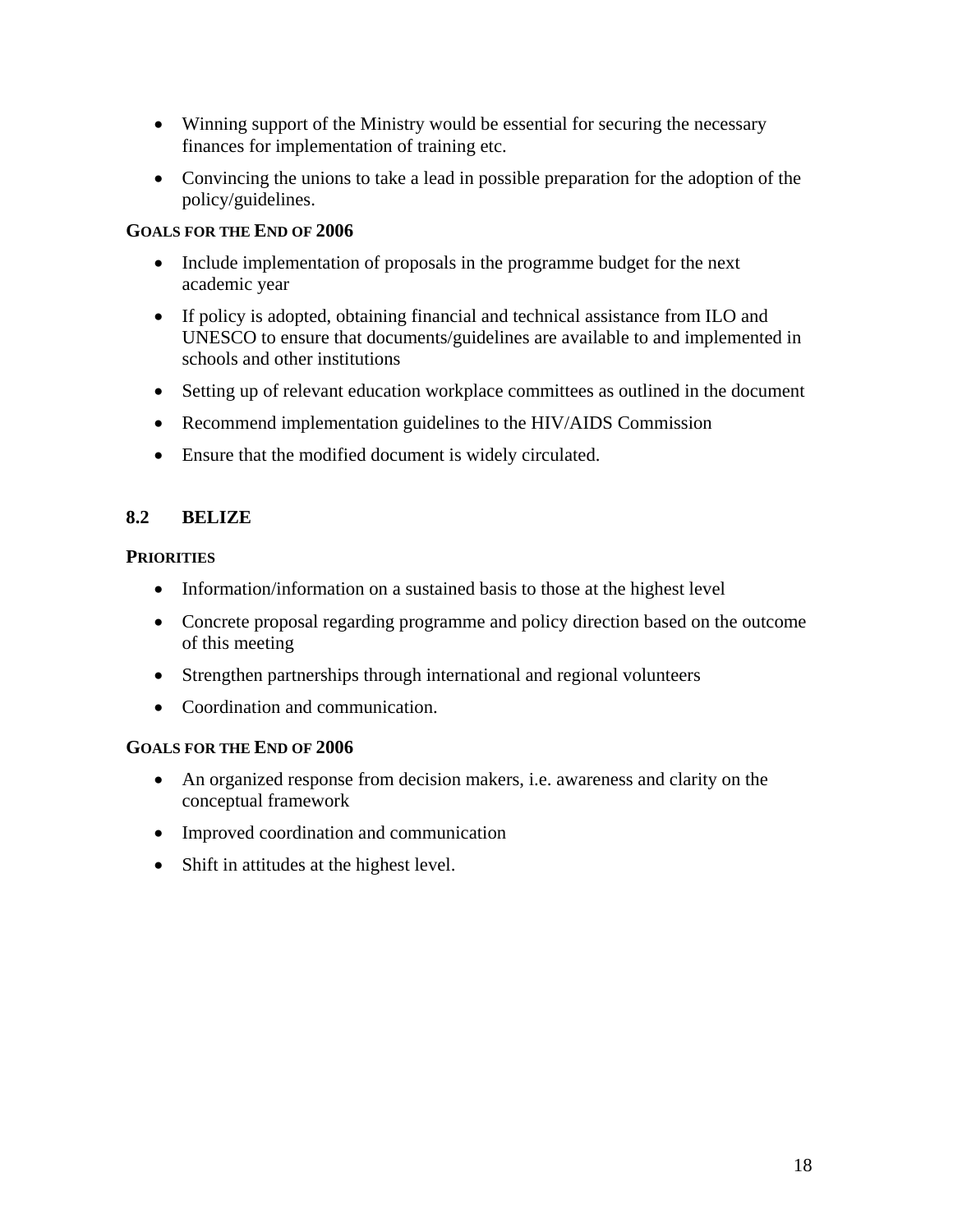# **8.3 GUYANA**

### **EXISTING MECHANISMS**

- There is a National HIV/AIDS policy
- There is a National Strategic Plan 2002-2006
- Consultations on the new National Strategic Plan 2006-2010 are now in progress
- The Ministry of Labour is conducting consultations with its tripartite and other social partners in an effort to obtain better collaboration on a National HIV/AIDS Workplace Policy
- When the HIV/AIDS Workplace Policy is finalized, it will inform policies at the organizational level



*Earl Morris, Employers, Guyana* 

- There is a draft HIV/AIDS workplace regulation to be reviewed once the workplace policy is finalized. When finalized, the regulation will fall under the provisions of the Occupational Safety and Health regulations
- Organizations that already have HIV/AIDS policies are expected to revise them in accordance with the National HIV/AIDS Tripartite Workplace Policy
- The Ministry of Education recently drafted an HIV/AIDS policy, but it lacked the involvement of all stakeholders. However, with the guidance and knowledge gained at this workshop, this policy will be reviewed and redrafted to include some aspects of the ILO/UNESCO draft policy.

## **PRIORITIES**

- Policy for various levels must be considered
- Strategies must be developed to get private institutions on board
- Provision of First Aid Kits for schools and workplaces needs to be ensured
- Consultations are needed to redraft existing policy. This can be done through sensitising Ministry of Education senior officials and all stakeholders about the global and national situation on HIV/AIDS
- Capacity building is essential, specifically, training of peer educators in the workplace and schools and about 2% of teachers.

## **8.4 JAMAICA**

## **EXISTING MECHANISMS**

The Ministry of Education, Youth and Sport has a number of related policies:

- An HIV/AIDS Management Policy for schools
- An HIV/AIDS Workplace Policy.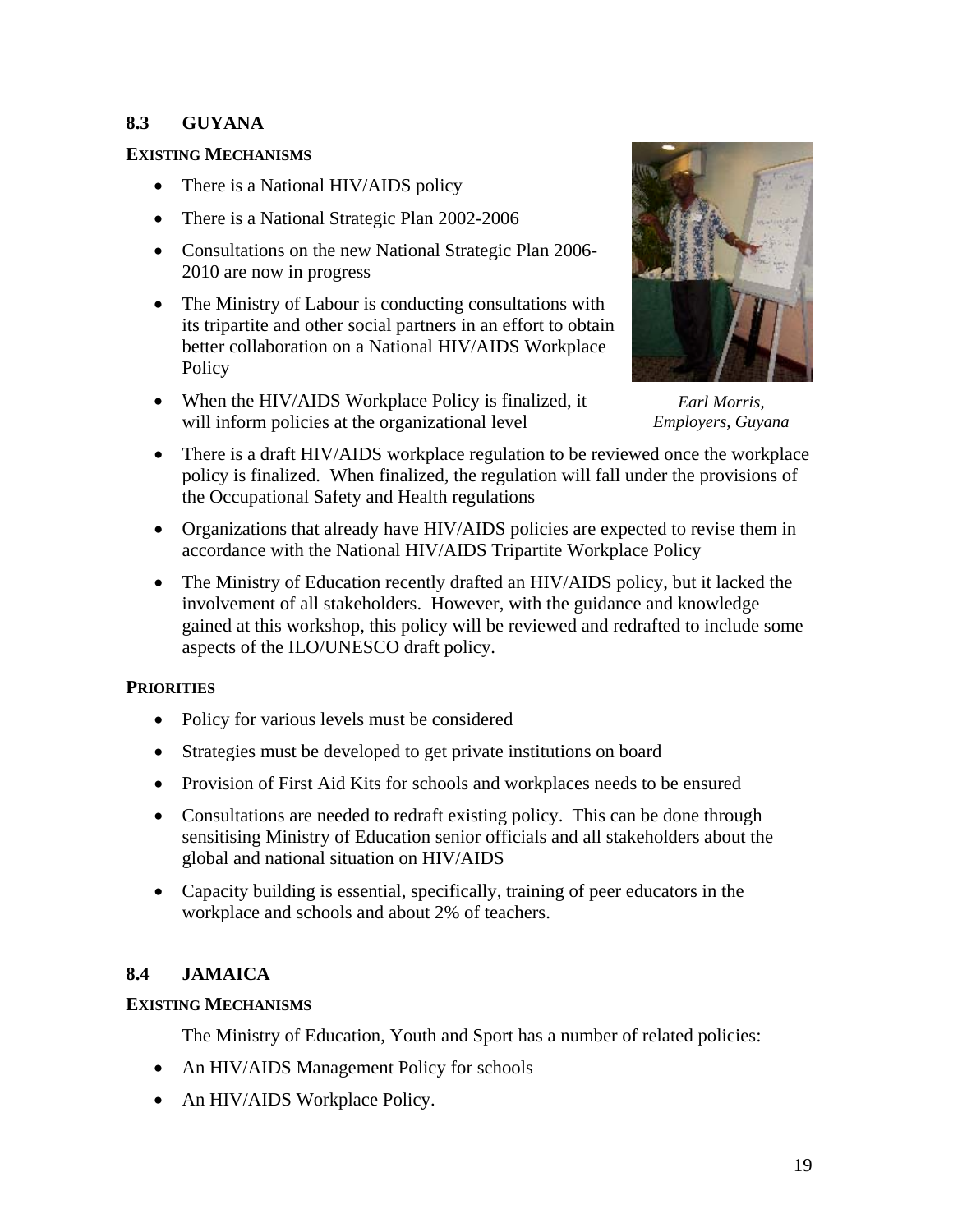The Ministry of Labour and Social Security has a Life Threatening Illness Policy. The tripartite group is working on a workplace policy.

The two academic institutions represented at the workshop, the University of Technology and the University of the West Indies, have HIV and AIDS workplace policies. In addition, the University of Technology has an academic policy.

There is more need for guidelines for implementation of existing policies rather than for a new policy. The ILO/UNESCO policy would, however, fill gaps where they exist, e.g. workplace issues in schools.

### **PRIORITIES**

- A framework is needed to set out the key issues and approaches to deal with the policies
- Rationalization and streamlining of existing policies and development of an implementation plan is one of the most important priorities
- Political will and leadership needs to be developed further
- Provision of resources for dealing with the challenges outlined above (practical sensitisation) has become important
- The policy needs to be rolled out to all levels of the sector  $-$  i.e. create more awareness of it
- A strategy that could be used in sensitisation sessions by developing "scenarios" to which people will be asked to respond needs to be explored.

#### **BY THE END OF 2006**

- A sensitisation programme should be in place, reaching all educational institutions
- Administrators and teachers should be engaged in the process
- Teams would be established in every school.

# **8.5 TRINIDAD & TOBAGO**

#### **EXISTING MECHANISMS**

The TTUTA has produced an informal policy document, which is available to educational institutions from pre-school through tertiary levels. There are a number of additional references at national level.

#### **Documents**

- A National HIV/AIDS Strategic Plan 2004-2008
- Ministry of Education HIV/AIDS Strategic Plan
- T&TUTA's Policy on HIV/AIDS 2004
- Handbook on HIV/AIDS for Schools (Annette Wiltshire, 1989)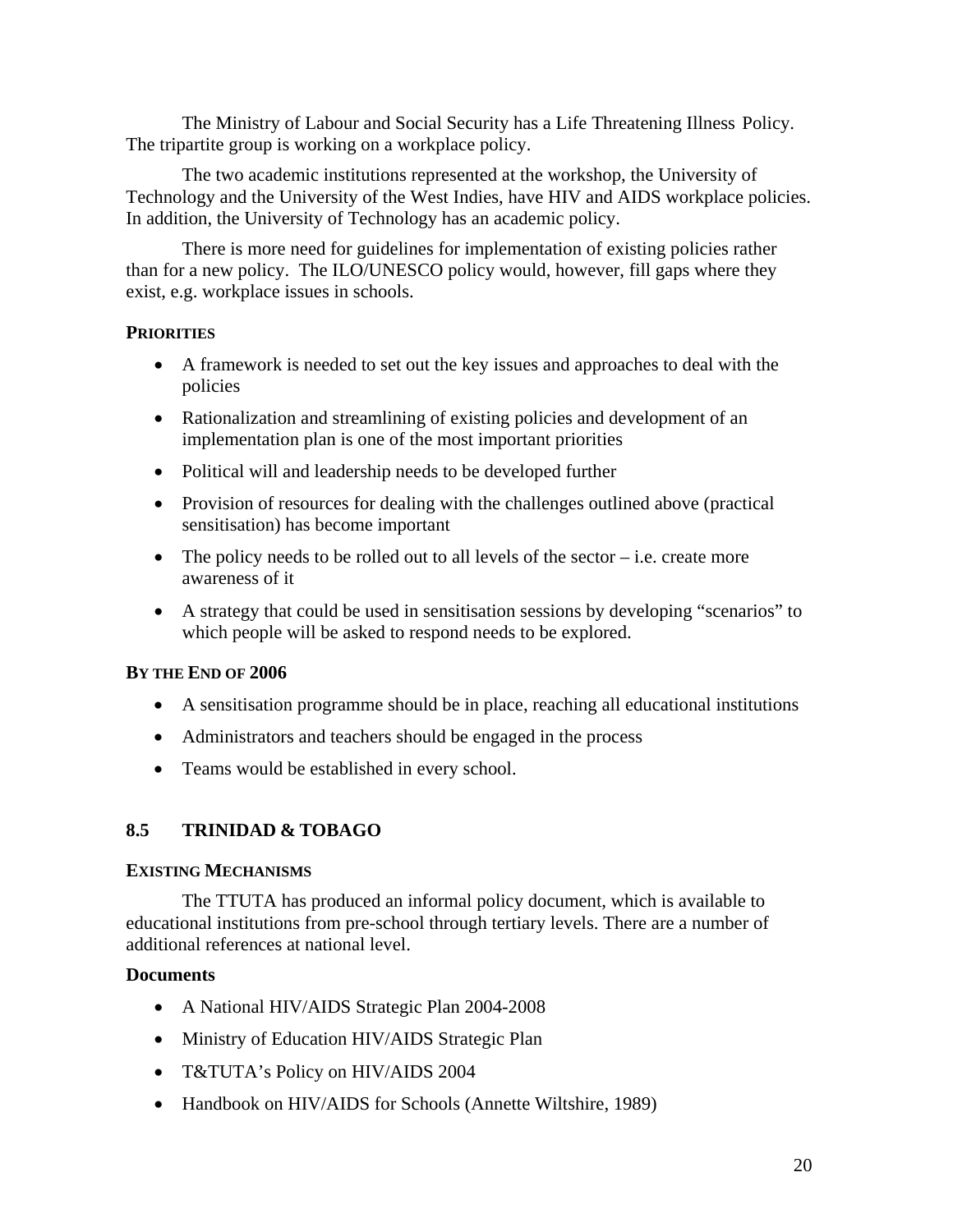- HFLE curriculum 2005
- CXC Social Studies Syllabus Social Concerns
- National AIDS (Draft) Policy Ministry of Health 2000
- Public Consultation Completion in 2006 by NACC & National AIDS Coordinating **Committee**
- Cabinet Note for full time HIV/AIDS coordinators in multiple sectors including the education sector.

### **Structure**

- The Ministry of Education established a Committee on HIV/AIDS in 2004. Its mandate is to: a) coordinate activities and programmes related to responses to HIV/AIDS in the system; and b) develop a policy and prepare a strategic plan
- The National AIDS Programme, an arm of the Ministry of Health focuses on HIV prevention, health promotion and community interface
- Intergovernmental agencies and NGOs engage in HIV/AIDS and related activities, e.g. PAHO, FPA
- Trinidad & Tobago HIV/AIDS Alliance (TTHAA) is an umbrella body of all NGOs involved in HIV/AIDS activities

#### **HOW THE POLICY CAN IMPROVE THE EDUCATION SECTOR RESPONSE**

- It provides a guide and framework to assist the Ministry of Education in fulfilling it's mandate to develop an HIV/AIDS policy
- It can work supplement T&TUTA's policy to fulfil that organization's mandate
- It facilitates development of policies for specific educational environments, e.g. UWI
- It serves as a framework for policies for special schools, e.g. School for the Blind
- It is a platform for collaboration with other ministries, agencies, NGOs, unions etc.
- It serves as a tool for advocacy and a catalyst for national sector policy development.

The revised policy document is found at Appendix 3 [**sentence to be retained if the policy is completed and available as an appendix**].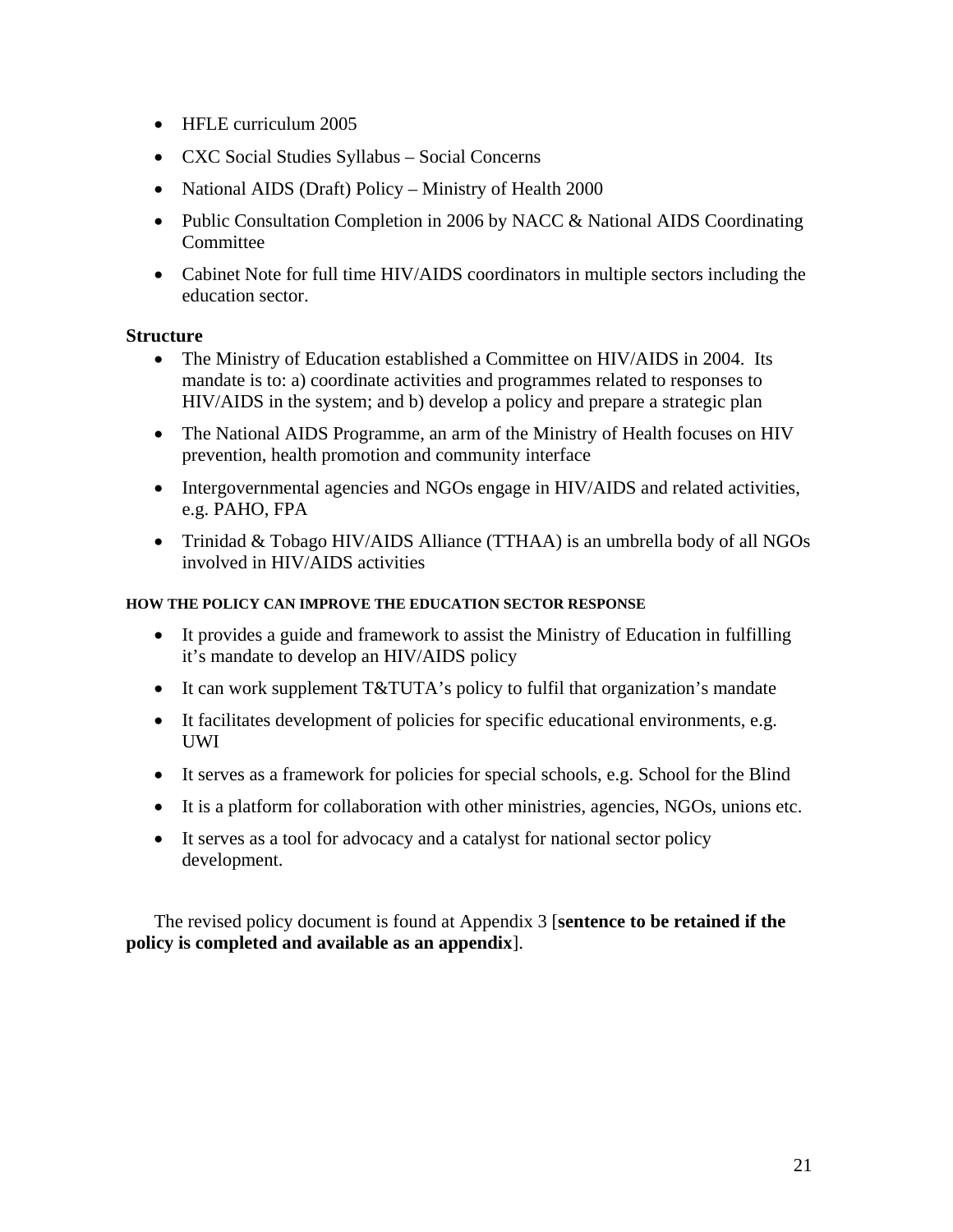# **9.0 CONSENSUS AND COMMITMENT STATEMENT**

A draft consensus and commitment statement representing the workshop consensus on the importance of the themes under discussion, the way forward among Caribbean countries and commitments from the ILO, UNESCO and UNAIDS representatives was discussed and agreed on the last day of the workshop. The final consensus and commitment statement follows.

### *Consensus reached*

*Workshop participants, inclusive of tripartite representation of five Caribbean countries, observers and UN organization personnel agreed that in general the education sector of each country in the region was essential to an improved and successful response to the HIV and AIDS epidemic. More specifically, participants agreed on the following:* 

*1. Educational institutions are unique workplaces that require development of policies in respect of HIV and AIDS that take into account the responsibility of these workplaces in the first place for their employees, including managers, teachers and nonteaching personnel, as well as the student population and other stakeholders where appropriate to their involvement.* 

*2. The education sectors of Caribbean countries are diverse in their institutional arrangements and cultural dynamics; formulation of a policy of each country in respect of HIV and AIDS and the workplace must therefore take national realities and subtleties into account.* 

*3. Workplace policy is one of several elements to be considered in development at national level of a comprehensive education sector policy and strategy that responds to challenges of an era with HIV and AIDS.* 

*4. There is urgent need for a generic Caribbean workplace policy applicable to education services and institutions that incorporates current principles and perspectives to inform development of national policy and plans.* 

*5. The general substance of the draft document entitled A Workplace Policy on HIV/AIDS for Educational Institutions in the Caribbean (Draft, September 2, 2005) that was reviewed by workshop participants provides the basis for development in the shortest possible time of a final document that should take into account all concerns and issues raised during the course of the workshop.* 

*6. National plans of action and strategies need to be prepared to address current gaps in effective work place policy dissemination and training in the education sector.* 

*7. Training will be necessary for education sector personnel and stakeholders in the workplace policy and on means at the national level to ensure general adherence.*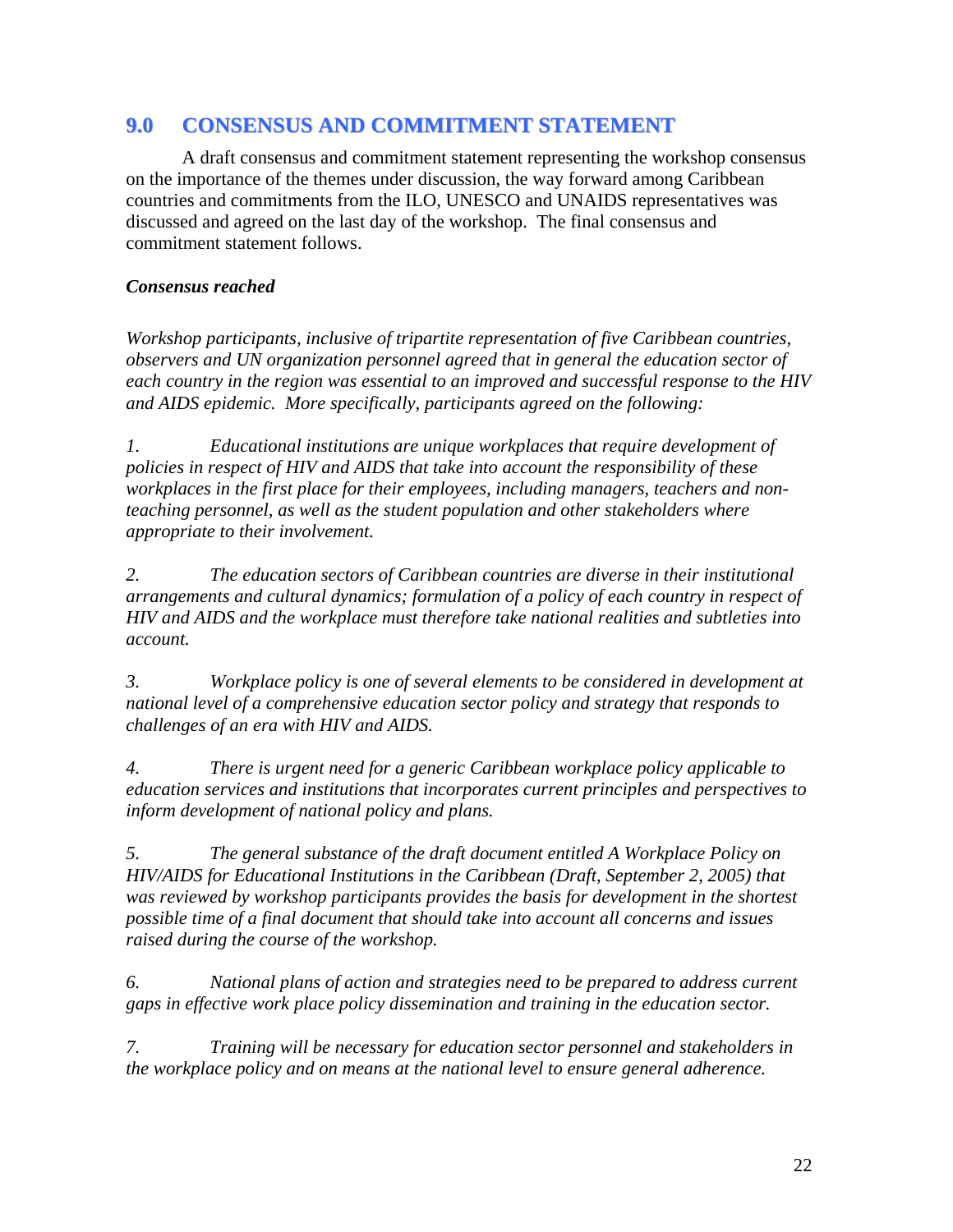*8. Systematic and scholarly research into the cultural appropriateness, acceptability and effectiveness of policies advocated in the document under review needs to be undertaken, and the results of such research used to inform future work in this area.* 

# *UN organization commitments*

*ILO, UNESCO and UNAIDS made the following commitments to country delegations at the conclusion of the workshop, subject to clearance by their respective organisations:* 

*1. ILO and UNESCO commit to preparation of a final document by the end of 2005 in active dialogue with a tripartite Reference Group established by workshop delegates.* 

*2. ILO and UNESCO commit to ensuring availability of the final document electronically for use and adaptation to national needs.* 

*3. ILO and UNESCO commit to joint publication of the document in print and pdf forms by April 2006.* 

*4. ILO will explore provision of technical support for formulation and implementation of workplace policy in education sectors in the five countries and in the OECS through its workplace activities supported by USDOL and PANCAP.* 

*5. UNESCO will incorporate workplace policy development and implementation in advocacy activities with sector leadership at national level (through its cooperation agreement with EDC) and at Ministerial level (though the high level meeting of the region's Ministers of Education under discussion with the World Bank, and anticipated for the first quarter of 2006)*

*6. UNAIDS recognizes the critical role to be played by the education sector in the global response to HIV and AIDS and will explore ways to provide further support to the process of workplace policy development and dissemination for the countries of the Caribbean.* 

# **10.0 SUMMARY OF WORKSHOP EVALUATION**

The workshop evaluation revealed that all participants were satisfied with the conference facilities and materials, but less happy with the multimedia. Although most (85%) participants felt that the workshop goals were clearly stated, some felt that the target audience for the policy was not clear, and that a first activity should have been more discussion on the project and its objectives in relation to the overall response to HIV/AIDS in the region and participating countries.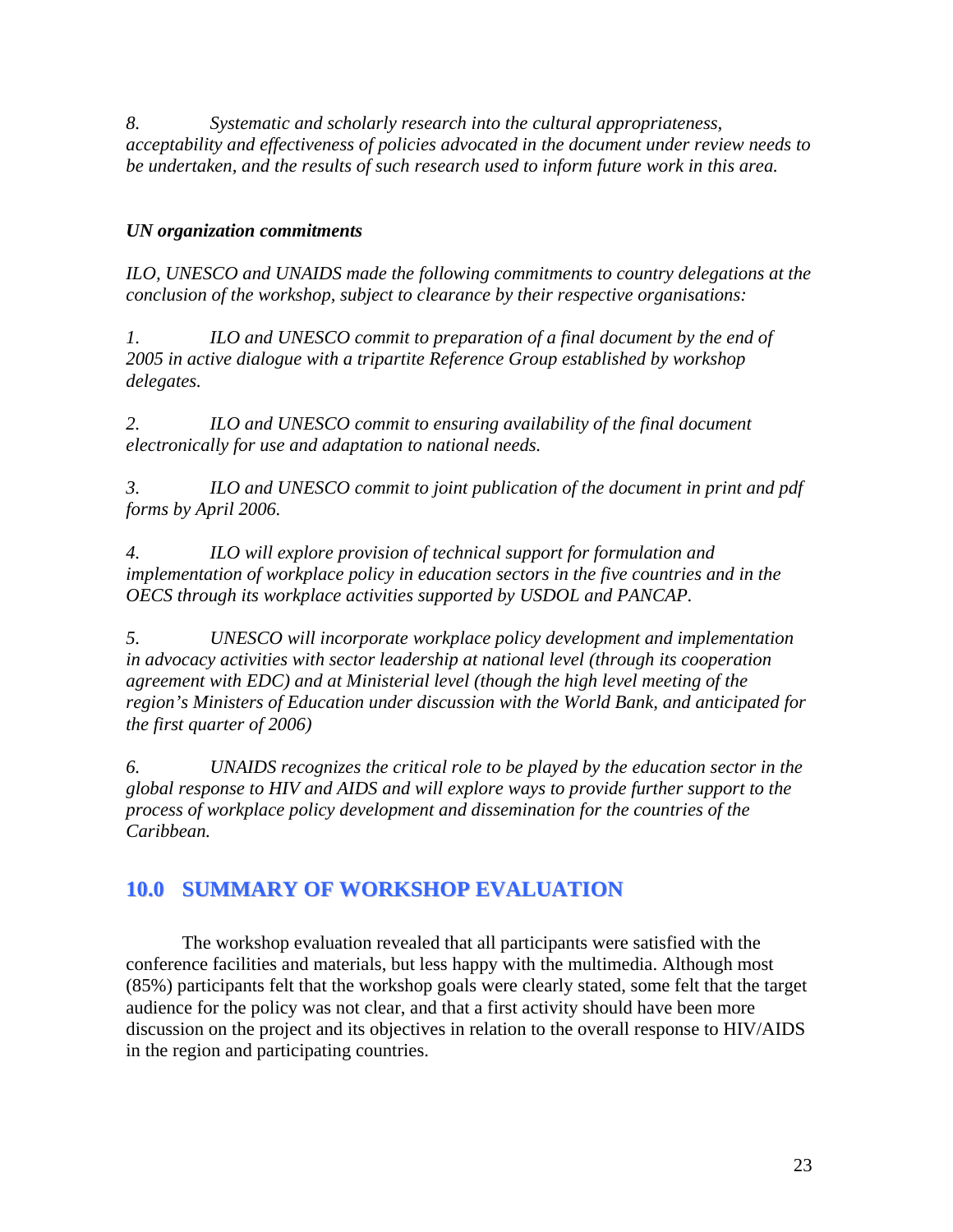Though various programme sessions were generally evaluated as good the initial sessions on country presentations were felt to be too long and repetitive, and the sessions were not well structured in relation to the workshop objectives. There was a high degree of satisfaction (92%) with the presentations on the model workplace policy, and almost all participants found the group work on days two and three satisfactory.

Suggestions for future meetings of this nature included more group work and interactivity, allowing for greater sharing of the wealth of expertise among participants, as well as a short sensitisation session on HIV/AIDS for all participants, for example, a panel and roundtable discussions or other means allowing participants to focus on their own attitudes and feelings towards HIV/AIDS. The full evaluation summary is found at Appendix 4.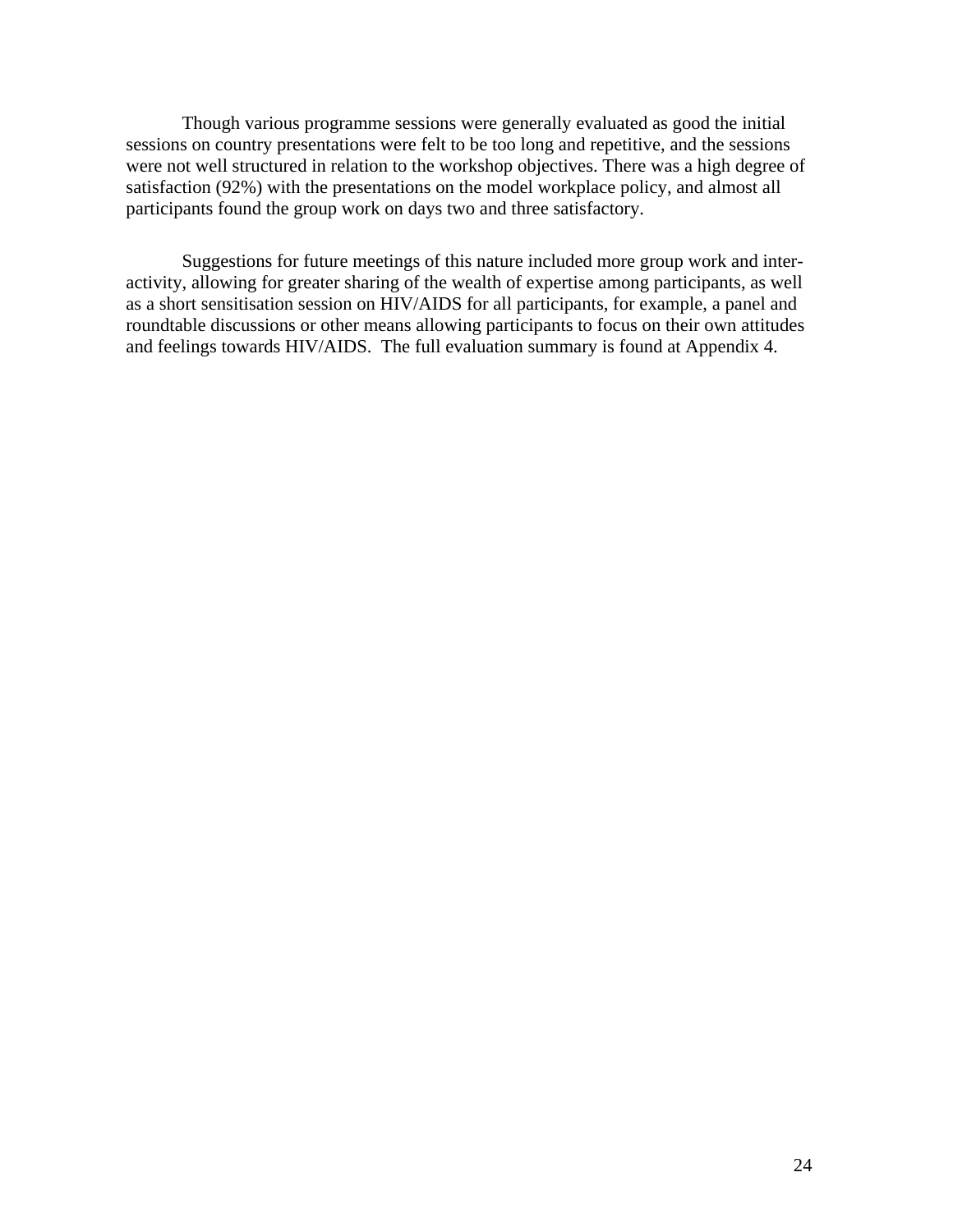## **Appendix 1: List of Workshop Participants**

#### **Barbados**

Ms. Sarah Brathwaite Senior Administrative Officer and Ministry of Education AIDS Coordinator Ministry of Education Barbados Tel: +1 246 430 2721 Fax: +1 246 436 2411 E-mail: [mined1@casebusy.com](mailto:mined1@casebusy.com)

Ms. Rhonda Boucher Administrative Officer Ministry of Labour and Social Security Clarence Greenidge House Keith Bourne Complex Belmont Road St. Michael, Barbados Tel: +1 246 427 7550 Fax: +1-246-426-8959 E-mail: [admin\\_office@labour.gov.bb](mailto:sfarnum@labour.gov.bb)

Ms. Karen Best President Barbados Union of Teachers P.O. Box 58, Welches St. Michael Bridgetown, Barbados Tel: +1 246 427 8510 / 436 6139 Fax: +1 246 426 9890 E-mail: [but4@hotmail.com](mailto:but4@hotmail.com) [but@caribsurf.com](mailto:but@caribsurf.com)

Ms. Mary-Anne Redman President Barbados Secondary Teachers' Union Ryeburn House, 8th Avenue Belleville, St. Michael, Barbados Phone/Fax +1 246 429 7676 E-mail: [bstu\\_org@yahoo.com](mailto:bstu_org@yahoo.com) [maredman@hotmail.com](mailto:maredman@hotmail.com)

Mr. Harry Husbands **\*\*** Executive Director Barbados Employers' Confederation 1st floor, Nemwil House Lower Collymore Rock St Michael, Barbados Tel: (001 246) 426 0929 / 426 1574 Fax: (001 246) 429 29 07 E-mail: [becon@sunbeach.net](mailto:becon@sunbeach.net)

#### **Belize**

Ms. Sherlene Neal Tablada **\*\***  HIV/AIDS Focal Point Ministry Of Education, Youth & Sport P.O. Box 369 Belize City, Belize Tel: 501 223 6970 or 501 223 1389 Fax: 501 223 4532 E-mail: [sherlenen@hotmail.com](mailto:sherlenen@hotmail.com) (Ministry): [moeducation@moes.gov.bz](mailto:moeducation@moes.gov.bz) Mr. George Frazer Executive Secretary Belize National Teachers' Union P.O. Box 382 Belize City, Belize Tel: 501 223-4811 Fax: 501 223 5233 E-mail: [bntu@btl.net](mailto:bntu@btl.net)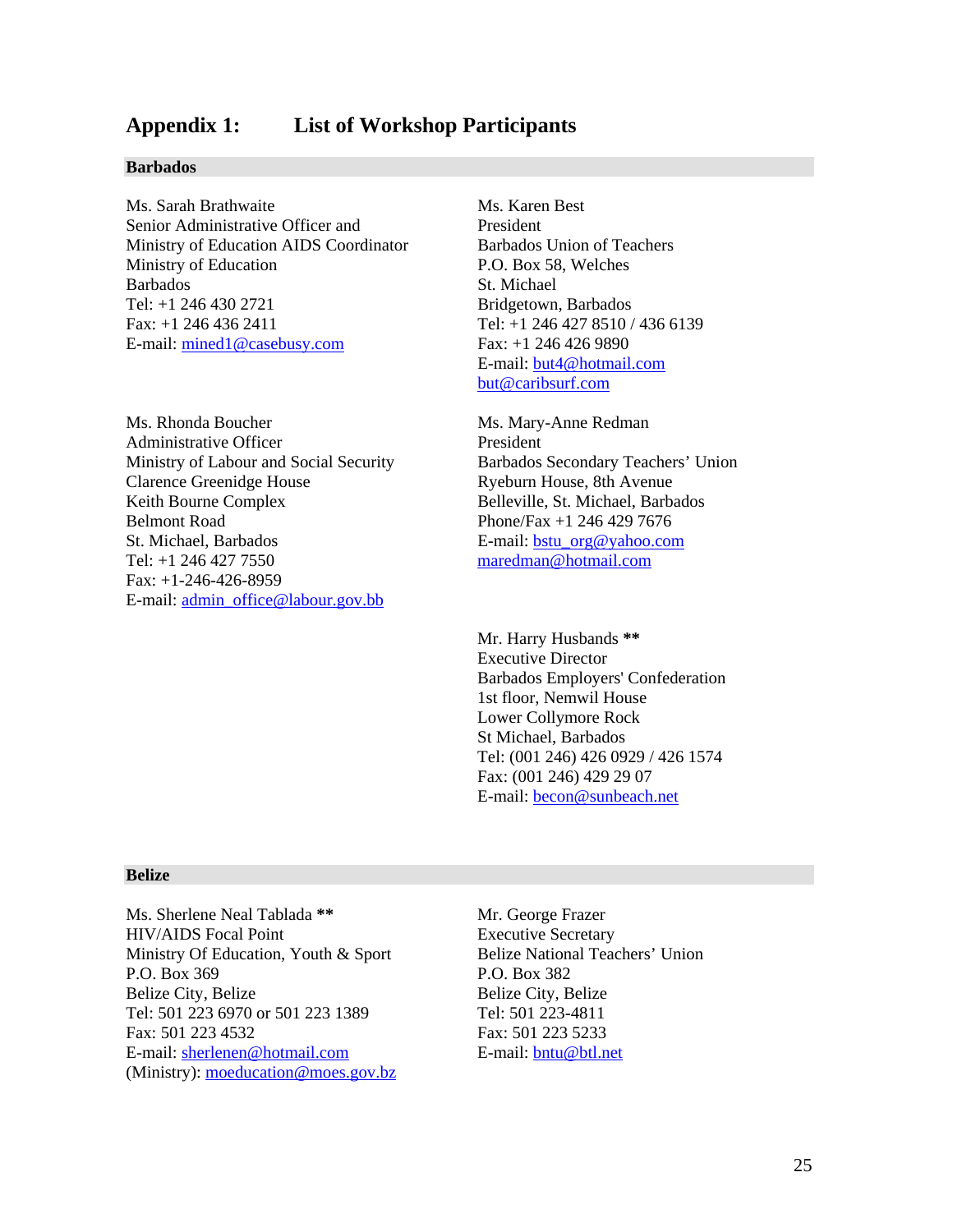Ms. Hertha Gentle Ministry of Health, Labour and Defence c/o Department of Labour P.O. Box 103 #5 Albert Street West Belize Tel: 501-227-6214 Fax: 501-227-4031 E-mail: [jahcj2@yahoo.com](mailto:jahcj2@yahoo.com)

Dr. Shirlene Smith-Augustiné (representing the Belize Chamber of Commerce and Industry – BCCI) Chair, Department of Social Work Faculty of Nursing and Allied Health University Drive Belize City. Belize Tel: 501 223-2733/2735 Fax: 501 223-0255 E-mail: [ssmith@ub.edu.bz](mailto:ssmith@ub.edu.bz) [Shirlene\\_smith@yahoo.com](mailto:Shirlene_smith@yahoo.com)

Mrs. Chandra Cansino National AIDS Commission P.O Box 432 Belize City. Belize Tel: 501-822-2163 Cell: 501-621-7500 E-mail: [chandrarnm@yahoo.com](mailto:chandrarnm@yahoo.com)

#### **Guyana**

Ms. Sharlene Johnson Ministry of Education HIV/AIDS Focal Point 26 Brickdam Georgetown. Guyana Tel (work) +1 592 223 7900 extension 235 Tel (cell) +1 592 624 4560 Fax: +1 592 225 8511 E-mail: [sharlenejohnson42@hotmail.com](mailto:sharlenejohnson42@hotmail.com)

Ms. Murna Joseph Chief Occupational Safety & Health Officer (ag) Ministry of Labour, Human Services and Social Security Lot 1 Water and Cornhill Streets Stabroek Georgetown Guyana Tel: +1-592-226-8739 Fax (PS, MOLHSSS): +1-592-227-1308 Cell: +1 592 617 6744 E-mail: oshdiv@metworksgy.com

Ms. Gertrude James **\*\***  National HIV/AIDS Coordinator Guyana Teachers Union Woolford Avenue Longden Park P.O. Box 10996 Georgetown. Guyana Tel (Work): 592-226-3183 Cell: 592-629-7705 Fax: 592-227-0403 E-mail: [guyteachunion100@hotmail.com](mailto:guyteachunion100@hotmail.com) GTU: [Guy.teachunion@solutions2000.net](mailto:Guy.teachunion@solutions2000.net)

Mr. Earl Morris (representing the Consultative Association of Guyanese Industry Ltd.) Company Safety and Health Officer Guysuco, Ogle Estate Ogle, East Coast Demerara Guyana Tel: (592)-222-6030-42; 220-2575 (W), 270- 6355(H) Mobile: (592)-624-3440 Fax:(592)-220-2719 E-mail: [earlm@guysuco.com](mailto:earlm@guysuco.com)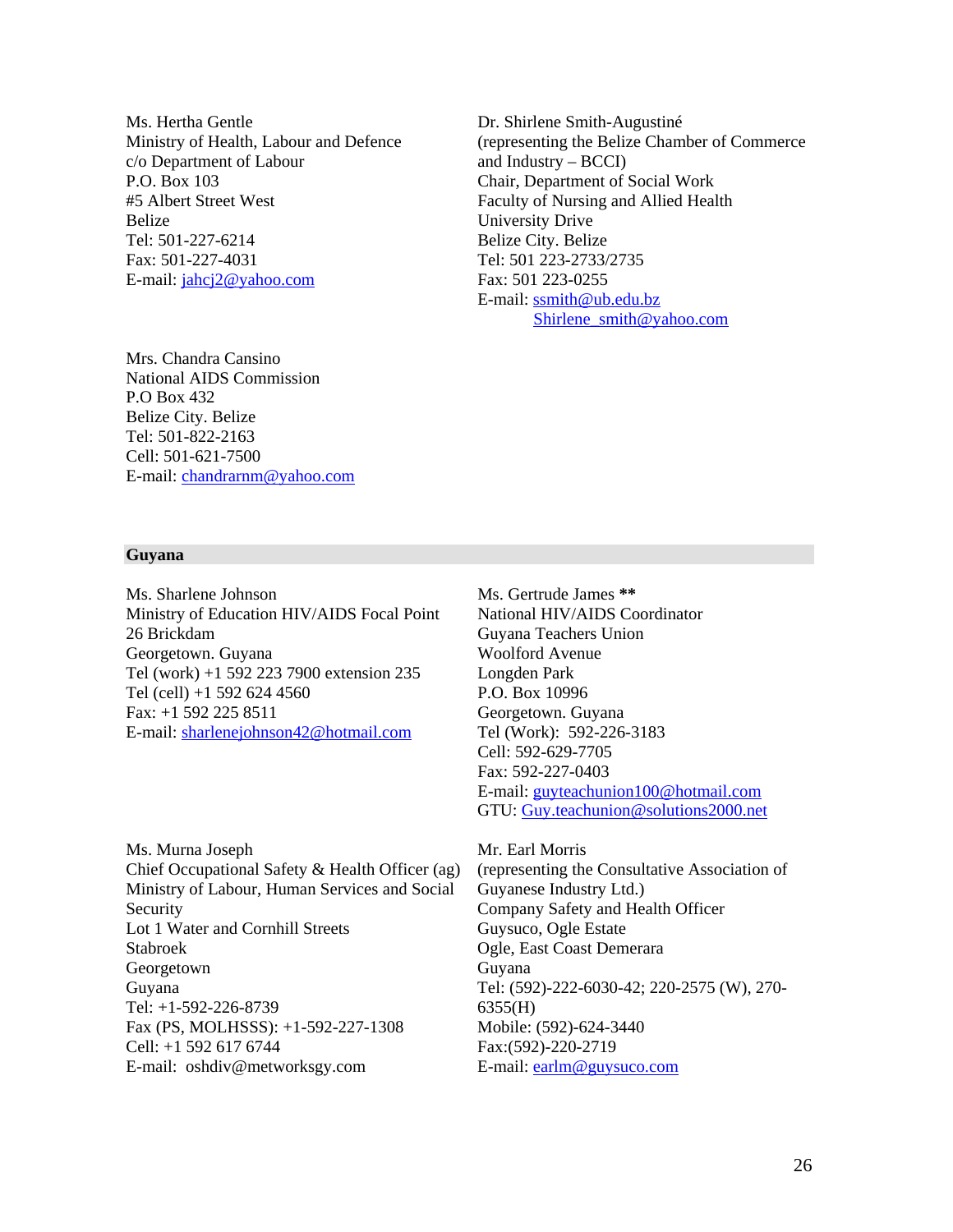#### **Jamaica**

Ms. Mavis Fuller Guidance Education Officer (Former National HIV/AIDS Coordinator) Ministry of Education, Youth and Culture 37 Arnold Road Kingston, Jamaica Phone: +1 876 929 7087 Fax: +1 876 967 5193 E-mail: [edguid@cwjamaica.com](mailto:edguid@cwjamaica.com) 

Mr. Christopher Graham National HIV/AIDS Coordinator Ministry of Education, Youth and Culture 37 Arnold Road Kingston, Jamaica Phone: +1 876 929 7087 Fax: +1 876 967 5193 Cell: +1 876 897 3521 E-mail: [edguid@cwjamaica.com](mailto:edguid@cwjamaica.com) 

Ms. Faith Hamer Policy and Advocacy Technical Officer Ministry of Health 2-4 Kings Street Kingston, Jamaica Tel: +1 876 967-1100  $Cell: +1, 876, 406-4232.$ Fax: +1 876 967-1643 E-mail: [hamerf@moh.gov.jm](mailto:hamerf@moh.gov.jm)

Mr. Neville Moodie **\*\*** Ministry of Labour and Social Security 1F North Street Kingston, Jamaica Fax: +1-876- 922-9500 / 922-0365 E-mails: [nevillemood@gmail.com](mailto:nevillemood@gmail.com) [nevillemood@hotmail.com](mailto:nevillemood@hotmail.com)

Mrs. Dorothy Raymond Senior Secretary, Administration & Communication Jamaica Teachers' Association 97 Church Street Kingston, Jamaica Tel : +1 (876) 967-0666/(876) 922-1385-7 Fax: +1 876 922 3257 E-mail: [jta@cwjamaica.com](mailto:jta@cwjamaica.com)

Dr. Nancy George Representing the Jamaica Employers' Federation (JEF) Associate Vice President, Academic Management University of Technology, Jamaica 237 Old Hope Road Kingston 6, Jamaica Tel: (876) 702-4306 Fax: (876) 970-3149 E-mail: [ngeorge@utech.edu.jm](mailto:ngeorge@utech.edu.jm)

Ms. Primrose Kildare Representing the Jamaica Employers' Federation (JEF) Human Resource Development Officer Human Resource Planning & Development HEART Trust/NTA 6B Oxford Road Kingston 5, Jamaica Tel: (876) 926-6958 Fax: (876) 960-2986 E-mail: [primose\\_kildare@heart-nta.org](mailto:primose_kildare@heart-nta.org)

Dr. Peter Weller Representing the Jamaica Employers' Federation (JEF) Clinical Psychologist University Health Centre University of the West Indies (Mona) Kingston 7, Jamaica Tel.: (876) 970-0017/970-1992 Fax: (876) 970-1993 E-mail: [peter.weller@uwimona.edu.jm](mailto:peter.weller@uwimona.edu.jm)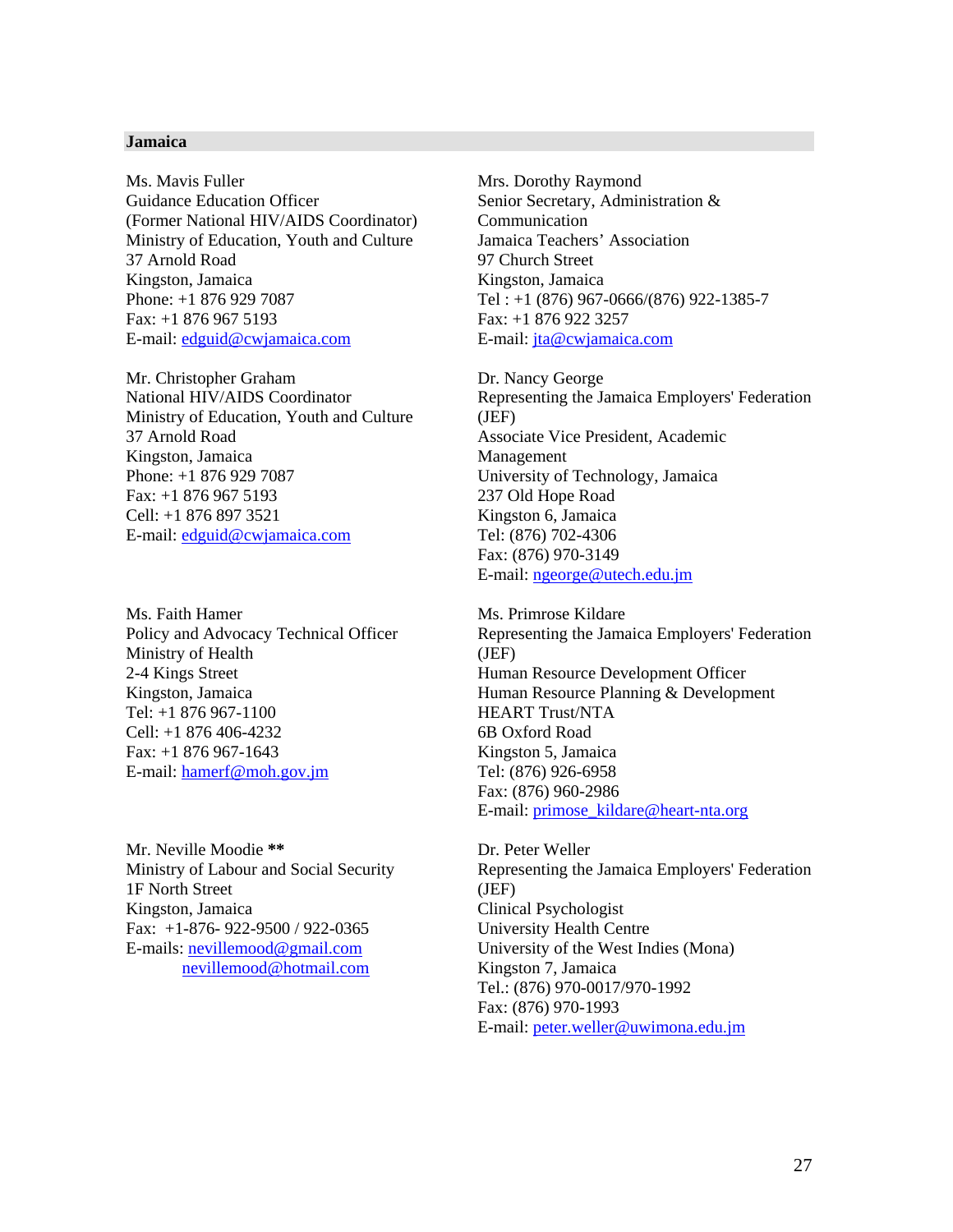#### **Trinidad and Tobago**

Mr Steve Williams Manager, Student Support Services Division, Ministry of Education #66 Pembroke Street Port of Spain, Trinidad and Tobago Telephone/Fax: 1-868-625-7935 E-mail: [stevewill@carib-link.net](mailto:stevewill@carib-link.net)

Also participating at the expense of the Ministry of Education:

Mr. Carlisle Branker Curriculum Coordinator Health and Family Life Education Curriculum Development Division Rudranath Capildeo Learning Resource Centre McBean, Couva, Trinidad and Tobago Tel: +1 868 636 1057 ext 1007/8 Fax: +1 868 636 9296

Dr. Emmanuel Kwaku Senah Project Coordinator, Morals and Values Education Chairman, Abstinence Support Committee Curriculum Development Division Rudranath Capildeo Learning Resource Centre McBean, Couva, Trinidad and Tobago Tel: +1 868 636 1057 ext 3  $Fax: +1, 868, 636, 9296$ 

Ms. Shanmatee Singh Acting Director Research and Planning Ministry of Labour and Small and Micro Enterprise Development Level 10 Riverside Plaza Besson Street Port of Spain, Trinidad and Tobago Tel: 1-868-625-7697 Fax: 1-868-624-4091 E-mail (temporary as of 3.6.05): [vashteesingh@yahoo.com](mailto:vashteesingh@yahoo.com)

Ms. Allison Sarjeant Vice-President Trinidad & Tobago Unified Teachers' Association (T&TUTA) Corner Fowler Street & Southern Main Road Curepe, Trinidad & Tobago Tel: 1 868 645 2134 or 663 2738 Fax: +1-868-662.1813 E-mail: [allison\\_241@hotmail.com](mailto:allison_241@hotmail.com)

Mrs. Myrtle Rosales Executive Committee/Board Member, The Employers' Consultative Association of Trinidad and Tobago (ECA) and ECA representative on the National Aids Coordinating Committee (NACC) Port of Spain, Trinidad & Tobago Tel: 735-2171 (Cell) E-mail: [myrtle2003@hotmail.com](mailto:myrtle2000@hotmail.com)

Dr. Amery Browne **\*\*** Technical Director, National AIDS Coordinating Committee, Victoria Office Suites, 14-17 Victoria Square, Port of Spain, Trinidad and Tobago Tel: +1 868-623-9661 / +1 868 624 4014 Fax: +1 868-624-6495 E-mail: [amery.browne@nacc.gov.tt](mailto:amery.browne@nacc.gov.tt)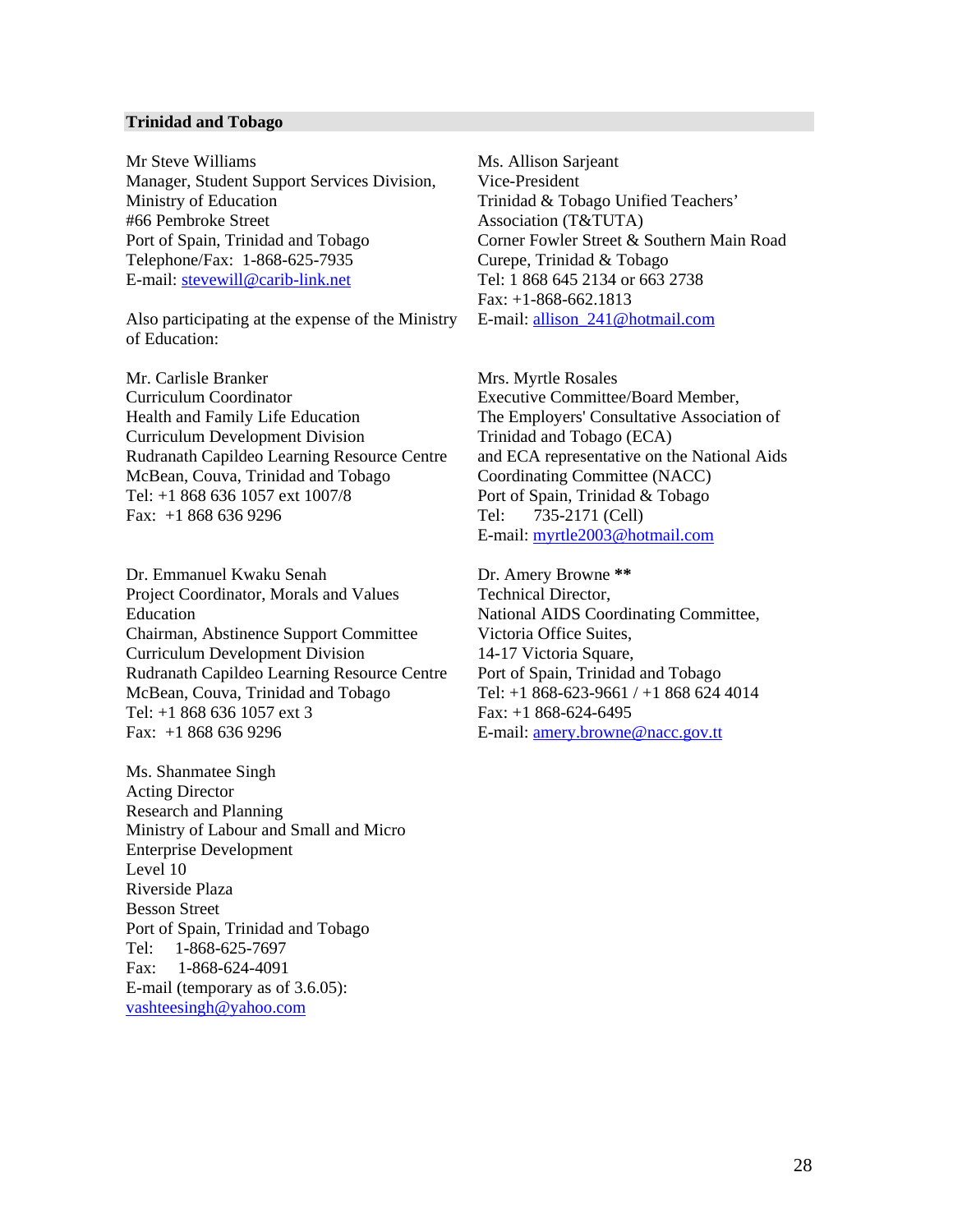#### **Observers**

Mrs. Faith Innerarity Chief Technical Director Ministry of Labour and Social Security 1F North Street Kingston. Jamaica Tel: +1 876 922 8864 Fax: +1 876 924 9639 E-mail: [finnerarity@mlss.gov.jm](mailto:finnerarity@mlss.gov.jm)

Mrs. Tessicar McQuilkin Campbell HEART Trust/NTA 6B Oxford Road Kingston 5, Jamaica Tel: (876) 929-3410-4 Fax: (876) 960-2986 E-mail: [tessicar\\_campbell@heart-nta.org](mailto:tcampbell@heart-nta.org)

Mr. Johannes Wagner Programme Officer UNAIDS Office Jamaica 60 Knutsford Boulevard, 6th Floor Pan Caribbean Building Kingston 5, Jamaica Tel: +1 876 960 6536-38 Fax: +1 876 929 4451 E-mail: [wagnerj@unaids.org](mailto:wagnerj@unaids.org)

Mr. David Walker Educational Specialist (Educational Technology) The Commonwealth of Learning (COL) 1055 West Hastings Street, Suite 1200 Vancouver, BC V6E 2E9, Canada Tel: +1- 604-775-8200; Cell: +1- 604-727-9374 Fax: +1- 604-775-8210 (Direct): +1- 604-775- 8235 E-mail: [dwalker@col.org](mailto:dwalker@col.org) Web: [www.col.org](http://www.col.org/)

Ms. Virginia Albert Regional Coordinator Caribbean Education International P.O. Box BB16 Babonneau. St. Lucia Tel: +1 758 450 5247 Fax: +1 758 450 6748 E-mail: [albertv@candw.lc](mailto:albertv@candw.lc)

Mr. Herman Baker Institutional Support & Policy Development Manager Jamaica Employers' Federation 2a Ruthven Road Kingston 10, Jamaica Tel.: (876) 926-6762/906-8370 Fax: (876) 968-4576 E-mail: [hbaker.labour@jamaicaemployers.com](mailto:hbaker.labour@jamaicaemployers.com)

Ms. Mora Oommen Health and Human Development Programs Education Development Center 55 Chapel Street Newton, MA 02458-1060, USA Tel: +1 617 618 2845 Fax: +1 617 527 4096 [moommen@edc.org](mailto:moommen@edc.org)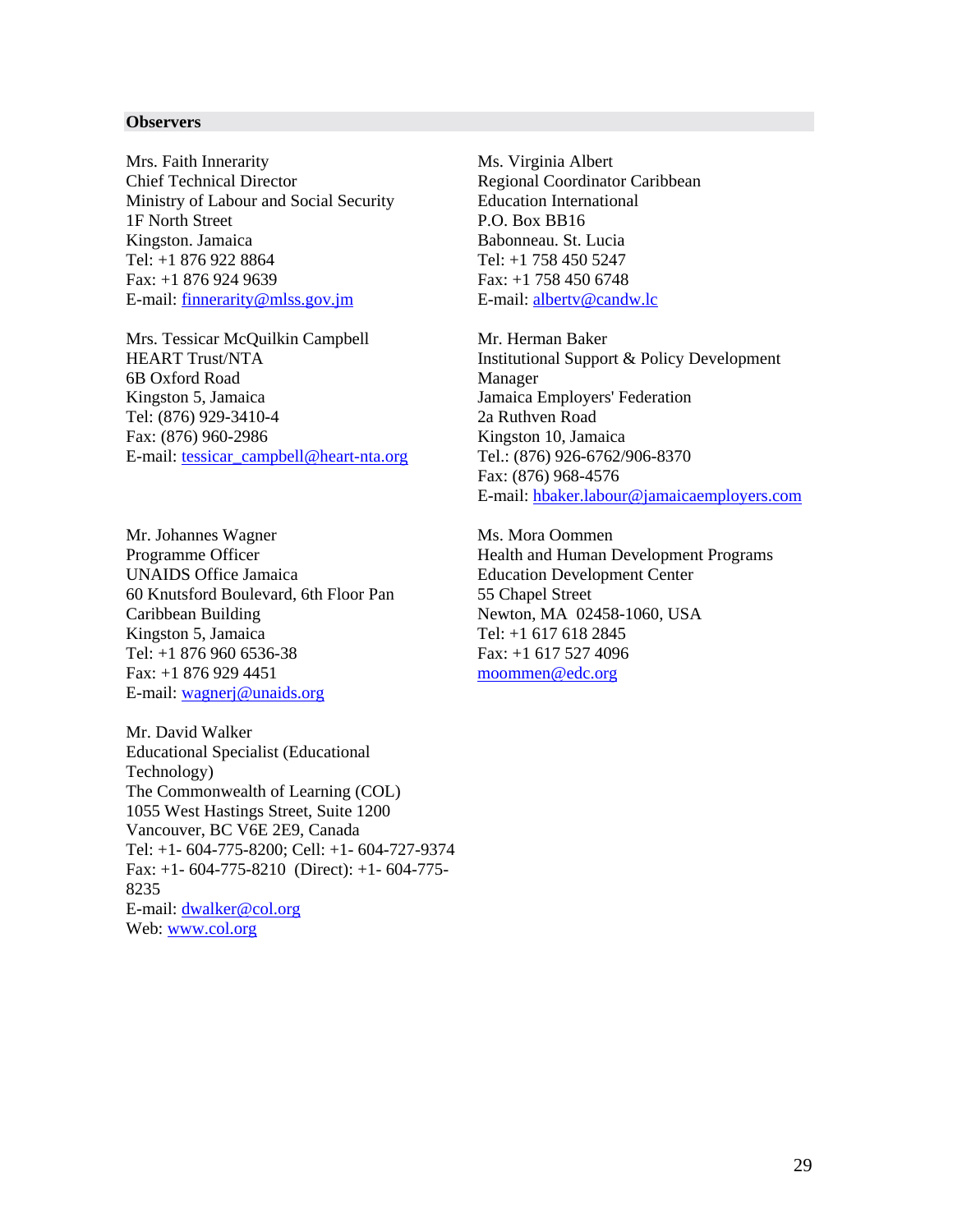### **ILO and UNESCO**

Mr. William Ratteree **\*\*** Education Sector Specialist ILO 4, route de Morillons CH-1211 Geneva 22, Switzerland Tel: +41 22 799.71.43 Fax: +41 22 799.70.46 E-mail: [ratteree@ilo.org](mailto:ratteree@ilo.org) 

Mrs. Madhuri Supersad **\*\*** ILO Sub regional Office Port of Spain, Trinidad and Tobago Tel: +1 868 624 9987 Fax: +1 868 627 8978 E-mail: [supersad@ilocarib.org.tt](mailto:supersad@ilocarib.org.tt)

Ms. Nasolo Jacobs National Project Coordinator ILO HIV/AIDS Project PCJ Building 36 Trafalgar Road Kingston 10, Jamaica Tel: +1 876 754 7010 Fax: +1 876 906 3539 E-mail: [iloaids\\_jamaica@cwjamaica.com](mailto:iloaids_jamaica@cwjamaica.com) 

Mrs. Kerian Richards-Gray Programme Assistant ILO HIV/AIDS Project PCJ Building 36 Trafalgar Road Kingston 10, Jamaica Tel: +1 876 754 9790 Fax: +1 876 754 5318 E-mail: [iloaids\\_jamaica2@cwjamaica.com](mailto:iloaids_jamaica2@cwjamaica.com) Mr. Michael Morrissey **\*\*** Senior Project Officer **UNESCO** 25 Dominica Drive Kingston 5, Jamaica Tel: 1 876 929 7087 Fax: 1 876 929 8468 E-mail: [m.morrissey@unesco.org](mailto:m.morrissey@unesco.org)

Ms. Janice Ho-Lung UNESCO Consultant 25 Dominica Drive Kingston 5, Jamaica Phone: 1 876 929 7087 Fax: 1 876 929 8468 E-mail: [j.holung@unesco.org](mailto:j.holung@unesco.org)

Ms. Diane Browne UNESCO Consultant 2 Widcombe Way Kingston 6, Jamaica Tel: 876-702-2181 E-mail: [md.browne@hotmail.com](mailto:md.browne@hotmail.com)

Dr. Angela Ramsey ILO/UNESCO Consultant, Workshop Reporter Kingston, Jamaica Tel: 1 876 931-6848 Cell: 1 876 875-2329 E-mail: [bestresults@mail.infochan.com](mailto:bestresults@mail.infochan.com) 

Ms. Penelope Budhlall ILO/UNESCO Consultant, Workshop Reporter Kingston, Jamaica E-mail: [avp@kasnet.com](mailto:avp@kasnet.com)

*\*\* Workshop Steering Committee Members*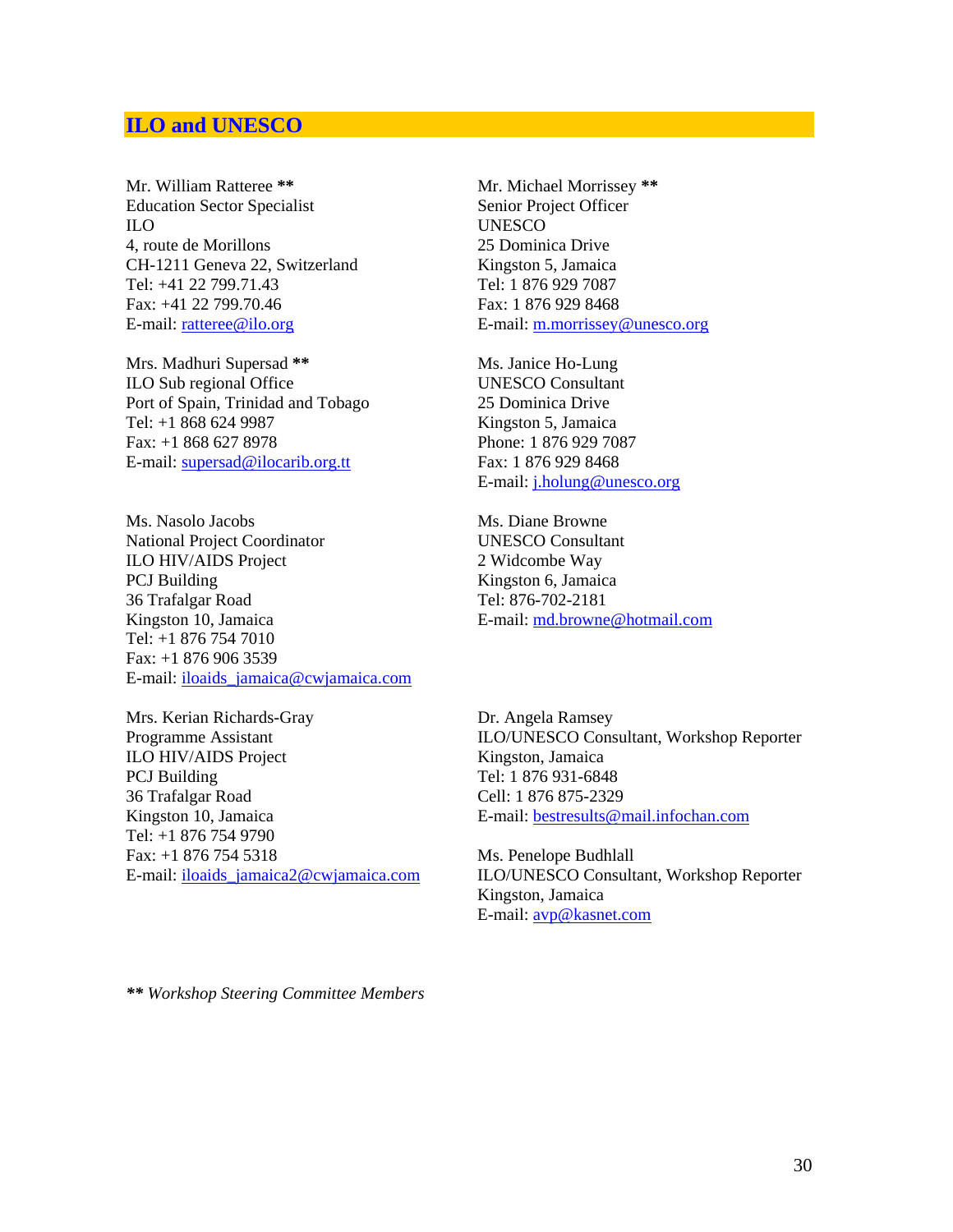# **Appendix 2: Workshop Programme**

# **Day I, Wednesday, 28 September**

| 8:30-9:00               | Registration of participants                                                                                                                                                                                 |                                                                                                                                                                                                                   |
|-------------------------|--------------------------------------------------------------------------------------------------------------------------------------------------------------------------------------------------------------|-------------------------------------------------------------------------------------------------------------------------------------------------------------------------------------------------------------------|
| 9:00-9:30<br>9:30-10:30 | <b>Opening session</b><br>Welcome remarks<br>Session 1: Introduction and organization of the workshop                                                                                                        | Ms. Ushio Miura, UNESCO<br>Mr. William Ratteree, ILO<br>Mr. Johannes Wagner,<br><b>UNAIDS</b><br>Ms. Faith Innerarity, Ministry<br>of Labour and Social Security,<br>Government of Jamaica<br>Chair: UNESCO & ILO |
|                         | Presentation of participants, observers, guests and experts<br>$\qquad \qquad -$<br>Approval of the Draft programme                                                                                          | Participants                                                                                                                                                                                                      |
|                         | Designation of a Workshop Steering Committee & workshop<br>-<br>goals and expectations<br>HIV/AIDS and the education sector: Issues, challenges and<br>responses                                             | Mr. William Ratteree, ILO                                                                                                                                                                                         |
|                         | The nature and scope of HIV/AIDS in the education sector:<br>$\overline{\phantom{a}}$<br>what is known and not known, international and regional<br>responses and gaps                                       | Mr. Michael Morrissey,<br><b>UNESCO</b>                                                                                                                                                                           |
| 10:30-11:00             | Discussion<br><b>Coffee break</b>                                                                                                                                                                            | Participants                                                                                                                                                                                                      |
| 11:00-12:30             | <b>Session 2: Roundtable: Caribbean education sector responses</b><br>and challenges                                                                                                                         | Moderator: ILO                                                                                                                                                                                                    |
|                         | Jamaica: National Policy for HIV/AIDS Management in<br>Schools<br>Trinidad & Tobago: T&TUTA Policy on HIV/AIDS<br>Guyana: EI/WHO/EDC programme on HIV prevention                                             | Mr. Christopher Graham,<br>Jamaica MOEYC<br>Ms. Allison Sarjeant,<br>T&TUTA<br>Ms. Gertrude James, GTU                                                                                                            |
|                         | Respondents: Barbados and Belize: Comments and<br>$\overline{\phantom{0}}$<br>presentations on the impact and response in Barbados and<br>Belize from Ministries of Education and teachers'<br>organisations | Ms. Karen Best, BTU<br>Mr. George Frazer, BNTU<br>Ms. Sherlene Tablada,<br>MOEYS, Belize                                                                                                                          |
|                         | Discussion                                                                                                                                                                                                   | Participants                                                                                                                                                                                                      |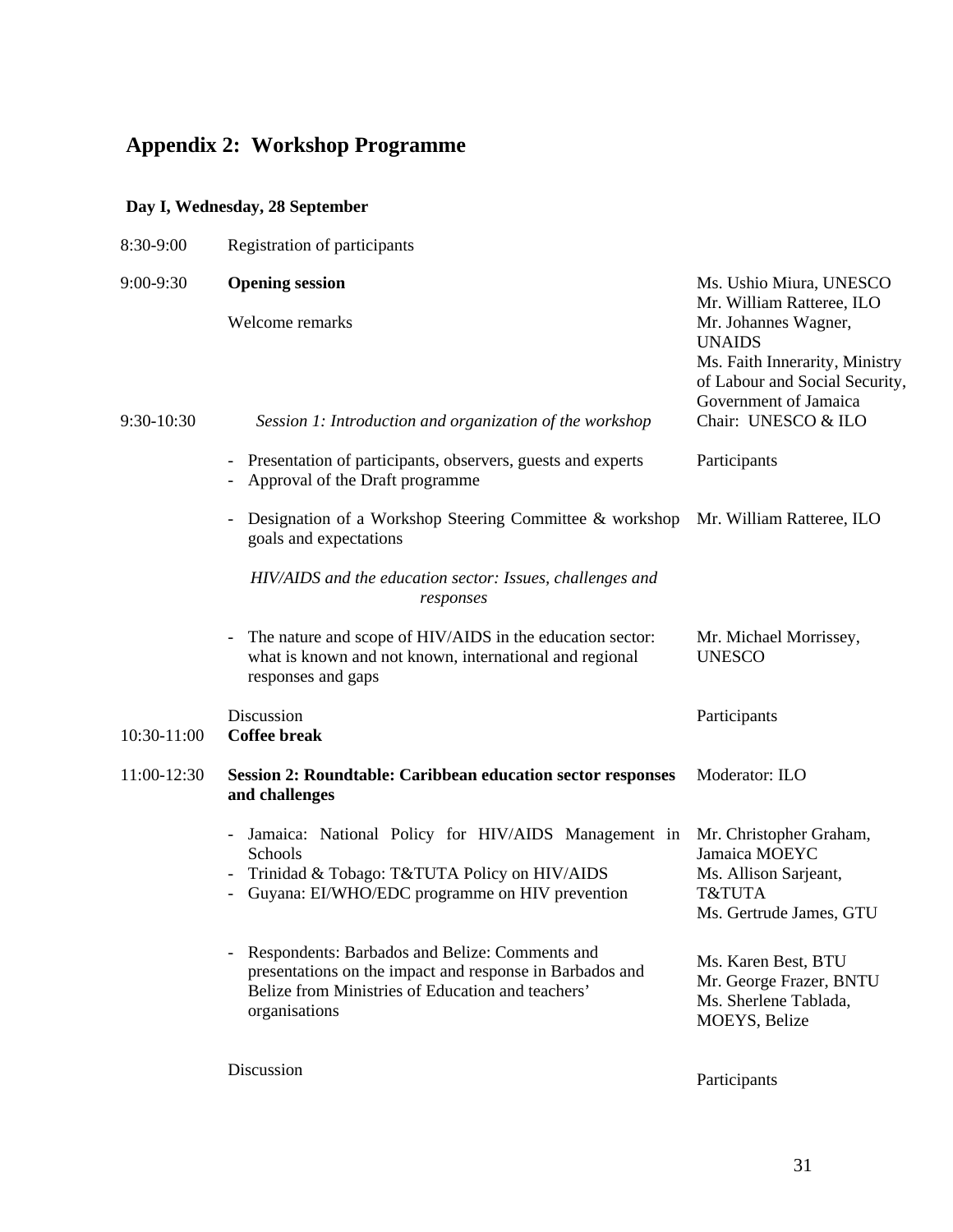| 12:30-14:00 | Lunch                                                                                                                                                                                                      |                                                                                                                   |
|-------------|------------------------------------------------------------------------------------------------------------------------------------------------------------------------------------------------------------|-------------------------------------------------------------------------------------------------------------------|
| 14:00-15:30 | <b>Session 3: Roundtable: Caribbean education sector responses</b><br>and challenges (continued)                                                                                                           | Chair: Mr. Neville Moodie,<br>MOLSS, Jamaica                                                                      |
|             | Country presentations: Roles and responsibilities of Ministries<br>$\overline{\phantom{a}}$<br>of Labour, private school management and national<br>HIV/AIDS coordinators in the education sector response | Ms. Rhonda Boucher,<br>MOLSS, Barbados<br>Mr. Harry Husbands, BEC<br>Dr. Amery Browne, NACC,<br>Trinidad & Tobago |
|             | Respondents: 2 other country comments and presentations<br>$\overline{\phantom{a}}$<br>from MOL, employers or National AIDS coordinators                                                                   | Ms. Murna Joseph,<br>MOLHSSS, Guyana<br>Ms. Shirlene Smith, BCCI                                                  |
|             | Discussion: Wrap up of country assessments and responses                                                                                                                                                   | Participants                                                                                                      |
| 15:30-16:00 | <b>Coffee break</b>                                                                                                                                                                                        |                                                                                                                   |
| 16:00-17:45 | <b>Session 4: Enhancing national responses 1: Caribbean</b><br>workplace policies & education sector workplace policy                                                                                      | Chair: Ms. Gertrude James,<br><b>GTU</b>                                                                          |
|             | - ILO Workplace policies in the Caribbean<br>Draft ILO/UNESCO Workplace Policy on HIV/AIDS for the<br>education sector & background                                                                        | Ms. Madhuri Supersad, ILO<br>Dr. Angela Ramsay,<br>Consultant & Mr. Ratteree                                      |
|             | Discussion and review of key concepts                                                                                                                                                                      | Participants                                                                                                      |
| 17:45-18:15 | <b>Meeting of the Steering Committee</b>                                                                                                                                                                   | <b>Steering Committee</b>                                                                                         |

# 18.30-20:00 **Reception offered by ILO and UNESCO**

# **Day II, Thursday, 29 September**

| $8:30-9:00$  | Brief overview of the previous day's work                                                                     | Reporter, Organizers             |  |
|--------------|---------------------------------------------------------------------------------------------------------------|----------------------------------|--|
| $9:00-9:30$  | <b>Session 5: Enhancing national responses 2: Education sector</b><br>workplace policy at institutional level | <b>Chair: Steering Committee</b> |  |
|              | Orientation and modalities for group work                                                                     | Facilitators: ILO, UNESCO        |  |
| $9:30-10:30$ | - Thematic Group work on education sector workplace<br>policy at institutional level                          |                                  |  |
|              | Parallel groups (5) on major themes of the draft policy document<br>(common task list):                       |                                  |  |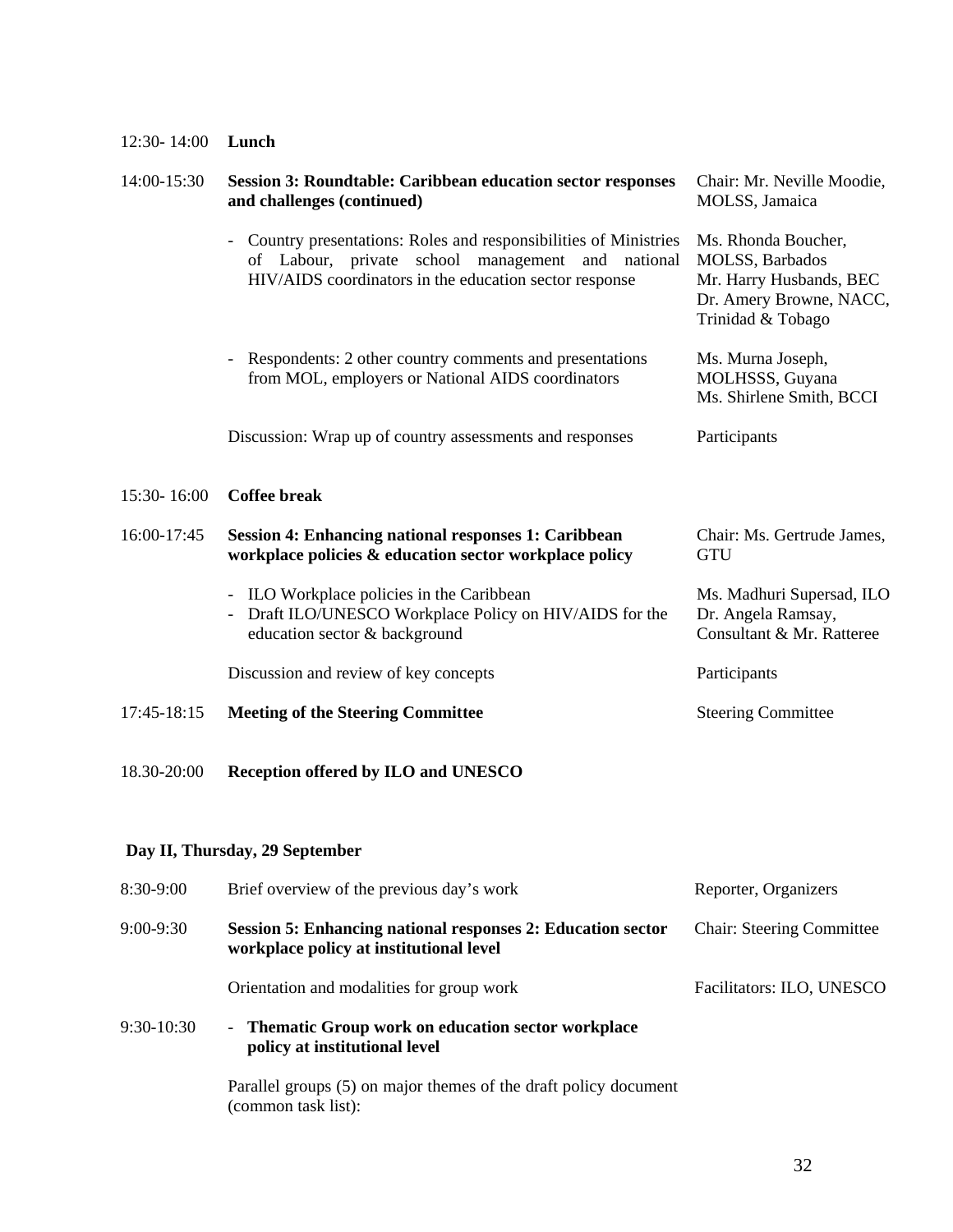|             | Definitions and Key principles (Chaps. 3, 4, 6)<br>$\overline{\phantom{a}}$<br>Prevention, education and training (Chaps 9, 10)<br>Employment, care, treatment and support (Chap 12)<br>Rights and responsibilities & Testing (Chaps 7, 8, 11)<br>Implementation, monitoring, review and revision (Chaps 5,<br>13) | Participants (by constituency<br>group and countries) |  |  |  |
|-------------|--------------------------------------------------------------------------------------------------------------------------------------------------------------------------------------------------------------------------------------------------------------------------------------------------------------------|-------------------------------------------------------|--|--|--|
| 10:30-11:00 | <b>Coffee break</b>                                                                                                                                                                                                                                                                                                |                                                       |  |  |  |
| 11:00-12:30 | <b>Group Work (continued)</b>                                                                                                                                                                                                                                                                                      | Participants                                          |  |  |  |
| 12:30-14:00 | Lunch                                                                                                                                                                                                                                                                                                              |                                                       |  |  |  |
| 14:00-15:30 | Session 6: Report from the groups<br>Group summaries                                                                                                                                                                                                                                                               | Co-Chair: Dr. Browne, Ms.<br>Tablada                  |  |  |  |
|             | Questions and discussion                                                                                                                                                                                                                                                                                           | Group Reporters &<br>Participants                     |  |  |  |
| 15:30-16:00 | <b>Coffee break</b>                                                                                                                                                                                                                                                                                                |                                                       |  |  |  |
| 16:00-17:00 | Session 7: Taking stock: draft policy & national action                                                                                                                                                                                                                                                            | Chair: Mr. Husbands                                   |  |  |  |
|             | - Review of workshop goals, expectations $\&$ use of the draft<br>policy in relation to national policies $\&$ activities                                                                                                                                                                                          | Participants                                          |  |  |  |
| 17:00-18:00 | <b>Meeting of the Steering Committee</b>                                                                                                                                                                                                                                                                           | <b>Steering Committee</b>                             |  |  |  |
|             | Day III, Friday 30 September                                                                                                                                                                                                                                                                                       |                                                       |  |  |  |
| 8:30-9:00   | Brief overview of the previous day's work                                                                                                                                                                                                                                                                          | Reporter/Organizers                                   |  |  |  |
| 9:00-10:30  | <b>National Group Work on Action Plans and Strategies:</b><br><b>Assessing Challenges, Priorities and Implementation</b>                                                                                                                                                                                           |                                                       |  |  |  |

Group work by country: Elaboration of elements for a national Participants by national groups strategy or action plan or revision as appropriate in each country

- Review existing mechanisms related to draft policy & its use in the education sector response
- Challenges to a stronger education sector response
- Priorities for national action to meet challenges (resources, capacity, coordination, timelines, alliances)
- Tackling priorities: Expected accomplishments (targets) by December 2006

10:30-11:00 **Coffee break**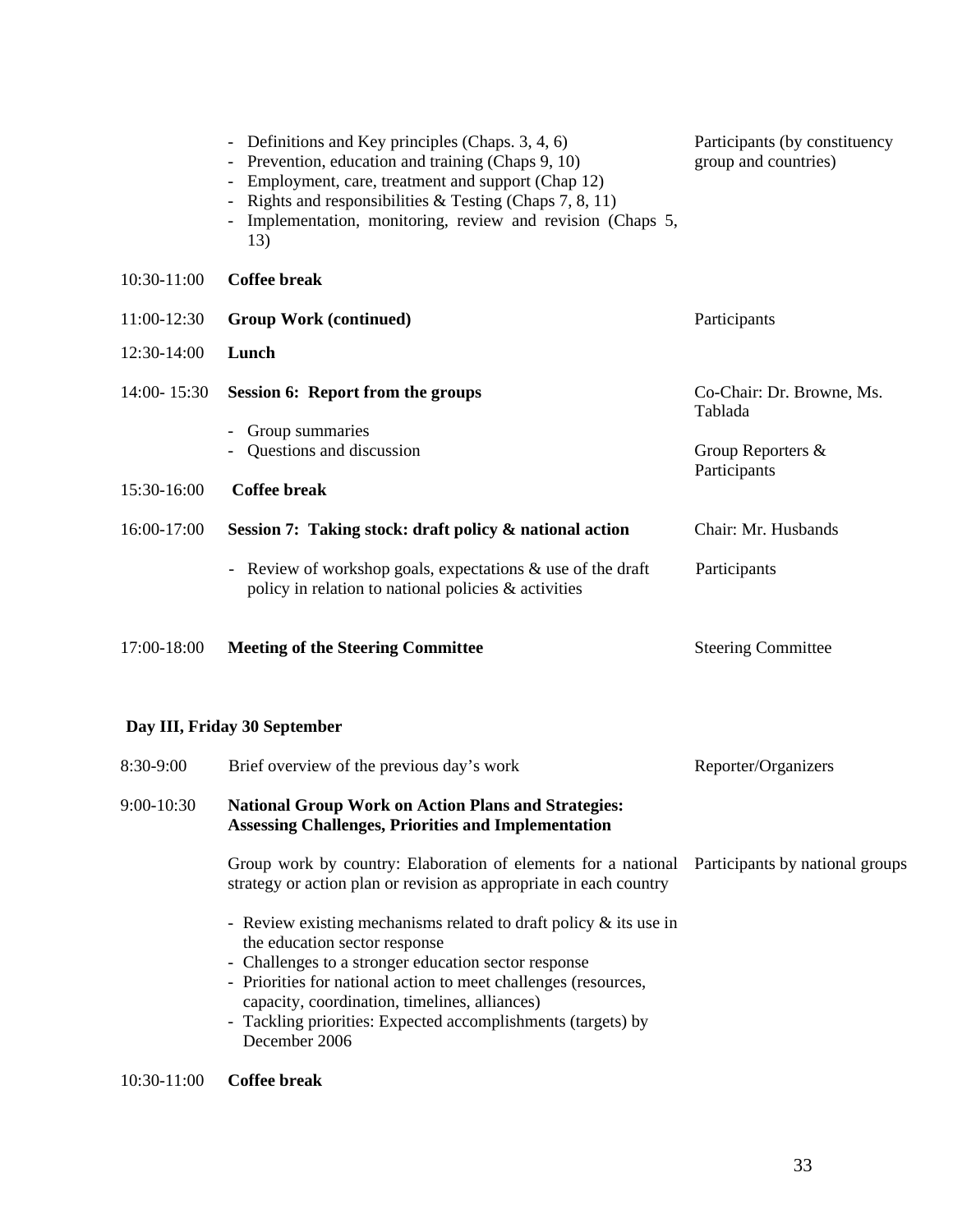| 11:00-12:45     | <b>Session 8: Report from the groups</b>                                                                                                                                                | Chair: Mr. Moodie              |  |  |
|-----------------|-----------------------------------------------------------------------------------------------------------------------------------------------------------------------------------------|--------------------------------|--|--|
|                 | - Group summaries<br>- Questions and discussion                                                                                                                                         | Group Reporters & Participants |  |  |
| $13:00 - 14:15$ | - Lunch                                                                                                                                                                                 |                                |  |  |
| 14:15-16:00     | <b>Closing session</b>                                                                                                                                                                  | Chair: Mr. Husbands            |  |  |
|                 | - Final review of the draft policy document (review & consensus Participants<br>on key questions from the matic groups)<br>- Consideration of workshop consensus points $&$ commitments |                                |  |  |
|                 | - Closing remarks                                                                                                                                                                       | <b>ILO &amp; UNESCO</b>        |  |  |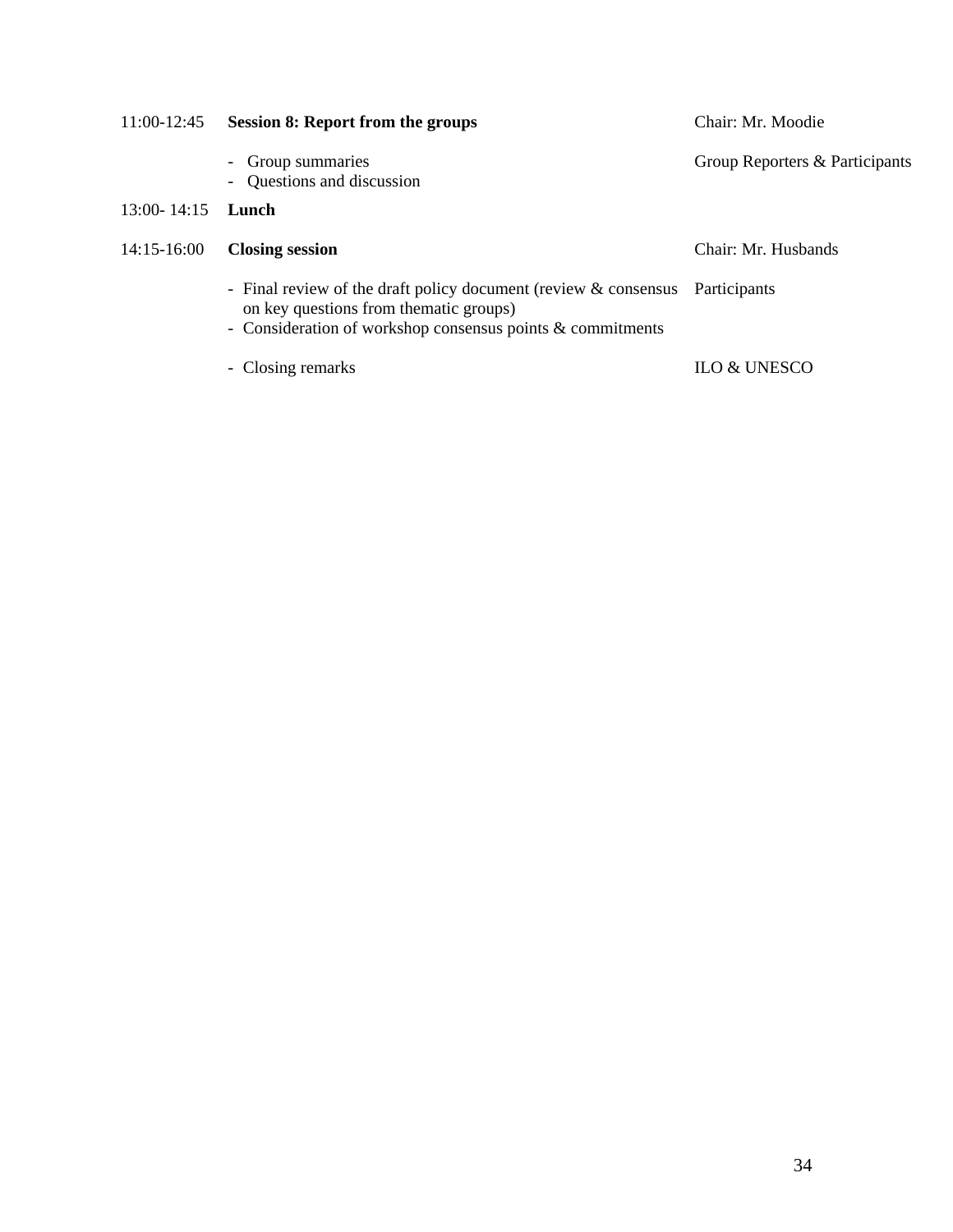# **Appendix 3: Workshop Evaluation**

#### **Overall, how satisfied were you with the conference facilities?**

- o Very Dissatisfied
- o Dissatisfied
- o Satisfied **11/26 42.3%**
- o Very Satisfied **15/26 57.7%**

#### **How satisfied were you with the conference materials provided?**

- o Very Dissatisfied
- o Dissatisfied
- o Satisfied **15/26 57.7%**
- o Very Satisfied **11/26 42.3%**

#### **Overall, how satisfied were you with the technology and multimedia available to you?**

- o Very Dissatisfied
- o Dissatisfied **6/26 23.1%**
- o Satisfied **12/26 46.2%**
- o Very Satisfied **8/26 30.7%**

#### **Were the goals of the Conference clearly stated?**

| O Yes | 22/26 84.6% |
|-------|-------------|
|       |             |

O No No **4/26 15.4%**

#### **If no, how could this have been improved?**

- $\triangleright$  Got Impression that most persons were not aware of who the policy is targeting
- $\triangleright$  Probably an overview of project and specific objectives and discussion on how this effort fits into the overall response should be the first thing on day 1.
- $\triangleright$  A clear statement that the policy document would be the focus

#### **Were you satisfied with Session I (Introduction and Organization of the Workshop)?**

- O Yes Yes **24/26 92.3%**
- O No No **1/26 3.8% Not Present at Session 1/26**

#### **If no, please explain**

 $\triangleright$  Probably an overview of project and specific objectives and discussion on how this effort fits into the overall response should be the first thing on day 1.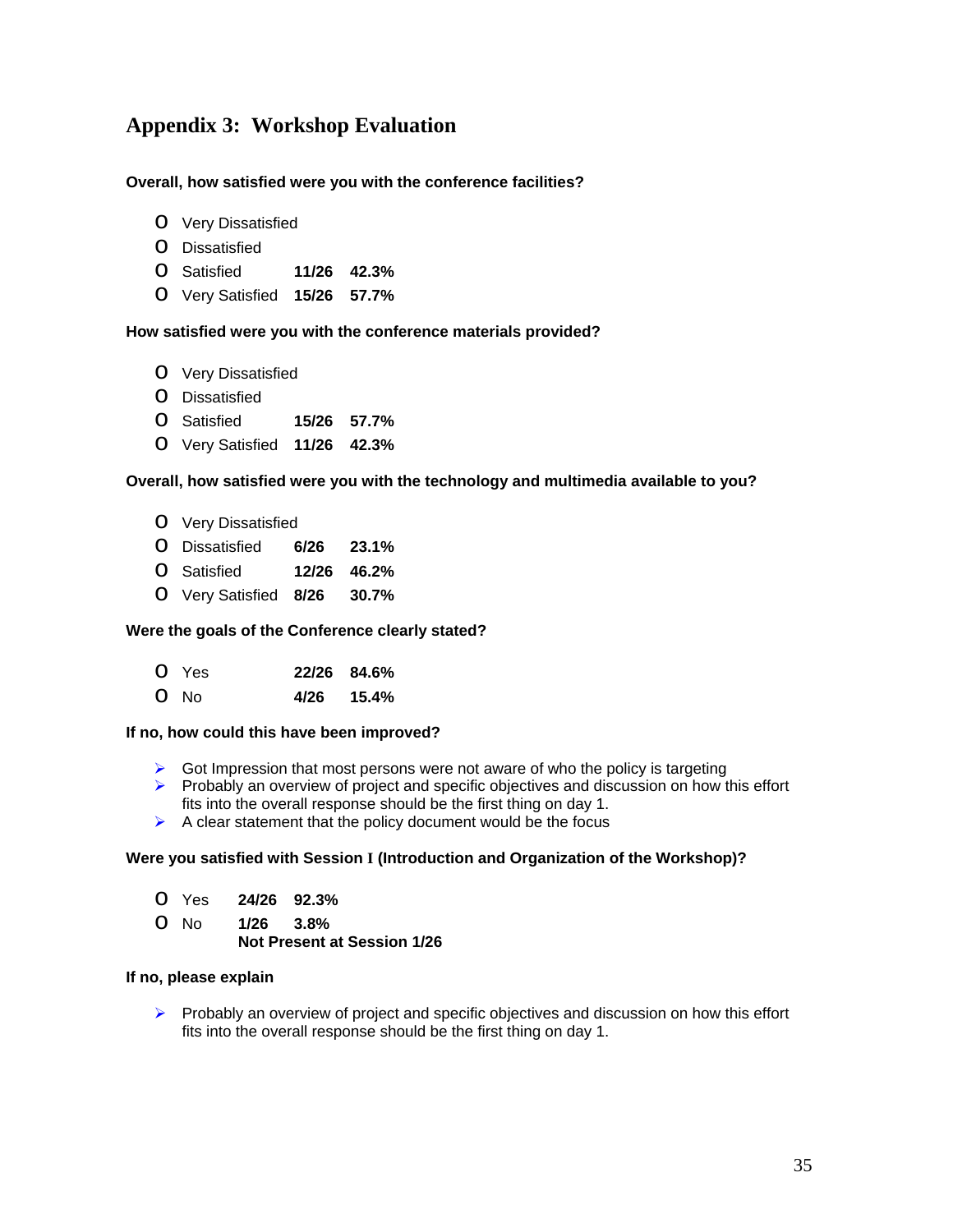**Were you satisfied with Session II and III (Roundtable: Caribbean Education Sector responses and challenges)** 

- O Yes Yes **19/26 73.1%**
- O No No **6/26 23.1%**
	- **Not Present at Session 1/26**

#### **If no, please explain**

- $\triangleright$  Too much sitting and listening, not enough interaction/participation
- $\triangleright$  Some presenters were unprepared, role and responsibility of Ministry and Health was not properly presented
- $\triangleright$  Some Presenters were more prepared than others
- $\triangleright$  Some Countries were not prepared and no prescribed format for presentation resulting in persons speaking for too long and giving irrelevant information
- $\triangleright$  Presentations were too long and repetitive
- $\triangleright$  Relationship to ultimate objectives not clearly spelt out

#### **Were you satisfied with Session IV (Enhancing Workplace Responses: Model Workplace Policy)?**

- O Yes Yes **24/26 92.3%**
- $O$  No No **1/26 3.8%**

**Not Present at Session 1/26** 

#### **If no, please explain**

 $\triangleright$  A more focused introduction and overview of policy was need

**Were you satisfied with Session V (Day 2 – Enhancing national responses: Education Sector workplace policy at institutional level – group work)?** 

- O Yes Yes **25/26 96.2%**
- o No
- **Not Present at Session 1/26**

#### **Were you satisfied with Session VI (Thematic Group Work on Education Sector workplaces policy at institutional level)?**

- O Yes Yes **26/26 100%**
- o No

#### **What Kinds of sessions would you like to see included at future conferences?**

- $\triangleright$  Much more inter-activity you had lots of expertise at the workshop but didn't share with others – no opportunity to do so in sessions
- $\triangleright$  More group work by sectors, as well as by country groups
- $\triangleright$  Content on Theme. Activity to anchor new points
- $\triangleright$  More roundtable discussions structured as these were shorter/less presentations from each country or organization